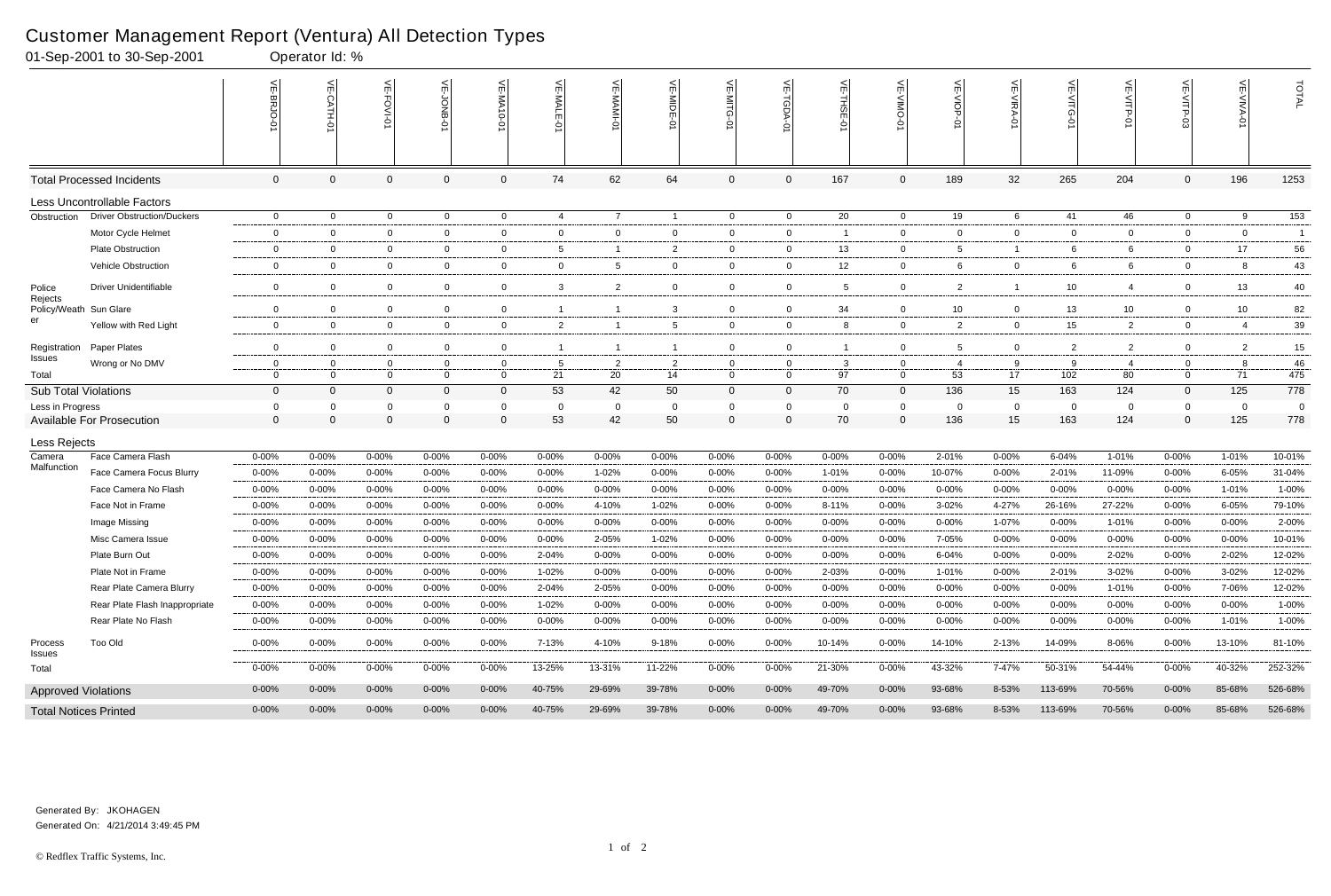Note: If you selected "All" from the "Approach:" drop down list, the statuses reflected in this report will only indicate the current

#### Customer Management Report (Ventura) All Detection Types

| 01-Sep-2001 to 30-Sep-2001 | Operator Id: % |  |  |  |  |   |  |  |  |  |  |
|----------------------------|----------------|--|--|--|--|---|--|--|--|--|--|
|                            |                |  |  |  |  | ∸ |  |  |  |  |  |

Generated On: 4/21/2014 3:49:45 PM Generated By: JKOHAGEN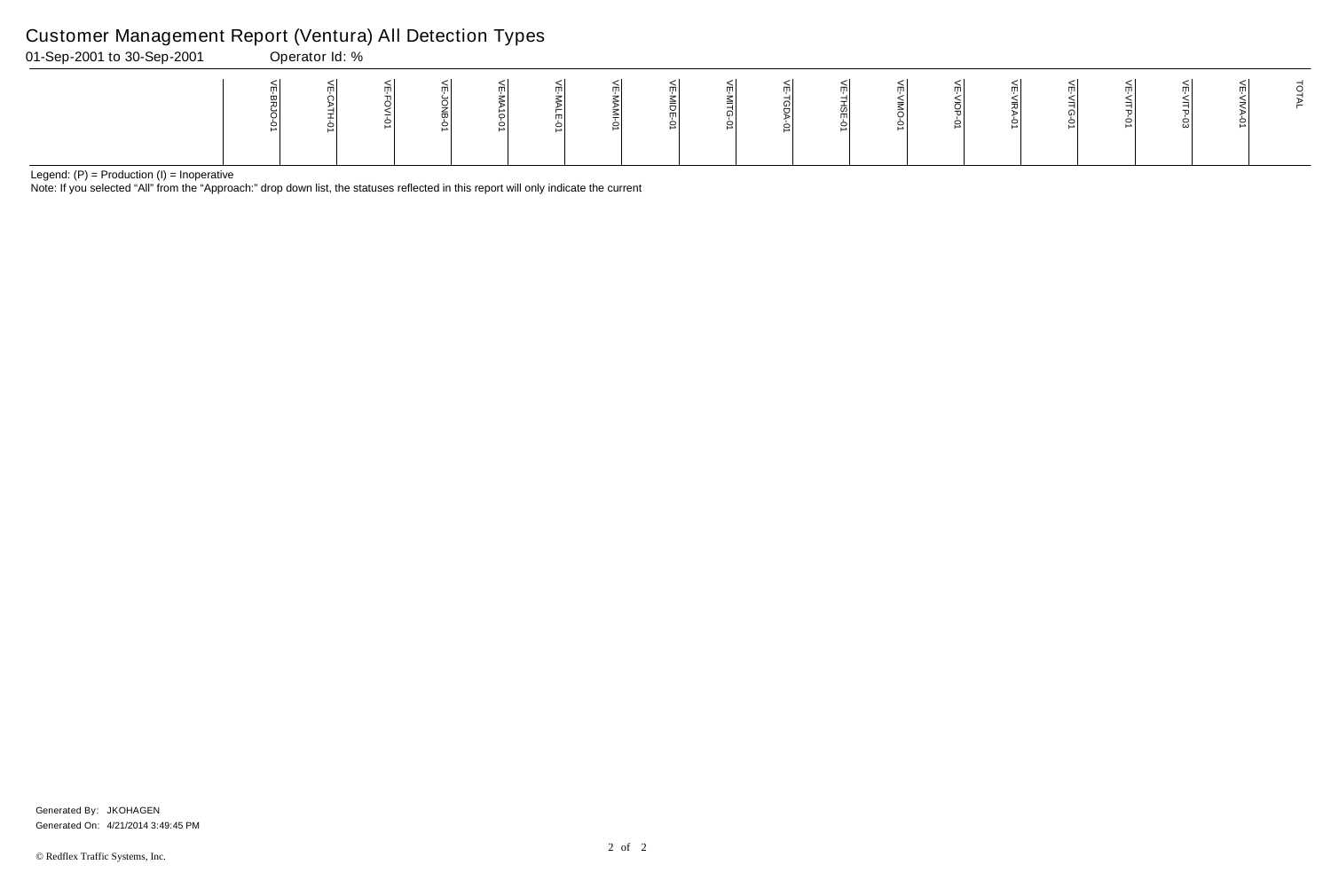|                            | 01-Nov-2001 to 30-Nov-2001        |                            | Operator Id: %       |                               |                                  |                     |                    |                      |                |                             |                            |                |                      |                |                |                 |                      |                            |                      |                |
|----------------------------|-----------------------------------|----------------------------|----------------------|-------------------------------|----------------------------------|---------------------|--------------------|----------------------|----------------|-----------------------------|----------------------------|----------------|----------------------|----------------|----------------|-----------------|----------------------|----------------------------|----------------------|----------------|
|                            |                                   |                            | $\leq$<br>CATH-0     | اٺ<br>FOVI-01                 | 녽                                | VE-MA'<br>$-0-0$    | VE-MALE<br>ò       | 는                    | VE-MIDE-01     | VE-MITG-<br>$\dot{\varphi}$ | VE-TGDA-0                  | VE-THSE-01     | VE-VIMO-01           | VE-VIOP-07     | VE-VIRA-01     | ے<br>VITG-<br>Ş | VE-VITP-01           |                            | $\leq$               | TOTAL          |
|                            | <b>Total Processed Incidents</b>  | $\overline{2}$             | $\Omega$             | $\Omega$                      | $\mathbf 0$                      | $\Omega$            | 54                 | 58                   | 93             | 14                          | $\mathbf 0$                | 96             | 67                   | 146            | 129            | 158             | 74                   | $\mathbf 0$                | 98                   | 989            |
|                            | Less Uncontrollable Factors       |                            |                      |                               |                                  |                     |                    |                      |                |                             |                            |                |                      |                |                |                 |                      |                            |                      |                |
| Obstruction                | <b>Driver Obstruction/Duckers</b> | $\mathbf{0}$               | $\overline{0}$       | $\overline{0}$                | $\overline{0}$                   | $\mathbf{0}$        | 16                 | $\overline{7}$       | 11             | $\overline{0}$              | $\overline{0}$             | 10             | $\overline{4}$       | 13             | 56             | 29              | 21                   | $\overline{0}$             | $\mathbf{3}$         | 170            |
|                            | Plate Obstruction                 | $\overline{0}$             | $\Omega$             | $\mathbf 0$                   | $\mathbf 0$                      | 0                   | 5                  | $\overline{1}$       | $\overline{2}$ | -1                          | 0                          | 10             | $\overline{7}$       | 4              | -1             | 6               | 3                    | $\mathbf 0$                | 8                    | 48             |
|                            | <b>Signal Obstruction</b>         | $\overline{0}$             | $\Omega$             | $\overline{0}$                | $\overline{0}$                   | 0                   | $\mathbf{0}$       | $\overline{0}$       | $\mathbf 0$    | $\mathbf{0}$                | 0                          | - 1            | $\mathbf{0}$         | $\overline{0}$ | $\overline{0}$ | 0               | $\overline{0}$       | $\mathbf 0$                | $\mathbf 0$          | $\overline{1}$ |
|                            | Vehicle Obstruction               | $\mathbf 0$                | $\Omega$             | $\overline{0}$                | 0                                | 0                   | $\overline{0}$     |                      | $\mathbf 0$    |                             | $\mathbf 0$                | 9              |                      | 3              | $\overline{0}$ |                 | $\overline{4}$       | $\mathbf 0$                |                      | 21             |
| Police                     | <b>Driver Unidentifiable</b>      | $\mathbf 0$                | $\Omega$             | $\overline{0}$                | $\mathbf 0$                      | 0                   |                    | $\overline{0}$       | $\mathbf 0$    | $\mathbf 0$                 | $\overline{0}$             | $\overline{0}$ | $\mathbf 0$          | $\mathbf 0$    | $\mathbf 0$    | $\mathbf 0$     | $\overline{0}$       | $\mathbf 0$                |                      | $\overline{2}$ |
| Rejects<br>Policy/Weath    | Sun Glare                         | $\mathbf 0$                | $\Omega$             | $\mathbf 0$                   | 0                                | 0                   | $\mathbf 0$        | $\mathbf 0$          |                |                             | $\mathbf 0$                | $\overline{7}$ | 0                    | 16             | $\overline{0}$ | 5               | $\mathbf 0$          | $\mathbf 0$                | 9                    | 39             |
| er                         | Yellow with Red Light             | $\mathbf 0$                | $\overline{0}$       | $\overline{0}$                | $\mathbf 0$                      | $\overline{0}$      | $\mathbf{0}$       | $\overline{0}$       |                | $\overline{0}$              | $\mathbf 0$                | 5              | $\mathbf{0}$         | 4              | 3              | 6               | $\overline{0}$       | $\mathbf 0$                | $\overline{0}$       | 19             |
|                            |                                   |                            |                      |                               |                                  |                     |                    |                      |                |                             |                            |                |                      |                |                |                 |                      |                            |                      |                |
| Registration<br>Issues     | Can Not Identify State            | $\overline{0}$             | $\Omega$             | $\overline{0}$                | 0                                | 0                   | $\overline{0}$     | $\mathbf 0$          | $\mathbf 0$    | $\overline{0}$              | $\mathbf 0$                | $\overline{0}$ | $\mathbf{0}$         | $\overline{0}$ |                | 0               | $\overline{0}$       | $\mathbf 0$                | $\overline{0}$       | $\overline{1}$ |
|                            | Paper Plates                      | $\mathbf 0$                | $\Omega$             | $\mathbf 0$                   | $\mathbf 0$                      | 0                   | $\mathbf 0$        | $\overline{1}$       | $\overline{4}$ |                             | $\mathbf 0$                | -1             | $\mathbf{0}$         | 5              | $\overline{4}$ | 4               | $\mathbf 0$          | $\mathbf 0$                | $\mathbf{3}$         | 23             |
| Total                      | Wrong or No DMV                   | $\mathbf 0$<br>$\mathbf 0$ | $\Omega$<br>$\Omega$ | $\overline{0}$<br>$\mathbf 0$ | $\overline{0}$<br>$\overline{0}$ | 0<br>$\overline{0}$ | $\mathbf{0}$<br>22 | $\overline{2}$<br>12 | 20             | 0<br>4                      | $\mathbf 0$<br>$\mathbf 0$ | - 4<br>47      | $\overline{2}$<br>14 | 4<br>49        | 0<br>65        | -3<br>54        | $\overline{0}$<br>28 | $\mathbf 0$<br>$\mathbf 0$ | $\overline{2}$<br>27 | 18<br>342      |
| Sub Total Violations       |                                   | $\overline{2}$             | $\Omega$             | $\overline{0}$                | $\overline{0}$                   | $\overline{0}$      | 32                 | 46                   | 73             | 10 <sup>1</sup>             | $\mathbf{0}$               | 49             | 53                   | 97             | 64             | 104             | 46                   | $\mathbf 0$                | 71                   | 647            |
| Less in Progress           |                                   | 0                          |                      | 0                             | 0                                | 0                   | $\Omega$           | $\overline{0}$       | $\mathbf 0$    | 0                           | $\mathbf 0$                | 0              | 0                    | $\overline{0}$ | $\Omega$       | -0              | 0                    | $\mathbf 0$                | - 0                  | $\mathbf 0$    |
|                            | <b>Available For Prosecution</b>  | $\overline{2}$             | $\Omega$             | $\Omega$                      | $\mathbf 0$                      | $\Omega$            | 32                 | 46                   | 73             | 10 <sup>°</sup>             | $\overline{0}$             | 49             | 53                   | 97             | 64             | 104             | 46                   | $\Omega$                   | 71                   | 647            |
| Less Rejects               |                                   |                            |                      |                               |                                  |                     |                    |                      |                |                             |                            |                |                      |                |                |                 |                      |                            |                      |                |
| Camera                     | Face Camera Flash                 | $0 - 00%$                  | 0-00%                | $0 - 00\%$                    | $0 - 00\%$                       | $0 - 00%$           | $0 - 00\%$         | 1-02%                | 3-04%          | $0 - 00%$                   | $0 - 00\%$                 | 12-24%         | $0 - 00%$            | 1-01%          | $0 - 00\%$     | 9-09%           | 1-02%                | $0 - 00\%$                 | 3-04%                | 30-05%         |
| Malfunction                | Face Camera Focus Blurry          | $0 - 00%$                  | $0 - 00%$            | $0 - 00%$                     | $0 - 00%$                        | $0 - 00%$           | 7-22%              | 8-17%                | 1-01%          | 1-10%                       | $0 - 00%$                  | 5-10%          | 5-09%                | 7-07%          | 7-11%          | 7-07%           | 21-46%               | 0-00%                      | 14-20%               | 83-13%         |
|                            | Face Not in Frame                 | $0 - 00%$                  | $0 - 00%$            | $0 - 00%$                     | $0 - 00%$                        | $0 - 00%$           | 2-06%              | 9-20%                | 3-04%          | $0 - 00%$                   | 0-00%                      | 3-06%          | 6-11%                | 3-03%          | 22-34%         | 17-16%          | 7-15%                | $0 - 00%$                  | 7-10%                | 79-12%         |
|                            | Image Missing                     | $0 - 00%$                  | $0 - 00%$            | $0 - 00%$                     | $0 - 00%$                        | $0 - 00%$           | $0 - 00%$          | $0 - 00%$            | 0-00%          | $0 - 00%$                   | $0 - 00%$                  | $0 - 00%$      | 0-00%                | $0 - 00%$      | 1-02%          | 0-00%           | 0-00%                | 0-00%                      | $0 - 00%$            | 1-00%          |
|                            | Misc Camera Issue                 | $0 - 00%$                  | 0-00%                | 0-00%                         | $0 - 00%$                        | $0 - 00%$           | $0 - 00\%$         | 2-04%                | 6-08%          | 0-00%                       | $0 - 00%$                  | $0 - 00%$      | 3-06%                | 2-02%          | 1-02%          | 4-04%           | 2-04%                | $0 - 00%$                  | 2-03%                | 22-03%         |
|                            | Plate Burn Out                    | $0 - 00%$                  | 0-00%                | $0 - 00\%$                    | $0 - 00%$                        | $0 - 00%$           | $0 - 00%$          | $0 - 00%$            | 0-00%          | $0 - 00%$                   | $0 - 00%$                  | $0 - 00%$      | 0-00%                | 26-27%         | 1-02%          | 2-02%           | 0-00%                | $0 - 00%$                  | 4-06%                | 33-05%         |
|                            | Plate Not in Frame                | 0-00%                      | 0-00%                | $0 - 00%$                     | 0-00%                            | 0-00%               | $0 - 00\%$         | $0 - 00%$            | 2-03%          | $0 - 00%$                   | 0-00%                      | 2-04%          | $0 - 00%$            | 2-02%          | 6-09%          | 0-00%           | 1-02%                | $0 - 00%$                  | $0 - 00%$            | 13-02%         |
|                            | Rear Plate Camera Blurry          | $0 - 00%$                  | $0 - 00\%$           | $0 - 00\%$                    | $0 - 00%$                        | $0 - 00%$           | $0 - 00\%$         | $0 - 00%$            | $0 - 00%$      | $0 - 00%$                   | $0 - 00\%$                 | $0 - 00%$      | 4-08%                | $0 - 00\%$     | $0 - 00\%$     | 1-01%           | 0-00%                | 0-00%                      | 4-06%                | 9-01%          |
|                            | Rear Plate Flash Inappropriate    | $0 - 00%$                  | $0 - 00\%$           | $0 - 00\%$                    | $0 - 00%$                        | $0 - 00%$           | 0-00%              | $0 - 00%$            | $0 - 00%$      | $0 - 00%$                   | 0-00%                      | $0 - 00%$      | $1 - 02%$            | $0 - 00\%$     | 1-02%          | $0 - 00%$       | 0-00%                | $0 - 00\%$                 | 1-01%                | 3-00%          |
|                            | Rear Plate No Flash               | $0 - 00%$                  | $0 - 00\%$           | 0-00%                         | $0 - 00%$                        | $0 - 00\%$          | $0 - 00\%$         | 0-00%                | $0 - 00%$      | $0 - 00%$                   | $0 - 00\%$                 | $0 - 00%$      | 2-04%                | $0 - 00%$      | 5-08%          | $0 - 00%$       | 0-00%                | $0 - 00%$                  | $0 - 00\%$           | 7-01%          |
|                            | Scene Image Flash Inappropriate   | $0 - 00\%$                 | $0 - 00\%$           | $0 - 00\%$                    | $0 - 00%$                        | $0 - 00%$           | 1-03%              | 1-02%                | 1-01%          | $0 - 00\%$                  | 0-00%                      | $0 - 00%$      | $0 - 00%$            | $0 - 00\%$     | $0 - 00\%$     | $0 - 00%$       | $0 - 00%$            | $0 - 00\%$                 | $0 - 00\%$           | 3-00%          |
|                            | Scene Image No Flash              | $0 - 00%$                  | $0 - 00\%$           | 0-00%                         | 0-00%                            | 0-00%               | 0-00%              | 1-02%                | $0 - 00%$      | 0-00%                       | $0 - 00\%$                 | $0 - 00%$      | $0 - 00\%$           | $0 - 00\%$     | $0 - 00\%$     | $0 - 00%$       | $0 - 00\%$           | $0 - 00\%$                 | $0 - 00\%$           | 1-00%          |
| Process<br>Issues          | <b>Too Old</b>                    | $0 - 00\%$                 | $0 - 00%$            | $0 - 00\%$                    | $0 - 00\%$                       | $0 - 00\%$          | $0 - 00\%$         | 1-02%                | 2-03%          | $0 - 00\%$                  | $0 - 00\%$                 | 1-02%          | $0 - 00%$            | $0 - 00\%$     | $0 - 00\%$     | 1-01%           | 0-00%                | $0 - 00\%$                 | 2-03%                | 7-01%          |
| Total                      |                                   | $0 - 00%$                  | $0 - 00%$            | $0 - 00\%$                    | $0 - 00\%$                       | $0 - 00%$           | 10-31%             | 23-50%               | 18-25%         | $1 - 10%$                   | $0 - 00\%$                 | 23-47%         | 21-40%               | 41-42%         | 44-69%         | 41-39%          | 32-70%               | $0 - 00\%$                 | 37-52%               | 291-45%        |
| <b>Approved Violations</b> |                                   | 2-100%                     | $0 - 00\%$           | $0 - 00\%$                    | $0 - 00\%$                       | $0 - 00\%$          | 22-69%             | 23-50%               | 55-75%         | 9-90%                       | $0 - 00\%$                 | 26-53%         | 32-60%               | 56-58%         | 20-31%         | 63-61%          | 14-30%               | $0 - 00\%$                 | 34-48%               | 356-55%        |
|                            | <b>Total Notices Printed</b>      | 2-100%                     | $0 - 00\%$           | $0 - 00\%$                    | $0 - 00\%$                       | $0 - 00\%$          | 22-69%             | 23-50%               | 55-75%         | 9-90%                       | $0 - 00\%$                 | 26-53%         | 32-60%               | 56-58%         | 20-31%         | 63-61%          | 14-30%               | $0 - 00\%$                 | 34-48%               | 356-55%        |

Generated On: 4/21/2014 3:50:47 PM Generated By: JKOHAGEN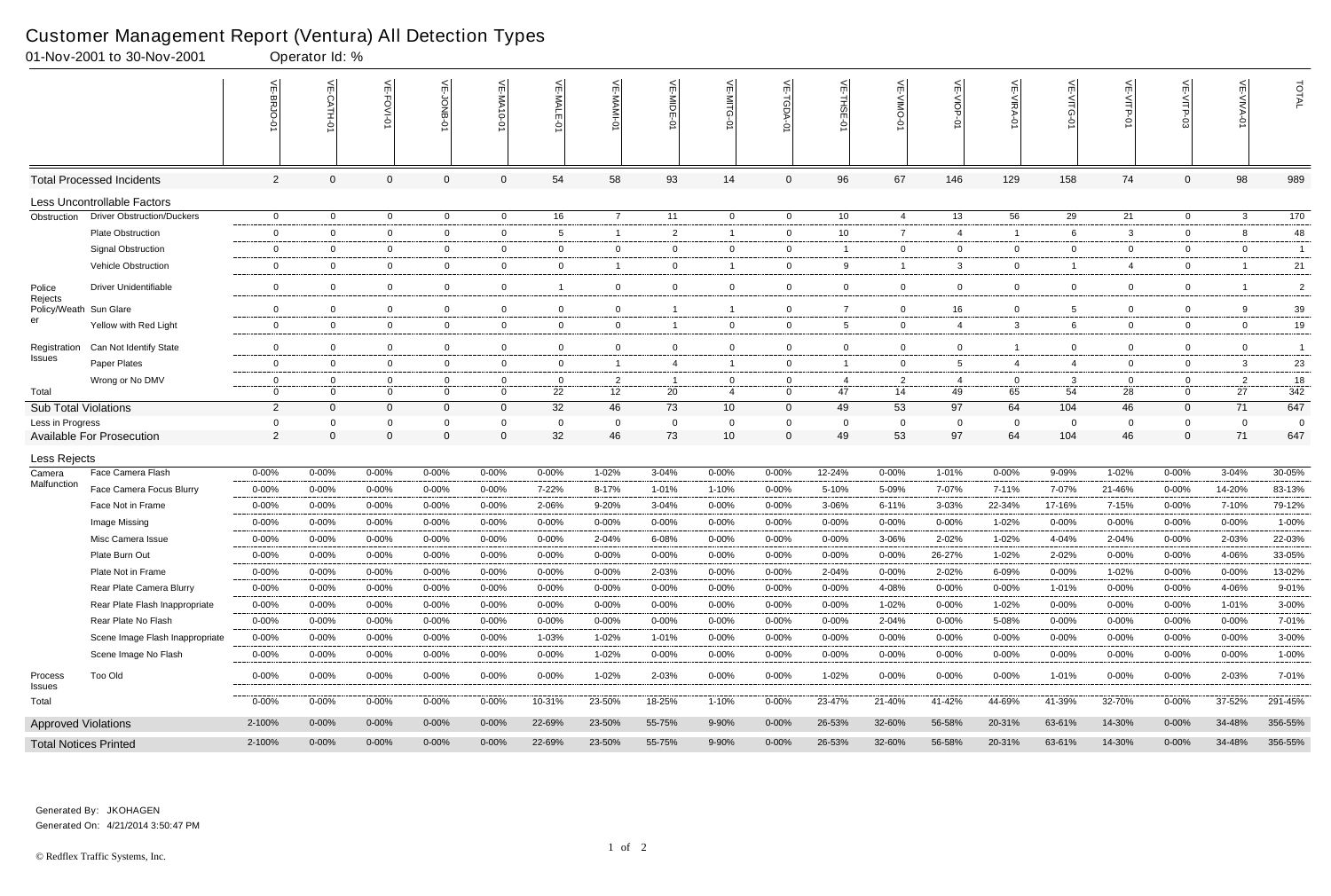Note: If you selected "All" from the "Approach:" drop down list, the statuses reflected in this report will only indicate the current

# Customer Management Report (Ventura) All Detection Types

| 01-Nov-2001 to 30-Nov-2001 | Operator Id: % |  |  |  |  |  |  |  |  |  |
|----------------------------|----------------|--|--|--|--|--|--|--|--|--|
|                            |                |  |  |  |  |  |  |  |  |  |

Generated On: 4/21/2014 3:50:47 PM Generated By: JKOHAGEN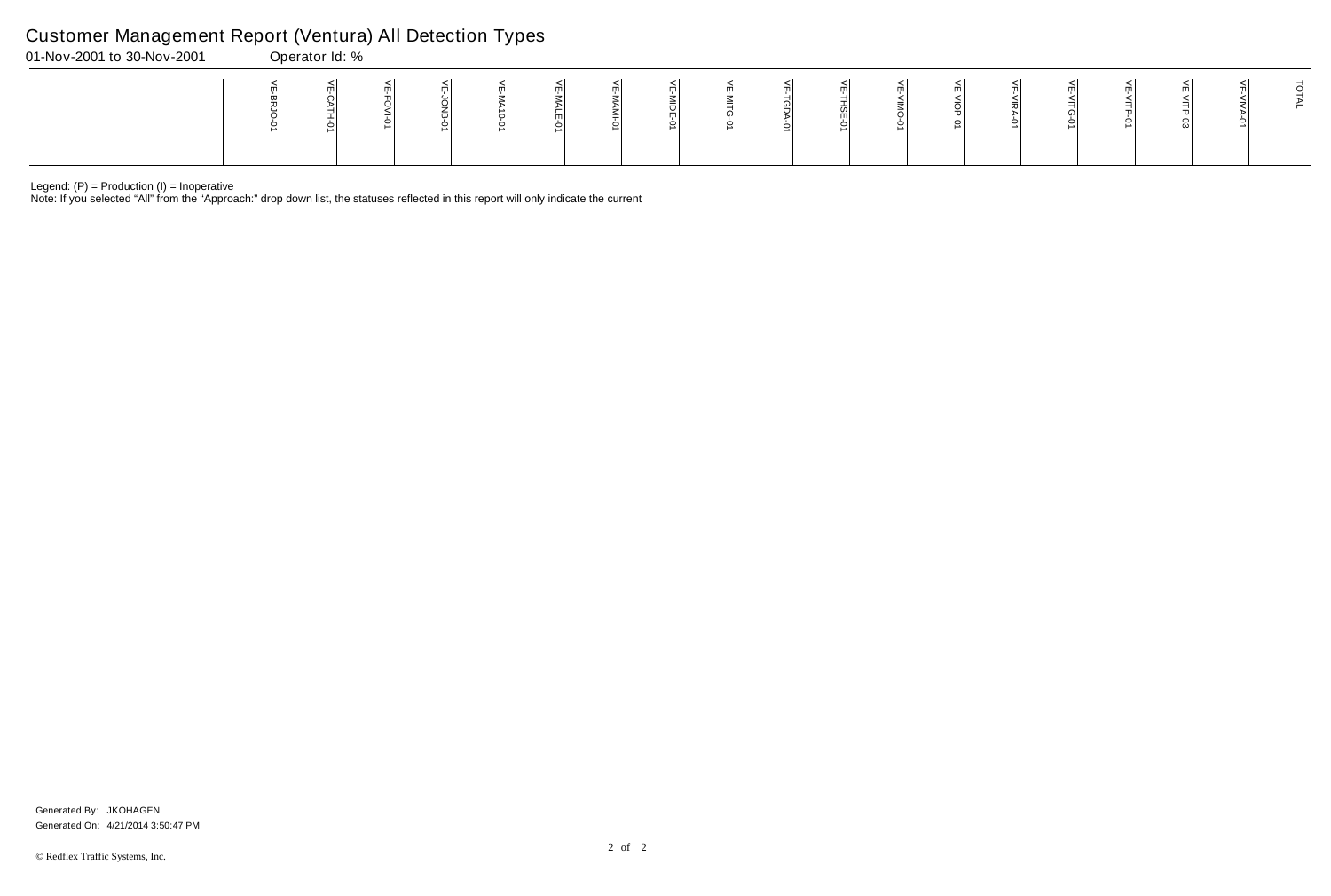|                             | 01-Dec-2001 to 31-Dec-2001                     |                  | Operator Id: % |                                  |                                  |                  |                               |                                                       |                |                               |                |                |                     |                            |                      |                |                |                |                |                                |
|-----------------------------|------------------------------------------------|------------------|----------------|----------------------------------|----------------------------------|------------------|-------------------------------|-------------------------------------------------------|----------------|-------------------------------|----------------|----------------|---------------------|----------------------------|----------------------|----------------|----------------|----------------|----------------|--------------------------------|
|                             |                                                |                  | VE-CATH-01     | VE-FOVI-01                       | 닞<br>$rac{5}{2}$                 | VE-MA10-01       | VE-MALE<br>ò                  | $\stackrel{\textstyle<}{\scriptstyle\sf m}$<br>-IMAM- | VE-MIDE-01     | 븻<br><b>MITG</b><br>$\vec{q}$ | VE-TGDA-0      | VE-THSE-01     | ۴<br><b>NINO</b>    | VE-VIOP-01                 | VE-VIRA-01           | 닞<br>-VITG-01  | VE-VITP-01     |                | VE-VIVA-0      | TOTAL                          |
|                             | <b>Total Processed Incidents</b>               | 6                | $\Omega$       | $\Omega$                         | $\mathbf 0$                      | $\overline{0}$   | 53                            | 109                                                   | 82             | 26                            | $\mathbf 0$    | 54             | 114                 | 199                        | 110                  | 104            | 168            | $\mathbf 0$    | 106            | 1131                           |
|                             | Less Uncontrollable Factors                    |                  |                |                                  |                                  |                  |                               |                                                       |                |                               |                |                |                     |                            |                      |                |                |                |                |                                |
| Obstruction                 | <b>Driver Obstruction/Duckers</b>              | 3                | $\overline{0}$ | $\overline{0}$                   | $\overline{0}$                   | $\overline{0}$   | 10 <sup>°</sup>               | 13                                                    | 8              | $\mathbf{3}$                  | $\overline{0}$ | 6              | 10                  | 21                         | 31                   | 14             | 43             | $\overline{0}$ | 5              | $\frac{167}{ }$                |
|                             | <b>Plate Obstruction</b>                       | $\mathbf 0$      | $\Omega$       | $\overline{0}$                   | $\mathbf 0$                      | 0                | 6                             | $5\phantom{.0}$                                       | 3              | $\overline{0}$                | $\overline{0}$ | $\overline{7}$ | 13                  | $\overline{4}$             | 2                    | 5              | $\overline{4}$ | 0              | 14             | 63                             |
|                             | Vehicle Obstruction                            | 0                | 0              | $\overline{0}$                   | $\overline{0}$                   | 0                | -1                            | 6                                                     | -3             | $\mathbf{0}$                  | $\overline{0}$ | $\overline{7}$ | 3                   | 4                          | $\mathbf 0$          | 3              | $\overline{2}$ | 0              | 4              | 33                             |
| Police                      | <b>Driver Unidentifiable</b>                   | -1               | $\mathbf 0$    | $\overline{0}$                   | $\overline{0}$                   | $\overline{0}$   | $\mathbf{1}$                  | $\mathbf 0$                                           | $\overline{0}$ | $\overline{0}$                | $\mathbf{0}$   | $\overline{0}$ | 2                   | $\mathbf 0$                | $\overline{0}$       |                | $\overline{2}$ | $\overline{0}$ | -1             | 8                              |
| Rejects                     | <b>Invalid Offense</b>                         | $\mathbf 0$      | $\Omega$       | $\overline{0}$                   | $\overline{0}$                   | $\mathbf 0$      | $\overline{0}$                | $\overline{1}$                                        | $\overline{0}$ | $\overline{0}$                | $\overline{0}$ | $\overline{0}$ | $\overline{0}$      | $\mathbf 0$                | $\overline{0}$       | $\overline{0}$ | $\overline{0}$ | $\overline{0}$ | $\overline{0}$ | $\overline{1}$                 |
| Policy/Weath                | Sun Glare                                      | 0                | $\Omega$       | $\overline{0}$                   | 0                                | 0                | 3                             | $\overline{4}$                                        | $\overline{2}$ | 3                             | $\mathbf 0$    | - 6            |                     | 18                         | 6                    | 5              | 11             | $\mathbf 0$    | 22             | 81                             |
| er                          | Weather/Nature                                 | $\mathbf 0$      | $\mathbf 0$    | $\overline{0}$                   | $\overline{0}$                   | $\mathbf 0$      | $\mathbf{0}$                  | $\mathbf 0$                                           | $\overline{0}$ | $\overline{0}$                | $\overline{0}$ | $\overline{0}$ | $\mathbf 0$         | $\mathbf 0$                | $\overline{0}$       |                | $\overline{0}$ | $\mathbf 0$    | $\overline{0}$ | $\mathbf{1}$                   |
|                             | Yellow with Red Light                          | $\mathbf{0}$     | $\mathbf 0$    | $\overline{0}$                   | $\overline{0}$                   | $\mathbf 0$      | $\mathbf 0$                   | $\overline{0}$                                        | $\overline{0}$ | $\mathbf{0}$                  | $\overline{0}$ | $\overline{0}$ | 0                   | 5                          | $\mathbf{0}$         | $\overline{0}$ | $\overline{0}$ | 0              | $\mathbf{0}$   | 5                              |
|                             |                                                |                  | $\Omega$       |                                  |                                  |                  |                               |                                                       | $\overline{0}$ |                               | $\mathbf 0$    | 0              |                     |                            | $\Omega$             | $\mathbf 0$    | $\mathbf 0$    | $\mathbf 0$    | $\mathbf 0$    |                                |
| Registration<br>Issues      | Can Not Identify State<br>Out of Country Plate | 0<br>$\mathbf 0$ | $\overline{0}$ | $\overline{0}$<br>$\overline{0}$ | $\overline{0}$<br>$\overline{0}$ | 0<br>$\mathbf 0$ | $\mathbf 0$<br>$\overline{0}$ | $\overline{2}$<br>$\overline{1}$                      | $\overline{0}$ | 0<br>$\overline{0}$           | $\overline{0}$ | $\overline{0}$ | 0<br>$\overline{0}$ | $\mathbf 0$<br>$\mathbf 0$ | $\overline{0}$       | $\overline{0}$ | $\overline{0}$ | $\mathbf 0$    | $\overline{0}$ | $\overline{2}$<br>$\mathbf{1}$ |
|                             | Paper Plates                                   | $\mathbf{0}$     | 0              | $\overline{0}$                   | $\mathbf{0}$                     | 0                | $\overline{2}$                | $\overline{4}$                                        | -4             | $\overline{0}$                | $\overline{0}$ | $\overline{2}$ |                     | $\overline{2}$             | $\overline{1}$       | $\overline{2}$ | 3              | 0              | -1             | 22                             |
|                             | Wrong or No DMV                                | $\mathbf 0$      | $\mathbf 0$    | $\mathbf 0$                      | $\overline{0}$                   | 0                | -1                            | 4                                                     |                | $\overline{0}$                | $\mathbf{0}$   | -3             | 4                   | 8                          |                      |                | 4              | $\mathbf 0$    | 3              | 34                             |
| Total                       |                                                | 4                | $\Omega$       | $\overline{0}$                   | $\overline{0}$                   | $\overline{0}$   | 24                            | 40                                                    | -4<br>24       | 6                             | $\mathbf{0}$   | 31             | 34                  | 62                         | $\overline{2}$<br>42 | 32             | 69             | $\overline{0}$ | 50             | 418                            |
| <b>Sub Total Violations</b> |                                                | $\overline{2}$   | $\Omega$       | $\overline{0}$                   | $\overline{0}$                   | $\mathbf 0$      | 29                            | 69                                                    | 58             | 20                            | $\mathbf{0}$   | 23             | 80                  | 137                        | 68                   | 72             | 99             | $\mathbf 0$    | 56             | 713                            |
| Less in Progress            |                                                | 0                | $\Omega$       | $\Omega$                         | $\mathbf 0$                      | 0                | $\mathbf 0$                   | $\mathbf 0$                                           | - 0            | 0                             | $\mathbf 0$    | $\Omega$       | $\overline{0}$      | 0                          | $\overline{0}$       | $\Omega$       | $\mathbf 0$    | 0              | 0              | 0                              |
|                             | <b>Available For Prosecution</b>               | $\overline{2}$   | $\Omega$       | $\Omega$                         | $\boldsymbol{0}$                 | $\Omega$         | 29                            | 69                                                    | 58             | 20                            | $\mathbf 0$    | 23             | 80                  | 137                        | 68                   | 72             | 99             | $\mathbf 0$    | 56             | 713                            |
| Less Rejects                |                                                |                  |                |                                  |                                  |                  |                               |                                                       |                |                               |                |                |                     |                            |                      |                |                |                |                |                                |
| Camera                      | <b>Digital Distortion</b>                      | 0-00%            | 0-00%          | $0 - 00%$                        | 0-00%                            | 0-00%            | $0 - 00%$                     | $0 - 00%$                                             | $0 - 00%$      | 0-00%                         | $0 - 00%$      | $0 - 00%$      | 0-00%               | $0 - 00%$                  | 0-00%                | 0-00%          | 1-01%          | 0-00%          | 0-00%          | 1-00%                          |
| Malfunction                 | Face Camera Flash                              | 0-00%            | $0 - 00%$      | 0-00%                            | 0-00%                            | 0-00%            | 1-03%                         | 1-01%                                                 | 1-02%          | $0 - 00%$                     | $0 - 00%$      | 1-04%          | 1-01%               | 5-04%                      | 0-00%                | 1-01%          | 0-00%          | 0-00%          | 1-02%          | 12-02%                         |
|                             | Face Camera Focus Blurry                       | 0-00%            | $0 - 00%$      | 0-00%                            | $0 - 00%$                        | $0 - 00%$        | 1-03%                         | 2-03%                                                 | $0 - 00%$      | 0-00%                         | $0 - 00\%$     | 1-04%          | $9 - 11%$           | $0 - 00%$                  | $0 - 00%$            | $0 - 00%$      | 2-02%          | $0 - 00%$      | 0-00%          | 15-02%                         |
|                             | Face Not in Frame                              | $0 - 00%$        | 0-00%          | $0 - 00%$                        | 0-00%                            | 0-00%            | 2-07%                         | 17-25%                                                | 3-05%          | 0-00%                         | 0-00%          | $0 - 00\%$     | 0-00%               | 2-01%                      | 12-18%               | 18-25%         | 6-06%          | $0 - 00%$      | 4-07%          | 64-09%                         |
|                             | Misc Camera Issue                              | 0-00%            | 0-00%          | $0 - 00%$                        | 0-00%                            | $0 - 00%$        | $0 - 00\%$                    | 3-04%                                                 | 3-05%          | $3 - 15%$                     | $0 - 00%$      | $0 - 00\%$     | 8-10%               | 6-04%                      | 0-00%                | 2-03%          | 4-04%          | 0-00%          | 3-05%          | 32-04%                         |
|                             | Plate Burn Out                                 | $0 - 00%$        | $0 - 00%$      | $0 - 00%$                        | $0 - 00%$                        | $0 - 00%$        | $0 - 00\%$                    | $0 - 00\%$                                            | $0 - 00%$      | 0-00%                         | $0 - 00\%$     | 2-09%          | 2-02%               | 1-01%                      | $0 - 00\%$           | 1-01%          | 6-06%          | 0-00%          | 9-16%          | 21-03%                         |
|                             | Plate Not in Frame                             | $0 - 00%$        | $0 - 00%$      | $0 - 00\%$                       | $0 - 00%$                        | $0 - 00%$        | $0 - 00\%$                    | $0 - 00\%$                                            | $0 - 00%$      | $0 - 00%$                     | $0 - 00\%$     | $0 - 00\%$     | $0 - 00%$           | $0 - 00%$                  | 2-03%                | 1-01%          | 3-03%          | $0 - 00%$      | 1-02%          | 7-01%                          |
|                             | Rear Plate Camera Blurry                       | 0-00%            | $0 - 00%$      | $0 - 00\%$                       | $0 - 00%$                        | $0 - 00%$        | 2-07%                         | $0 - 00\%$                                            | 1-02%          | 0-00%                         | $0 - 00\%$     | $0 - 00\%$     | 3-04%               | $0 - 00%$                  | $0 - 00\%$           | $0 - 00\%$     | 1-01%          | $0 - 00%$      | 2-04%          | 9-01%                          |
|                             | Rear Plate Flash Inappropriate                 | 0-00%            | $0 - 00%$      | $0 - 00\%$                       | $0 - 00%$                        | $0 - 00%$        | 2-07%                         | $0 - 00\%$                                            | $0 - 00%$      | $0 - 00%$                     | $0 - 00\%$     | $0 - 00%$      | 1-01%               | $0 - 00%$                  | 1-01%                | 3-04%          | 1-01%          | $0 - 00%$      | $0 - 00%$      | 8-01%                          |
|                             | Rear Plate No Flash                            | $0 - 00%$        | $0 - 00\%$     | $0 - 00%$                        | 0-00%                            | $0 - 00%$        | 0-00%                         | 0-00%                                                 | $0 - 00%$      | 0-00%                         | 0-00%          | $0 - 00%$      | 2-02%               | $0 - 00%$                  | 16-24%               | 10-14%         | 0-00%          | $0 - 00%$      | $0 - 00\%$     | 28-04%                         |
|                             | Scene Image No Flash                           | $0 - 00%$        | $0 - 00\%$     | $0 - 00\%$                       | $0 - 00%$                        | $0 - 00%$        | $0 - 00\%$                    | $0 - 00\%$                                            | 0-00%          | 0-00%                         | $0 - 00\%$     | $0 - 00%$      | 0-00%               | $0 - 00\%$                 | 1-01%                | $0 - 00\%$     | $0 - 00\%$     | $0 - 00%$      | $0 - 00\%$     | 1-00%                          |
| Process<br><b>Issues</b>    | Too Old                                        | 0-00%            | $0 - 00\%$     | $0 - 00%$                        | $0 - 00\%$                       | $0 - 00\%$       | $0 - 00\%$                    | 1-01%                                                 | $0 - 00%$      | $0 - 00\%$                    | $0 - 00\%$     | $0 - 00\%$     | $0 - 00\%$          | 1-01%                      | 2-03%                | $0 - 00%$      | $0 - 00\%$     | 0-00%          | $1 - 02%$      | 5-01%                          |
| Total                       |                                                | $0 - 00%$        | $0 - 00\%$     | $0 - 00\%$                       | $0 - 00%$                        | $0 - 00%$        | 8-28%                         | 24-35%                                                | 8-14%          | $3 - 15%$                     | $0 - 00\%$     | 4-17%          | 26-32%              | 15-11%                     | 34-50%               | 36-50%         | 24-24%         | $0 - 00\%$     | 21-38%         | 203-28%                        |
| <b>Approved Violations</b>  |                                                | 2-100%           | $0 - 00\%$     | $0 - 00\%$                       | $0 - 00\%$                       | $0 - 00%$        | 21-72%                        | 45-65%                                                | 50-86%         | 17-85%                        | $0 - 00\%$     | 19-83%         | 54-68%              | 122-89%                    | 34-50%               | 36-50%         | 75-76%         | $0 - 00\%$     | 35-62%         | 510-72%                        |
|                             | <b>Total Notices Printed</b>                   | 2-100%           | $0 - 00\%$     | $0 - 00\%$                       | $0 - 00\%$                       | $0 - 00\%$       | 21-72%                        | 45-65%                                                | 50-86%         | 17-85%                        | $0 - 00\%$     | 19-83%         | 54-68%              | 122-89%                    | 34-50%               | 36-50%         | 75-76%         | $0 - 00\%$     | 35-62%         | 510-72%                        |

Generated On: 4/21/2014 3:51:16 PM Generated By: JKOHAGEN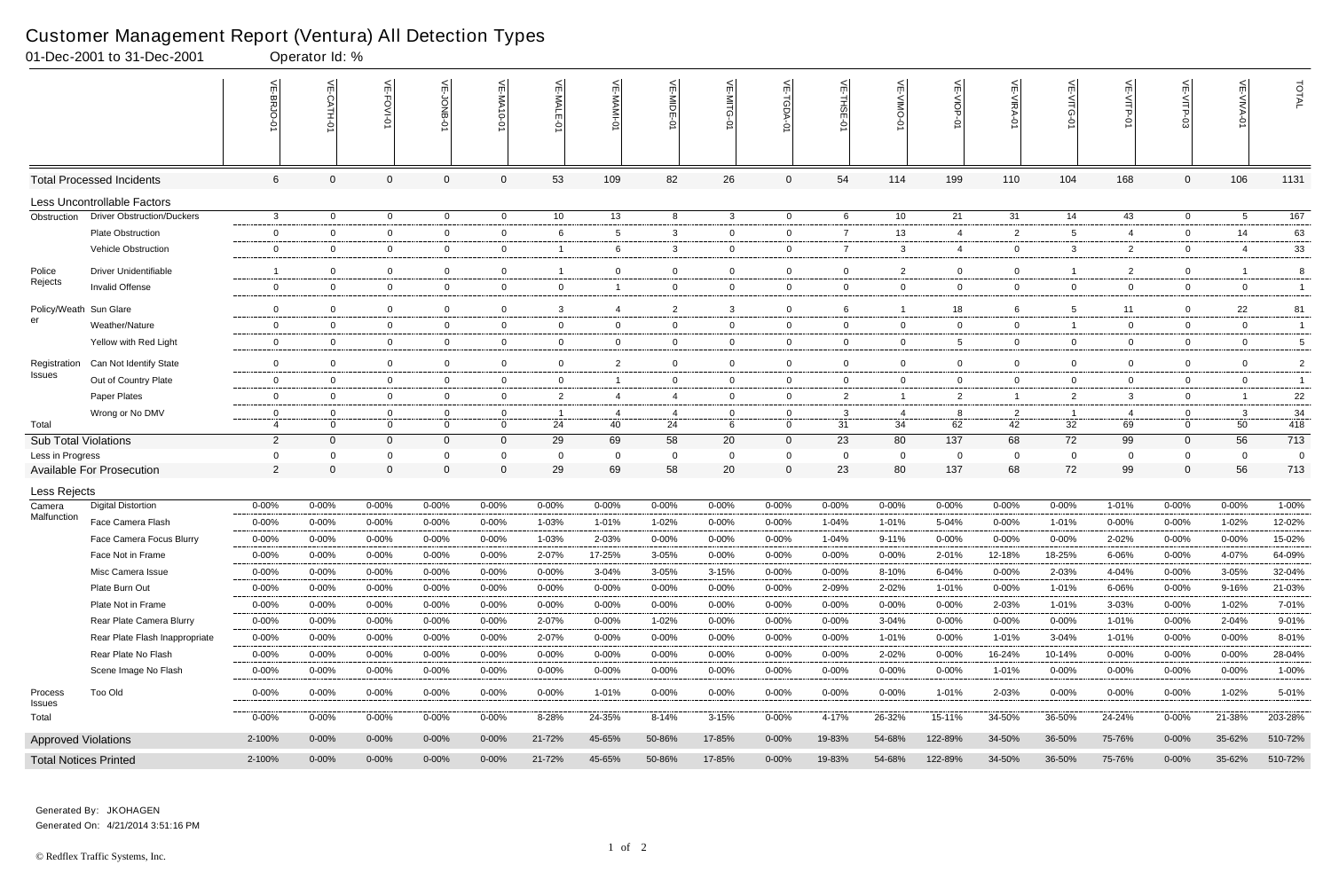Note: If you selected "All" from the "Approach:" drop down list, the statuses reflected in this report will only indicate the current

# Customer Management Report (Ventura) All Detection Types

| 01-Dec-2001 to 31-Dec-2001 | Operator Id: % |  |  |   |  |  |  |  |  |  |
|----------------------------|----------------|--|--|---|--|--|--|--|--|--|
|                            |                |  |  | ∸ |  |  |  |  |  |  |

Generated On: 4/21/2014 3:51:16 PM Generated By: JKOHAGEN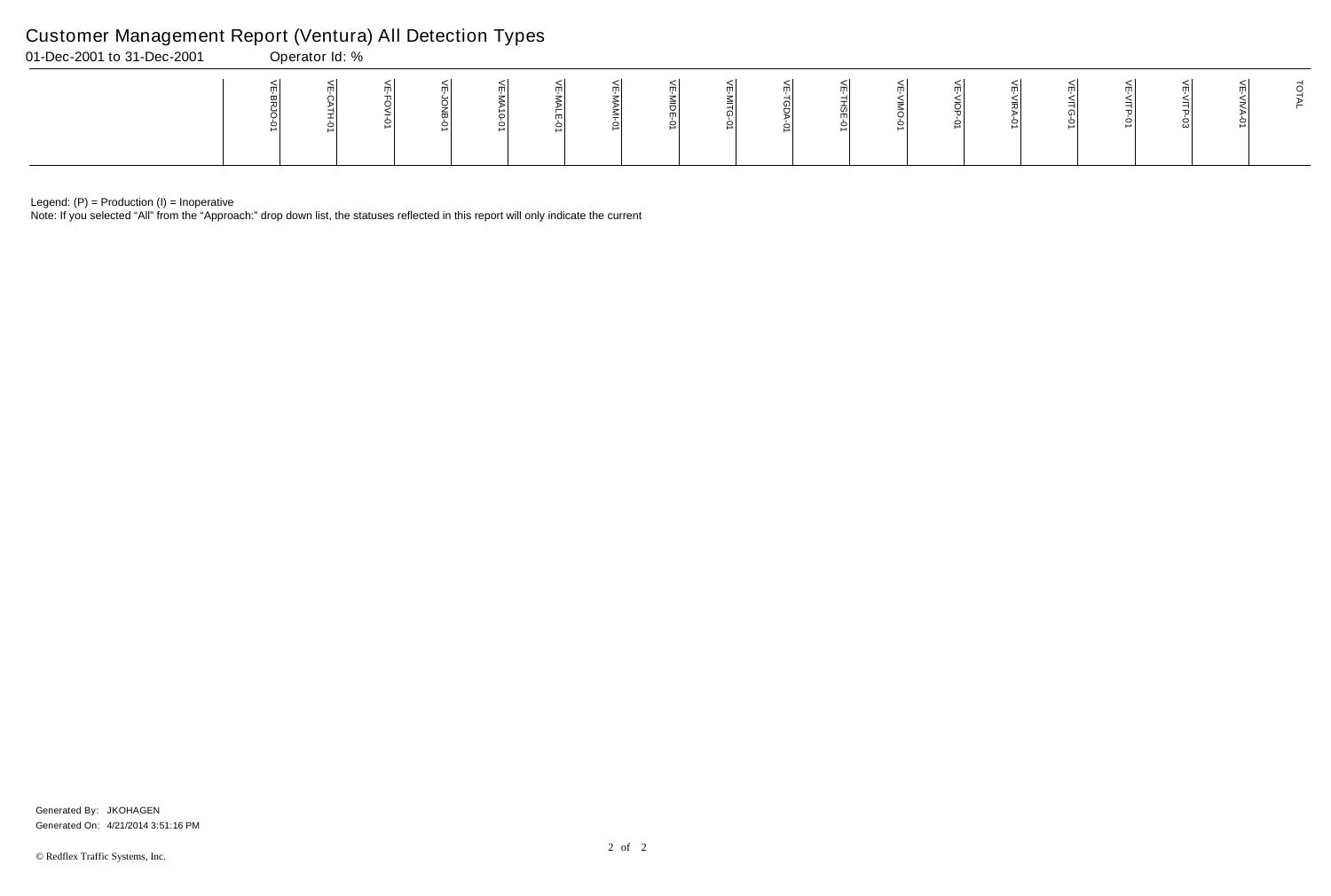# Customer Management Report (Ventura) All Detection Types<br>01-Apr-2002 to 30-Apr-2002<br>00erator Id: %

|                             | 01-Apr-2002 to 30-Apr-2002        |                      | Operator Id: %                 |                      |                      |                             |                 |                         |                |                |                         |                      |                |                |                |                      |                |                |                |                |
|-----------------------------|-----------------------------------|----------------------|--------------------------------|----------------------|----------------------|-----------------------------|-----------------|-------------------------|----------------|----------------|-------------------------|----------------------|----------------|----------------|----------------|----------------------|----------------|----------------|----------------|----------------|
|                             |                                   | VE-BRJO-             |                                | <b>VE-FOVI-0</b>     | VE-JONB-01           | VE-MA10-0                   | VE-MALE<br>ò    | VE-MAMI                 | VE-MIDE-0      | VE-MITG<br>ò   | ے<br>-TGDA-             | VE-THSE-01           | VE-VIMO-0      | VE-VIOP-0      | VE-VIRA-01     | 늦                    | VE-VITP.<br>ò  | VE-VITP-       | VE-VIVA-0      | TOTAL          |
|                             | <b>Total Processed Incidents</b>  | 31                   | 0                              | 43                   | 69                   | $\mathbf{0}$                | 33              | 33                      | 57             | 13             | 27                      | 94                   | 125            | 121            | 108            | 148                  | 147            | $\mathbf 0$    | 85             | 1134           |
|                             | Less Uncontrollable Factors       |                      |                                |                      |                      |                             |                 |                         |                |                |                         |                      |                |                |                |                      |                |                |                |                |
| Obstruction                 | <b>Driver Obstruction/Duckers</b> | 6                    | $\overline{0}$                 | 10 <sup>°</sup>      | $\mathbf{3}$         | $\overline{0}$              | $5\overline{5}$ | $\overline{2}$          | $\overline{4}$ | $\overline{0}$ | $\overline{1}$          | 6                    | $\overline{7}$ | 9              | 21             | 17                   | 22             | $\overline{0}$ | 6              | 119            |
|                             | Plate Obstruction                 |                      | $\mathbf 0$                    | $\overline{1}$       | 6                    | $\mathbf 0$                 | 6               |                         | 2              | $\overline{1}$ | 0                       | 8                    | 4              | $\overline{2}$ | 4              | 3                    | 6              | $\Omega$       | 8              | 53             |
|                             | Vehicle Obstruction               | $\overline{2}$       | $\overline{0}$                 | $\overline{0}$       | $\overline{2}$       | $\overline{0}$              | $\overline{0}$  | $\mathbf 0$             |                | $\overline{0}$ | $\overline{1}$          | 43                   | 4              | $\overline{0}$ | $\overline{0}$ | $\mathbf{0}$         | $\mathbf{3}$   | $\mathbf{0}$   | -4             | 60             |
| Police<br>Rejects           | <b>Driver Unidentifiable</b>      | - 1                  | $\overline{0}$                 | $\mathbf 0$          | -1                   | $\mathbf{0}$                |                 | $\overline{2}$          |                | $\mathbf 0$    | $\overline{\mathbf{1}}$ | -1                   | $\overline{2}$ | $\mathbf{3}$   | $\overline{2}$ |                      | $\overline{1}$ | $\mathbf 0$    | 3              | 20             |
|                             | Policy/Weath Extended Vehicle     | $\overline{0}$       | $\overline{0}$                 | $\overline{0}$       | $\mathbf 0$          | $\overline{0}$              |                 | $\overline{\mathbf{1}}$ | $\overline{0}$ | $\overline{0}$ | $\overline{0}$          |                      | 19             |                | $\mathbf 0$    |                      | 2              | $\Omega$       | $\overline{2}$ | 28             |
| er                          | Sun Glare                         | $\overline{2}$       | $\overline{0}$                 | 3                    | 6                    | 0                           | $\overline{1}$  | $\overline{7}$          |                | $\overline{0}$ | $\overline{7}$          | 12                   | 6              | 6              | 5              | 11                   | 17             | $\mathbf 0$    | 8              | 92             |
|                             | Weather/Nature                    | $\overline{0}$       | $\overline{0}$                 | $\overline{0}$       | $\mathbf 0$          | $\overline{0}$              | $\overline{0}$  | $\mathbf 0$             | $\overline{0}$ | $\mathbf 0$    | $\overline{0}$          | $\mathbf 0$          | $\mathbf{0}$   | $\mathbf 0$    | $\overline{0}$ |                      | $\overline{0}$ | $\mathbf 0$    | $\overline{0}$ | $\overline{1}$ |
|                             | Yellow with Red Light             | $\overline{0}$       | $\overline{0}$                 | $\overline{0}$       | $\overline{0}$       | $\overline{0}$              | $\overline{0}$  | $\mathbf 0$             |                | $\mathbf 0$    | $\overline{0}$          | 2                    | $\mathbf{1}$   | $\overline{2}$ | $\overline{2}$ | $\overline{2}$       | $\overline{0}$ | $\mathbf 0$    | $\overline{0}$ | 10             |
| Registration                | Can Not Identify State            | $\overline{0}$       | $\mathbf 0$                    | $\mathbf 0$          | $\mathbf 0$          | $\mathbf 0$                 | $\mathbf{0}$    | $\mathbf 0$             | $\overline{0}$ | $\mathbf 0$    | $\overline{0}$          | $\mathbf 0$          | $\mathbf 0$    | $\overline{2}$ | $\mathbf 0$    | 2                    | $\mathbf 0$    | $\mathbf 0$    |                | 5              |
| Issues                      | Paper Plates                      | $\mathbf{0}$         | $\overline{0}$                 | $\overline{1}$       | $\overline{2}$       | $\overline{0}$              | -1              | $\overline{1}$          | $\overline{2}$ | $\mathbf 0$    | $\overline{1}$          | 5                    | 3              | $\mathbf{3}$   | 6              | 4                    | $\mathbf{3}$   | $\mathbf 0$    | 3              | 35             |
| Total                       | Wrong or No DMV                   | $\overline{2}$<br>14 | $\mathbf{0}$<br>$\overline{0}$ | $\overline{1}$<br>16 | $\overline{2}$<br>22 | $\mathbf 0$<br>$\mathbf{0}$ | 16              | $\overline{2}$<br>16    | 4<br>16        | $\overline{2}$ | - 1<br>12               | $\overline{1}$<br>79 | 3<br>49        | 9<br>37        | -4<br>44       | $\overline{4}$<br>46 | 8<br>62        | 0<br>$\Omega$  | -5<br>40       | 48<br>471      |
| <b>Sub Total Violations</b> |                                   | 17                   | $\overline{0}$                 | 27                   | 47                   | $\overline{0}$              | 17              | 17                      | 41             | 11             | 15                      | 15                   | 76             | 84             | 64             | 102                  | 85             | $\overline{0}$ | 45             | 663            |
| Less in Progress            |                                   | $\overline{0}$       | 0                              | 0                    | $\mathbf 0$          | 0                           | 0               | $\mathbf{0}$            | - 0            | $\Omega$       | $\overline{0}$          | 0                    | $\mathbf 0$    | $\mathbf{0}$   | - 0            | $\Omega$             | 0              | 0              | - 0            | $\overline{0}$ |
|                             | <b>Available For Prosecution</b>  | 17                   | $\mathbf{0}$                   | 27                   | 47                   | $\overline{0}$              | 17              | 17                      | 41             | 11             | 15                      | 15                   | 76             | 84             | 64             | 102                  | 85             | $\mathbf{0}$   | 45             | 663            |
| Less Rejects                |                                   |                      |                                |                      |                      |                             |                 |                         |                |                |                         |                      |                |                |                |                      |                |                |                |                |
| Camera                      | <b>Digital Distortion</b>         | $0 - 00%$            | 0-00%                          | $0 - 00%$            | $0 - 00\%$           | $0 - 00%$                   | 1-06%           | $0 - 00%$               | 0-00%          | $0 - 00%$      | 0-00%                   | 0-00%                | $0 - 00%$      | 1-01%          | $0 - 00%$      | 0-00%                | $0 - 00%$      | 0-00%          | $0 - 00%$      | 2-00%          |
| Malfunction                 | Face Camera Flash                 | $0 - 00%$            | $0 - 00%$                      | 2-07%                | 4-09%                | $0 - 00%$                   | $0 - 00%$       | 1-06%                   | 1-02%          | $0 - 00%$      | $0 - 00%$               | $0 - 00%$            | 3-04%          | 1-01%          | $0 - 00%$      | 4-04%                | 2-02%          | 0-00%          | 1-02%          | 19-03%         |
|                             | Face Camera Focus Blurry          | $0 - 00%$            | $0 - 00%$                      | $0 - 00%$            | 1-02%                | $0 - 00%$                   | $2 - 12%$       | $0 - 00%$               | 0-00%          | $0 - 00%$      | $0 - 00%$               | $0 - 00%$            | 20-26%         | $0 - 00\%$     | $0 - 00%$      | 1-01%                | 1-01%          | $0 - 00%$      | 2-04%          | 27-04%         |
|                             | Face Camera No Flash              | $0 - 00%$            | $0 - 00%$                      | 0-00%                | $0 - 00%$            | $0 - 00%$                   | 0-00%           | 0-00%                   | $0 - 00%$      | $0 - 00%$      | $0 - 00%$               | $0 - 00%$            | 5-07%          | $0 - 00%$      | $0 - 00%$      | 3-03%                | 1-01%          | $0 - 00%$      | $0 - 00%$      | 9-01%          |
|                             | Face Not in Frame                 | $2 - 12%$            | $0 - 00\%$                     | 13-48%               | $0 - 00\%$           | $0 - 00\%$                  | $0 - 00\%$      | 6-35%                   | 1-02%          | $0 - 00\%$     | $0 - 00\%$              | $0 - 00\%$           | 1-01%          | 2-02%          | 7-11%          | 8-08%                | 8-09%          | $0 - 00\%$     | 1-02%          | 49-07%         |
|                             | Image Missing                     | $0 - 00%$            | $0 - 00%$                      | 1-04%                | $0 - 00%$            | $0 - 00%$                   | $0 - 00%$       | $0 - 00%$               | $0 - 00\%$     | $0 - 00%$      | $0 - 00%$               | $0 - 00%$            | $0 - 00%$      | 1-01%          | $0 - 00%$      | 2-02%                | $0 - 00%$      | $0 - 00\%$     | $0 - 00%$      | 4-01%          |
|                             | Misc Camera Issue                 | $0 - 00%$            | $0 - 00%$                      | $0 - 00\%$           | 3-06%                | $0 - 00%$                   | $0 - 00%$       | $0 - 00%$               | 2-05%          | $0 - 00%$      | $0 - 00%$               | 2-13%                | 16-21%         | 1-01%          | 3-05%          | 4-04%                | $9 - 11%$      | $0 - 00\%$     | 10-22%         | 50-08%         |
|                             | Plate Burn Out                    | 3-18%                | $0 - 00%$                      | $0 - 00\%$           | 4-09%                | 0-00%                       | $0 - 00%$       | $0 - 00%$               | $0 - 00\%$     | $0 - 00\%$     | $0 - 00%$               | 0-00%                | $0 - 00%$      | $0 - 00\%$     | $0 - 00%$      | 3-03%                | 1-01%          | $0 - 00\%$     | 6-13%          | 17-03%         |
|                             | Plate Not in Frame                | $2 - 12%$            | $0 - 00%$                      | 1-04%                | 5-11%                | $0 - 00%$                   | $0 - 00%$       | 1-06%                   | 0-00%          | $0 - 00%$      | $0 - 00%$               | 1-07%                | 2-03%          | 0-00%          | 1-02%          | 31-30%               | 3-04%          | $0 - 00\%$     | 1-02%          | 48-07%         |
|                             | Rear Plate Camera Blurry          | $0 - 00%$            | $0 - 00%$                      | $0 - 00\%$           | $0 - 00\%$           | $0 - 00%$                   | $0 - 00%$       | $0 - 00\%$              | 1-02%          | $0 - 00%$      | $0 - 00%$               | $0 - 00%$            | 2-03%          | 0-00%          | $0 - 00%$      | $0 - 00%$            | $0 - 00%$      | $0 - 00\%$     | 1-02%          | 4-01%          |
|                             | Rear Plate No Flash               | 1-06%                | $0 - 00%$                      | $0 - 00\%$           | $0 - 00\%$           | $0 - 00%$                   | $0 - 00%$       | $0 - 00%$               | $0 - 00\%$     | $0 - 00%$      | $0 - 00%$               | 0-00%                | 1-01%          | $0 - 00\%$     | $0 - 00%$      | 0-00%                | $0 - 00%$      | $0 - 00\%$     | $0 - 00\%$     | 2-00%          |
|                             | Scene Image No Flash              | $0 - 00%$            | $0 - 00%$                      | 4-15%                | $0 - 00\%$           | $0 - 00%$                   | 4-24%           | 1-06%                   | $0 - 00\%$     | $0 - 00\%$     | 1-07%                   | $0 - 00%$            | $0 - 00%$      | 0-00%          | $0 - 00%$      | $0 - 00%$            | 0-00%          | $0 - 00%$      | $0 - 00%$      | 10-02%         |
| Process<br><b>Issues</b>    | Too Old                           | $0 - 00\%$           | $0 - 00\%$                     | $0 - 00\%$           | $0 - 00%$            | $0 - 00\%$                  | $0 - 00\%$      | $0 - 00\%$              | 0-00%          | $0 - 00\%$     | $0 - 00\%$              | 1-07%                | 0-00%          | $0 - 00\%$     | $0 - 00%$      | $0 - 00%$            | $0 - 00\%$     | $0 - 00\%$     | $0 - 00\%$     | 1-00%          |
| Total                       |                                   | 8-47%                | $0 - 00\%$                     | 21-78%               | 17-36%               | $0 - 00\%$                  | 7-41%           | 9-53%                   | $5 - 12%$      | $0 - 00\%$     | 1-07%                   | 4-27%                | 50-66%         | 6-07%          | 11-17%         | 56-55%               | 25-29%         | $0 - 00\%$     | 22-49%         | 242-37%        |
| <b>Approved Violations</b>  |                                   | 9-53%                | $0 - 00\%$                     | $6 - 22%$            | 30-64%               | $0 - 00\%$                  | 10-59%          | 8-47%                   | 36-88%         | 11-100%        | 14-93%                  | 11-73%               | 26-34%         | 78-93%         | 53-83%         | 46-45%               | 60-71%         | $0 - 00\%$     | 23-51%         | 421-63%        |
|                             | <b>Total Notices Printed</b>      | 9-53%                | $0 - 00\%$                     | $6 - 22%$            | 30-64%               | $0 - 00\%$                  | 10-59%          | 8-47%                   | 36-88%         | 11-100%        | 14-93%                  | 11-73%               | 26-34%         | 78-93%         | 53-83%         | 46-45%               | 60-71%         | $0 - 00%$      | 23-51%         | 421-63%        |

Generated On: 4/21/2014 3:51:49 PM Generated By: JKOHAGEN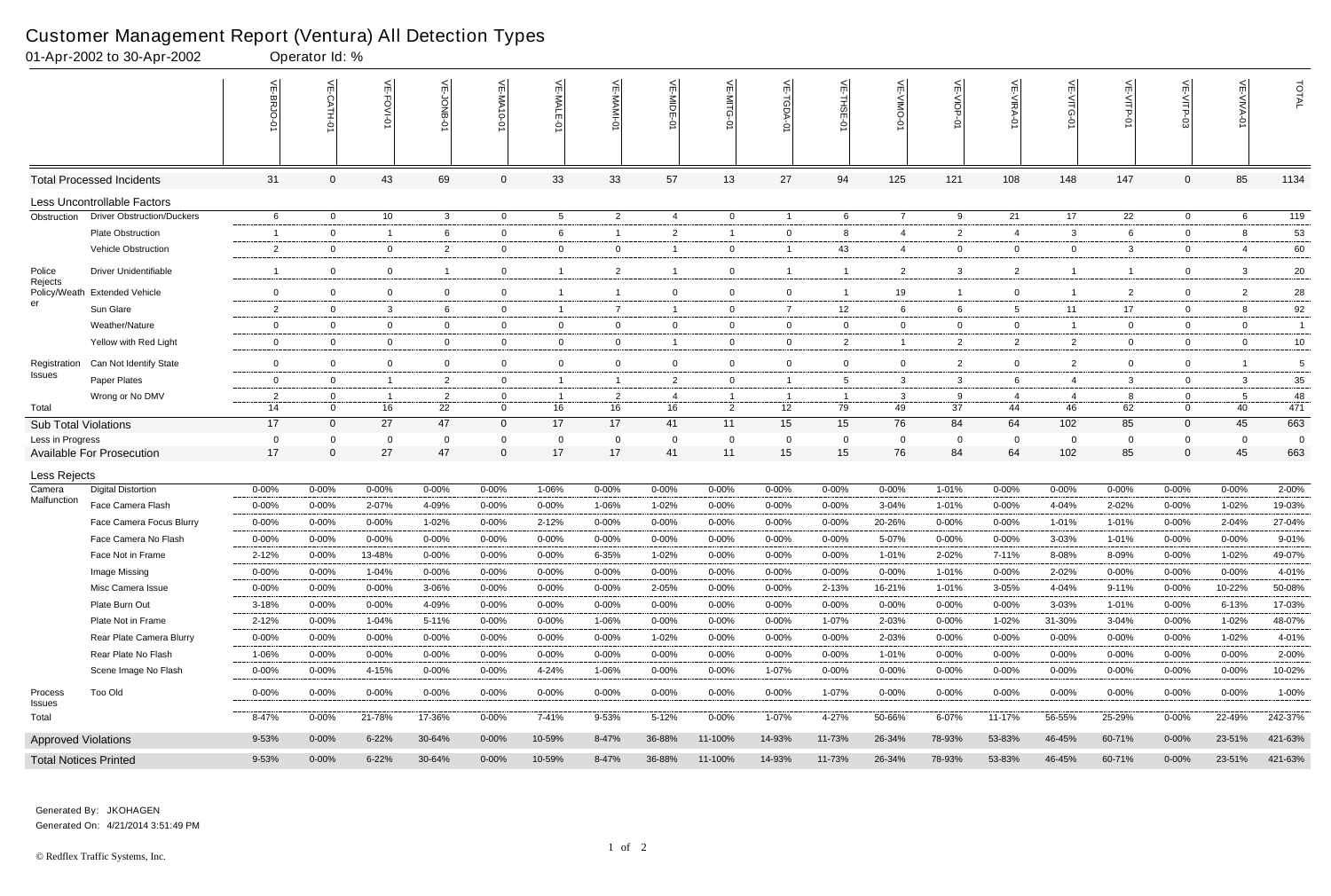Note: If you selected "All" from the "Approach:" drop down list, the statuses reflected in this report will only indicate the current

# Customer Management Report (Ventura) All Detection Types

| 01-Apr-2002 to 30-Apr-2002 | Operator Id: % |  |  |   |  |  |  |  |  |  |
|----------------------------|----------------|--|--|---|--|--|--|--|--|--|
|                            |                |  |  | ∸ |  |  |  |  |  |  |

Generated On: 4/21/2014 3:51:49 PM Generated By: JKOHAGEN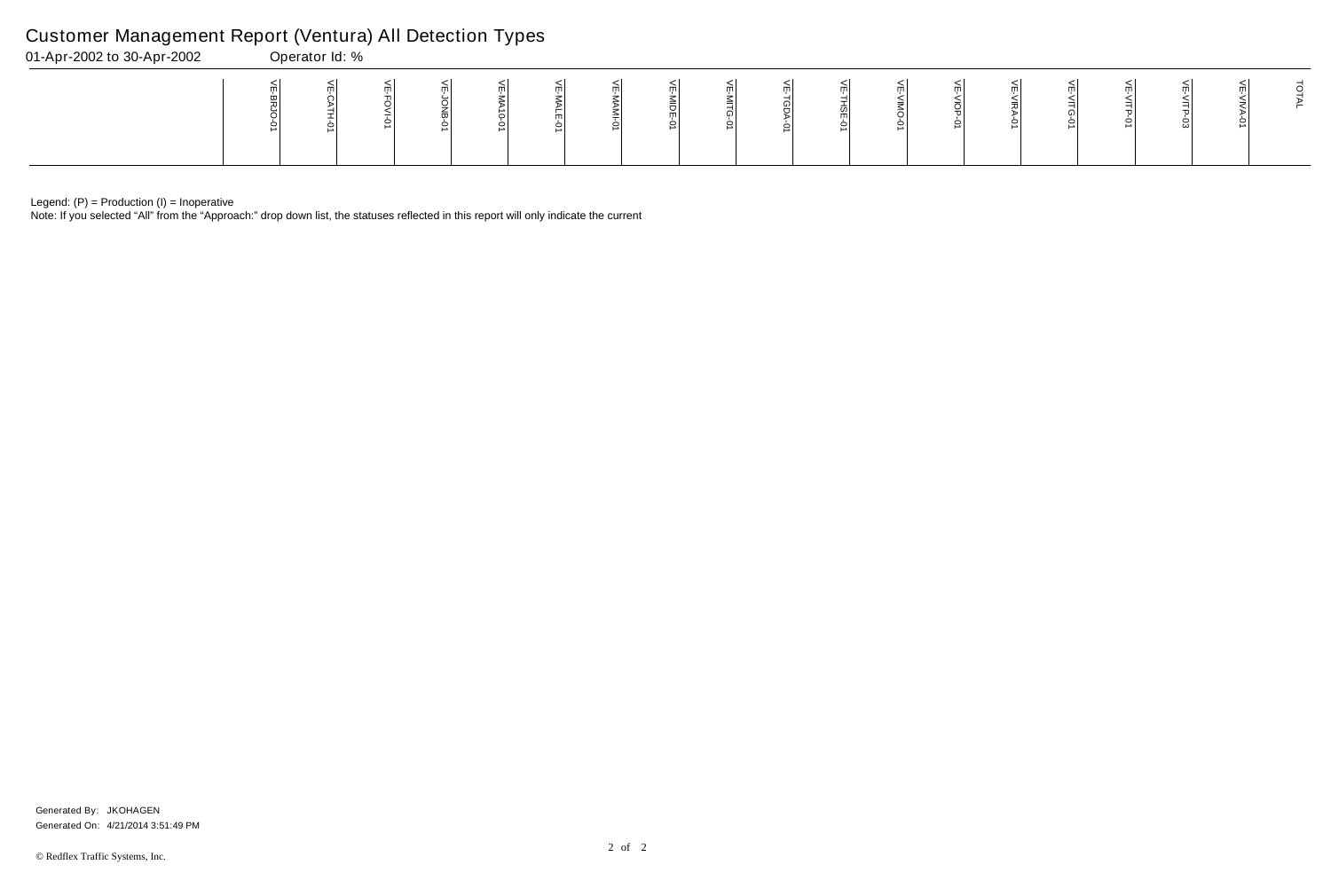|                             | 01-Oct-2002 to 31-Oct-2002        |                 | Operator Id: %            |                |                      |                |                |                   |                         |                |                   |                  |                |                    |                                  |                 |                    |                   |                |                       |
|-----------------------------|-----------------------------------|-----------------|---------------------------|----------------|----------------------|----------------|----------------|-------------------|-------------------------|----------------|-------------------|------------------|----------------|--------------------|----------------------------------|-----------------|--------------------|-------------------|----------------|-----------------------|
|                             |                                   |                 | $\widetilde{E}$<br>CATH-0 | 늰<br>FOVI-01   | ਜ                    | VE-MA10-01     | VE-MAL         | 닞                 | VE-MIDE-0               | $\leq$         | $\frac{2}{11}$    | 븻<br><b>THSE</b> | 닞              | VE-VIOP<br>Q       | $\widetilde{\mathbb{F}}$<br>ミアイー | 늰<br><b>NTG</b> | 닞<br>VITP-01       |                   | VE-VIVA-0      | TOTAL                 |
|                             | <b>Total Processed Incidents</b>  | 34              | $\Omega$                  | 44             | 50                   | 0              | 63             | 60                | 41                      | 12             | 26                | 91               | 91             | 174                | 92                               | 147             | 164                | 100               | 111            | 1300                  |
|                             | Less Uncontrollable Factors       |                 |                           |                |                      |                |                |                   |                         |                |                   |                  |                |                    |                                  |                 |                    |                   |                |                       |
| Obstruction                 | <b>Driver Obstruction/Duckers</b> | $\overline{7}$  | $\overline{0}$            | 12             | $\overline{1}$       | $\overline{0}$ | 4              | $\overline{2}$    | $\overline{0}$          | $\overline{0}$ | $\overline{1}$    | 6                | 9              | 11                 | 5                                | 11              | $\mathbf{3}$       | 3                 | $\mathbf{0}$   | 75                    |
|                             | <b>Plate Obstruction</b>          | $5\overline{)}$ | $\Omega$                  | $\overline{2}$ | 8                    | 0              | 13             | $5\phantom{.0}$   | 0                       | -1             | $\overline{1}$    | 10               | $\overline{7}$ | 3                  | 3                                | 6               | $\overline{7}$     | 3                 |                | 80                    |
|                             | Vehicle Obstruction               | 0               | 0                         | $\overline{0}$ | $\mathbf{0}$         | 0              | $\overline{0}$ | $5\overline{)}$   | - 0                     | 0              | $\overline{0}$    | 38               | 5              | 3                  | 0                                | 3               | $\overline{2}$     | $\overline{2}$    | -5             | 63                    |
| Police                      | <b>Driver Unidentifiable</b>      | $\mathsf{O}$    | $\Omega$                  | $\overline{2}$ | $\overline{2}$       | $\overline{0}$ | 3              | $\overline{0}$    | $\overline{0}$          | $\mathbf 0$    | $\overline{0}$    | $\mathbf 0$      |                | $\overline{1}$     | -1                               |                 | $\mathbf{3}$       | $\overline{4}$    | $\overline{2}$ | 20                    |
| Rejects                     | Gender Mismatch                   | $\mathbf 0$     | $\mathbf 0$               | $\overline{0}$ | 0                    | 0              | $\mathbf 0$    | $\overline{0}$    | $\overline{0}$          | $\mathbf 0$    | $\overline{0}$    | $\mathbf 0$      | 0              | $\overline{0}$     | $\mathbf 0$                      | $\mathbf{0}$    | $\overline{1}$     | $\mathbf 0$       | $\mathbf{0}$   | $\overline{1}$        |
|                             | Safe Turn On Red                  | 0               | $\Omega$                  | $\overline{0}$ | $\overline{1}$       | 0              | -1             | $\mathbf 0$       | 0                       | 0              | $\overline{1}$    | $\mathbf 0$      |                | $\overline{0}$     | -1                               | $\overline{2}$  | $\mathbf 0$        | 6                 |                | 14                    |
| Policy/Weath                | <b>Extended Vehicle</b>           | $\mathbf{1}$    | $\Omega$                  | $\overline{0}$ | -1                   | $\overline{0}$ | -1             | $\overline{1}$    |                         | $\mathbf 0$    | $\overline{0}$    | $\mathbf 0$      | 12             | $\overline{1}$     | $\Omega$                         | $\overline{2}$  | $\mathbf{3}$       | $\mathbf 0$       | -5             | $28\,$                |
| er                          | Sun Glare                         | $\mathbf 0$     | $\mathbf 0$               | $\overline{0}$ | 4                    | 0              | $\mathbf 0$    | $5\overline{)}$   | -1                      | -1             | $\overline{2}$    | $\overline{4}$   | 0              | $\overline{2}$     | -1                               | 5               | $\overline{1}$     | 6                 | 8              | 40                    |
|                             | Yellow with Red Light             | 0               | $\Omega$                  | $\mathbf 0$    | $\mathbf{0}$         | 0              | $\overline{0}$ | $\overline{0}$    | $\overline{\mathbf{0}}$ | $\mathbf 0$    | $\overline{0}$    | $\mathbf 0$      | 0              | $\overline{7}$     | $\overline{2}$                   | $\mathbf{0}$    | $\overline{0}$     | $\mathbf 0$       | $\mathbf{0}$   | 9                     |
| Registration                | Can Not Identify State            | $\mathsf{O}$    | $\Omega$                  | $\overline{0}$ | $\mathbf 0$          | $\overline{0}$ | $\overline{0}$ | $\overline{0}$    | $\Omega$                | $\mathbf 0$    | $\mathbf 0$       | $\mathbf 0$      | 0              | $\overline{0}$     | $\Omega$                         | $\overline{0}$  | $\overline{1}$     | $\mathbf 0$       | $\overline{0}$ | $\overline{1}$        |
| Issues                      | Paper Plates                      | -1              | $\mathbf 0$               | $\overline{1}$ | $\overline{2}$       | 0              | $\mathbf{1}$   | $\overline{1}$    | -1                      | 0              | $\overline{0}$    | $\overline{2}$   |                | 6                  | 3                                | $\overline{2}$  | $5\overline{)}$    | 6                 |                | 33                    |
|                             | Wrong or No DMV                   | - 1             | $\mathbf 0$               | 3              | 4                    | 0              | -5             | $\overline{2}$    | -5                      | 2              | $\mathbf 0$       | -5               | 5              | 9                  | -7                               | 10              | 11                 | 6                 | - 6            | 81                    |
| Total                       |                                   | 15              | $\Omega$                  | 20             | 23                   | $\mathbf 0$    | 28             | 21                | 8                       | 4              | 5                 | 65               | 41             | 43                 | 23                               | 42              | 37                 | 36                | 34             | 445                   |
| <b>Sub Total Violations</b> |                                   | 19              | $\mathbf{0}$              | 24             | 27                   | $\mathbf 0$    | 35             | 39                | 33                      | 8              | 21                | 26               | 50             | 131                | 69                               | 105             | 127                | 64                | 77             | 855                   |
| Less in Progress            | <b>Available For Prosecution</b>  | 0<br>19         | $\Omega$<br>$\Omega$      | $\Omega$<br>24 | $\overline{0}$<br>27 | 0<br>$\Omega$  | $\Omega$<br>35 | $\mathbf 0$<br>39 | - 0<br>33               | 0<br>8         | $\mathbf 0$<br>21 | - 0<br>26        | 0<br>50        | $\mathbf 0$<br>131 | $\Omega$<br>69                   | 0<br>105        | $\mathbf 0$<br>127 | $\mathbf 0$<br>64 | $\Omega$<br>77 | $\overline{0}$<br>855 |
|                             |                                   |                 |                           |                |                      |                |                |                   |                         |                |                   |                  |                |                    |                                  |                 |                    |                   |                |                       |
| Less Rejects<br>Camera      | Face Camera Flash                 | $0 - 00%$       | 0-00%                     | 2-08%          | $3 - 11%$            | $0 - 00%$      | $0 - 00\%$     | $0 - 00%$         | 0-00%                   | 0-00%          | $0 - 00%$         | 1-04%            | 2-04%          | 1-01%              | $0 - 00%$                        | 6-06%           | $0 - 00\%$         | 0-00%             | $0 - 00%$      | 15-02%                |
| Malfunction                 | Face Camera Focus Blurry          | $0 - 00%$       | 0-00%                     | 0-00%          | $0 - 00%$            | $0 - 00%$      | $0 - 00%$      | 3-08%             | 0-00%                   | 0-00%          | $0 - 00%$         | 2-08%            | 0-00%          | 3-02%              | 7-10%                            | $0 - 00%$       | 1-01%              | $0 - 00%$         | 2-03%          | 18-02%                |
|                             | Face Not in Frame                 | $2 - 11%$       | $0 - 00%$                 | 2-08%          | $0 - 00%$            | $0 - 00%$      | 2-06%          | 9-23%             | $0 - 00%$               | 0-00%          | $0 - 00%$         | $1 - 04%$        | 1-02%          | $3 - 02%$          | 3-04%                            | 13-12%          | 6-05%              | 1-02%             | 1-01%          | 44-05%                |
|                             | Image Missing                     | $0 - 00%$       | 0-00%                     | $0 - 00%$      | $0 - 00%$            | 0-00%          | $0 - 00%$      | $0 - 00%$         | 0-00%                   | $0 - 00%$      | $0 - 00%$         | $0 - 00%$        | $0 - 00%$      | $0 - 00%$          | 0-00%                            | 0-00%           | $0 - 00%$          | $0 - 00%$         | $1 - 01%$      | 1-00%                 |
|                             | Misc Camera Issue                 | $0 - 00%$       | 0-00%                     | $0 - 00\%$     | 0-00%                | $0 - 00%$      | $0 - 00\%$     | $0 - 00%$         | 0-00%                   | $0 - 00%$      | $0 - 00%$         | $0 - 00%$        | 0-00%          | $0 - 00%$          | 11-16%                           | 2-02%           | $0 - 00%$          | 2-03%             | 0-00%          | 15-02%                |
|                             | Plate Burn Out                    | 1-05%           | $0 - 00%$                 | 1-04%          | 0-00%                | $0 - 00%$      | $0 - 00\%$     | $0 - 00%$         | $0 - 00%$               | 0-00%          | $0 - 00\%$        | $0 - 00%$        | 0-00%          | $0 - 00\%$         | $0 - 00\%$                       | 7-07%           | $0 - 00\%$         | 6-09%             | 15-19%         | 30-04%                |
|                             | Plate Not in Frame                | 1-05%           | $0 - 00%$                 | $0 - 00%$      | 1-04%                | $0 - 00%$      | $0 - 00\%$     | $0 - 00\%$        | $0 - 00%$               | $0 - 00%$      | $0 - 00\%$        | 2-08%            | 3-06%          | $0 - 00%$          | 3-04%                            | 1-01%           | 8-06%              | 2-03%             | 3-04%          | 24-03%                |
|                             | Rear Plate Camera Blurry          | $0 - 00%$       | $0 - 00%$                 | $0 - 00%$      | 0-00%                | $0 - 00%$      | $0 - 00\%$     | $0 - 00%$         | 0-00%                   | $0 - 00\%$     | $0 - 00\%$        | $0 - 00\%$       | 1-02%          | 1-01%              | $0 - 00%$                        | 0-00%           | 1-01%              | 2-03%             | 2-03%          | 7-01%                 |
|                             | Rear Plate No Flash               | $0 - 00%$       | $0 - 00%$                 | $0 - 00\%$     | $0 - 00%$            | $0 - 00%$      | 1-03%          | $0 - 00\%$        | $0 - 00%$               | 3-38%          | $0 - 00\%$        | $0 - 00%$        | $0 - 00%$      | $0 - 00\%$         | 0-00%                            | $0 - 00%$       | $0 - 00%$          | 0-00%             | $0 - 00%$      | 4-00%                 |
|                             | Scene Image Flash Inappropriate   | $0 - 00%$       | $0 - 00\%$                | $0 - 00%$      | 0-00%                | $0 - 00%$      | $0 - 00%$      | 1-03%             | $0 - 00%$               | 0-00%          | 0-00%             | $0 - 00%$        | 0-00%          | 0-00%              | $0 - 00\%$                       | $0 - 00%$       | $0 - 00%$          | $0 - 00%$         | $0 - 00\%$     | 1-00%                 |
|                             | Scene Image No Flash              | $0 - 00%$       | $0 - 00\%$                | 5-21%          | $0 - 00%$            | $0 - 00%$      | $0 - 00\%$     | $0 - 00%$         | 0-00%                   | $0 - 00%$      | 1-05%             | $0 - 00%$        | 0-00%          | $0 - 00\%$         | $0 - 00\%$                       | $0 - 00%$       | $0 - 00\%$         | 0-00%             | $0 - 00%$      | 6-01%                 |
| Police                      | <b>Incorrect Details</b>          | $0 - 00%$       | $0 - 00\%$                | $0 - 00%$      | $0 - 00\%$           | $0 - 00\%$     | $0 - 00\%$     | $0 - 00%$         | $0 - 00%$               | $0 - 00\%$     | $0 - 00\%$        | $0 - 00%$        | $0 - 00%$      | $0 - 00\%$         | $0 - 00\%$                       | 1-01%           | $0 - 00\%$         | 0-00%             | $0 - 00\%$     | $1 - 00%$             |
| Rejects<br>Process          | <b>Too Old</b>                    | 1-05%           | $0 - 00\%$                | 2-08%          | $0 - 00\%$           | $0 - 00\%$     | $0 - 00\%$     | 1-03%             | 3-09%                   | $0 - 00\%$     | $0 - 00\%$        | 1-04%            | 2-04%          | 3-02%              | 2-03%                            | $0 - 00%$       | 4-03%              | 0-00%             | $0 - 00\%$     | 19-02%                |
| Issues                      |                                   |                 |                           |                |                      |                |                |                   |                         |                |                   |                  |                |                    |                                  |                 |                    |                   |                |                       |
| Total                       |                                   | 5-26%           | $0 - 00\%$                | 12-50%         | 4-15%                | $0 - 00%$      | 3-09%          | 14-36%            | 3-09%                   | 3-38%          | 1-05%             | 7-27%            | 9-18%          | 11-08%             | 26-38%                           | 30-29%          | 20-16%             | 13-20%            | 24-31%         | 185-22%               |
| <b>Approved Violations</b>  |                                   | 14-74%          | $0 - 00\%$                | 12-50%         | 23-85%               | $0 - 00%$      | 32-91%         | 25-64%            | 30-91%                  | 5-62%          | 20-95%            | 19-73%           | 41-82%         | 120-92%            | 43-62%                           | 75-71%          | 107-84%            | 51-80%            | 53-69%         | 670-78%               |
|                             | <b>Total Notices Printed</b>      | 14-74%          | $0 - 00\%$                | 12-50%         | 23-85%               | $0 - 00\%$     | 32-91%         | 25-64%            | 30-91%                  | 5-62%          | 20-95%            | 19-73%           | 41-82%         | 120-92%            | 43-62%                           | 75-71%          | 107-84%            | 51-80%            | 53-69%         | 670-78%               |

Generated On: 4/21/2014 3:52:38 PM Generated By: JKOHAGEN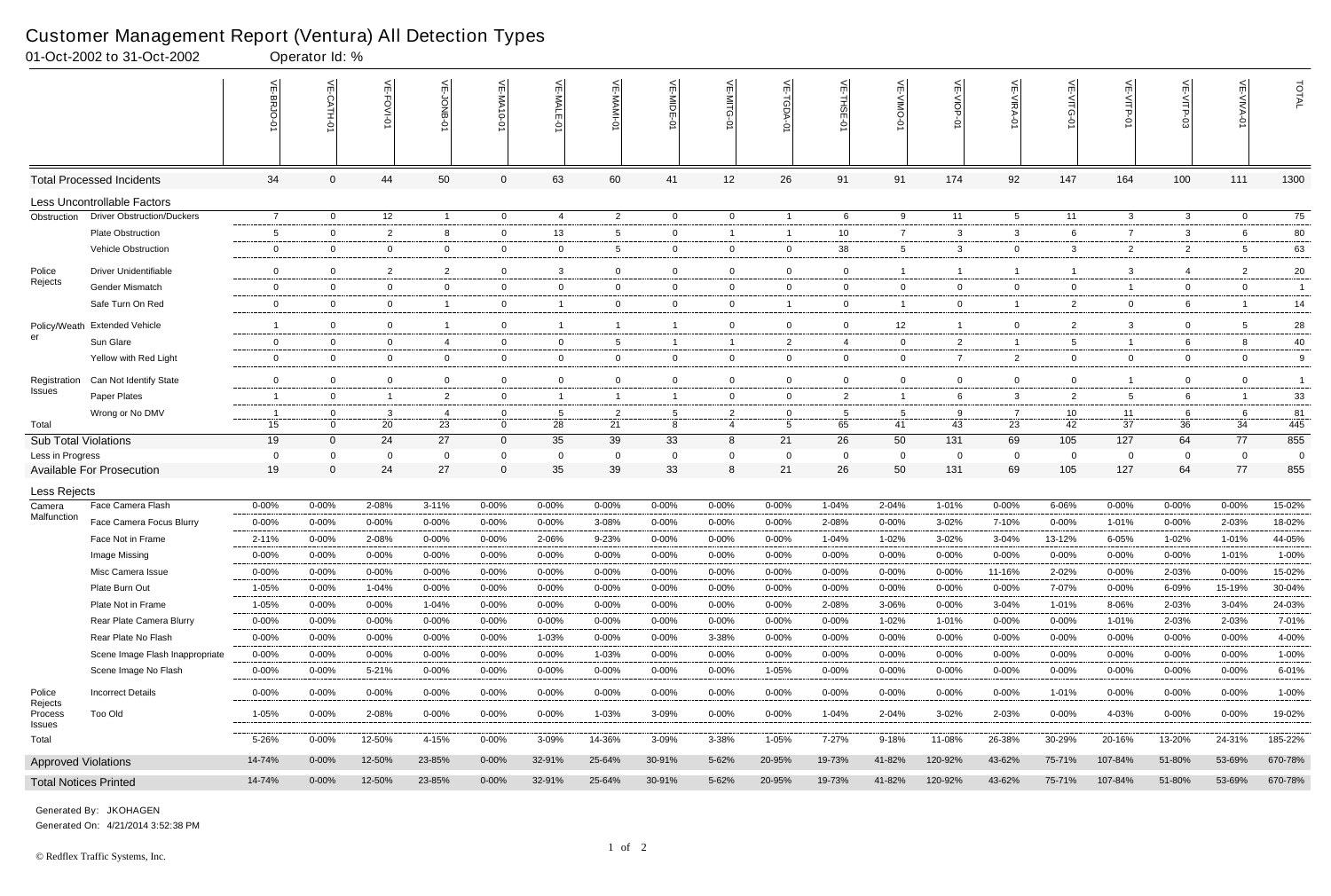Note: If you selected "All" from the "Approach:" drop down list, the statuses reflected in this report will only indicate the current

# Customer Management Report (Ventura) All Detection Types

| 01-Oct-2002 to 31-Oct-2002 | Operator Id: % |  |  |   |  |  |  |  |  |  |
|----------------------------|----------------|--|--|---|--|--|--|--|--|--|
|                            |                |  |  | ∸ |  |  |  |  |  |  |

Generated On: 4/21/2014 3:52:38 PM Generated By: JKOHAGEN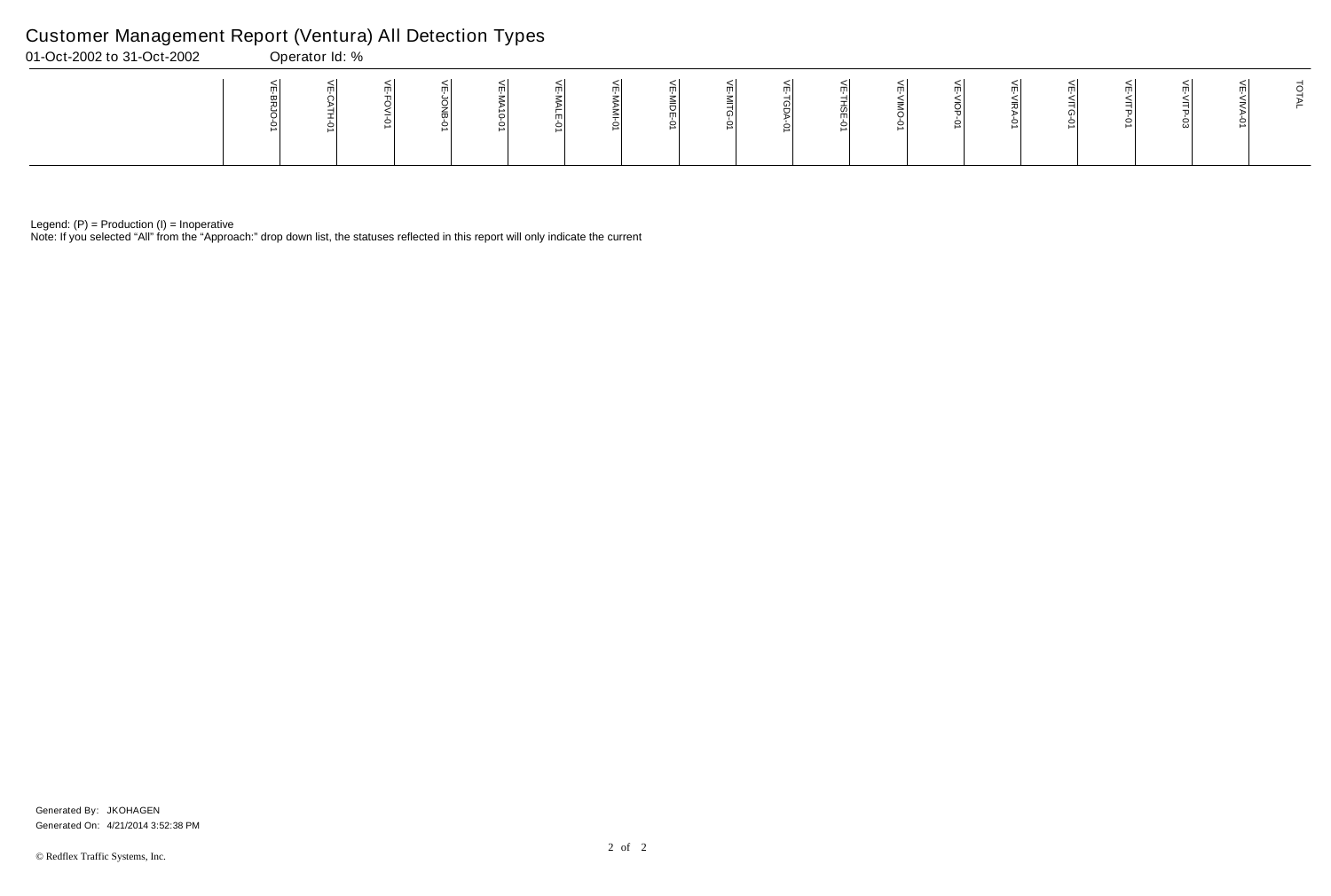|                         |                                   | ۴<br><b>BRJO-</b> | VE-CATH-01     | $\frac{1}{2}$<br>.O-IVO | <b>NE-JONB</b> | VE-MA10-01              | VE-MALE        | VE-MAMI-0        | VE-MIDE-01     | VE-MITG-<br>ė   | VE-TGDA-0      | VE-THSE-01      | ے<br>OWIN-<br>Ò | $\overline{VE-NIOP}$<br>ò | VE-VIRA-01     | VE-VITG-01     | VE-VITP-01      | VE-VITP-03     | <b>VE-VIVA-0</b> | TOTAL            |
|-------------------------|-----------------------------------|-------------------|----------------|-------------------------|----------------|-------------------------|----------------|------------------|----------------|-----------------|----------------|-----------------|-----------------|---------------------------|----------------|----------------|-----------------|----------------|------------------|------------------|
|                         | <b>Total Processed Incidents</b>  | 21                | $\mathbf{0}$   | 31                      | 57             | 302                     | 49             | 22               | 33             | 11              | 26             | 81              | 108             | 42                        | 63             | 77             | 99              | 140            | 76               | 1238             |
|                         | Less Uncontrollable Factors       |                   |                |                         |                |                         |                |                  |                |                 |                |                 |                 |                           |                |                |                 |                |                  |                  |
| Obstruction             | <b>Driver Obstruction/Duckers</b> | 8                 | $\overline{0}$ | 15                      | $\mathbf{3}$   | 17                      | $\overline{4}$ | $\overline{1}$   | $\overline{1}$ | $\overline{0}$  | $\overline{1}$ | 11              | 6               | $\overline{1}$            | 15             | 11             | $5\overline{)}$ | 12             | $\overline{7}$   | $\overline{118}$ |
|                         | <b>Plate Obstruction</b>          | 2                 | $\mathbf 0$    | $\overline{1}$          | $\mathbf{3}$   | 27                      | $\mathbf{3}$   | 2                | $\overline{2}$ | $\overline{1}$  | $\overline{1}$ | 5               | $\overline{4}$  | $\mathbf{1}$              | $\overline{1}$ | 3              | $\mathbf 0$     | $\overline{1}$ | $\overline{4}$   | 61               |
|                         | <b>Signal Obstruction</b>         | $\overline{0}$    | $\Omega$       | $\mathbf 0$             | $\overline{0}$ | - 1                     | $\overline{0}$ | $\overline{0}$   | $\overline{0}$ | $\mathbf 0$     | $\overline{0}$ | $\mathbf 0$     | $\Omega$        | $\overline{0}$            | $\mathbf 0$    | $\overline{0}$ | $\overline{0}$  | $\mathbf 0$    | $\mathbf 0$      | $\overline{1}$   |
|                         | Vehicle Obstruction               | $\mathbf{1}$      | $\mathbf 0$    | $\overline{0}$          | $\overline{0}$ | $\overline{2}$          | $\overline{1}$ | $\overline{1}$   | $\overline{0}$ | $\overline{0}$  | $\overline{1}$ | $\overline{1}$  | 6               | $\overline{0}$            | $\overline{0}$ | $\mathbf{1}$   | $\overline{0}$  | $\overline{1}$ | $\overline{0}$   | 15               |
| Police                  | Other                             | $\mathbf 0$       | $\mathbf 0$    | $\mathbf 0$             | $\mathbf 0$    | $\mathbf 0$             | $\mathbf 0$    | $\mathbf 0$      | $\overline{0}$ | $\mathbf 0$     | $\overline{0}$ | $\mathbf 0$     | $\mathbf 0$     | $\overline{0}$            | $\overline{0}$ | $\mathbf 0$    | $\mathbf{1}$    | $\mathbf 0$    | $\mathbf 0$      | $\overline{1}$   |
| Rejects<br>Policy/Weath | <b>Extended Vehicle</b>           | $\mathbf 0$       | $\mathbf 0$    | $\overline{0}$          | $\overline{1}$ | $\overline{\mathbf{1}}$ | $\mathbf 0$    | 0                | $\overline{1}$ | $\mathbf 0$     | $\overline{0}$ | $\mathbf 0$     | 14              | $\overline{0}$            | $\mathbf 0$    | $\mathbf 0$    | $\overline{0}$  | 0              | $\mathbf{3}$     | 20               |
| er                      | Sun Glare                         | $\overline{0}$    | $\mathbf 0$    | $\overline{0}$          | $\overline{1}$ | 26                      | $\overline{1}$ | $\overline{0}$   | $\overline{0}$ | $\overline{0}$  | $\overline{1}$ | 6               | $\overline{0}$  | $\overline{1}$            | $\overline{1}$ | $\mathbf{3}$   | $\overline{0}$  | 12             | $\overline{1}$   | 53               |
|                         | Weather/Nature                    | $\mathbf 0$       | $\Omega$       | $\mathbf 0$             | $\overline{1}$ | $\mathbf 0$             | $\mathbf 0$    | $\overline{0}$   | $\overline{0}$ | $\mathbf 0$     | $\overline{0}$ | $\mathbf 0$     | $\mathbf 0$     | $\overline{0}$            | $\mathbf 0$    | $\mathbf 0$    | $\mathbf 0$     | $\mathbf 0$    | $\mathbf 0$      | $\overline{1}$   |
| Registration            | Can Not Identify State            | $\overline{0}$    | $\mathbf 0$    | $\overline{0}$          | $\overline{0}$ | $\mathbf 0$             | $\overline{1}$ | 0                | $\overline{0}$ | $\overline{0}$  | $\mathbf 0$    | $\overline{1}$  | $\Omega$        | $\mathbf 0$               | $\mathbf 0$    | $\mathbf 0$    | $\mathbf 0$     | 0              | $\overline{0}$   | $\overline{2}$   |
| <b>Issues</b>           | Out of Country Plate              | $\boldsymbol{0}$  | $\Omega$       | $\mathbf 0$             | $\overline{0}$ | $\mathbf 0$             | $\overline{0}$ | $\boldsymbol{0}$ | $\overline{0}$ | $\mathbf 0$     | $\overline{0}$ | $\mathbf 0$     | $\overline{1}$  | $\overline{0}$            | $\mathbf 0$    | $\overline{0}$ | $\overline{0}$  | $\mathbf 0$    | $\mathbf 0$      | $\overline{1}$   |
|                         | Paper Plates                      | $\overline{1}$    | $\mathbf 0$    | $\mathbf 0$             | $\mathbf{3}$   | $\mathbf{3}$            | $\mathbf 0$    | $\overline{2}$   | $\overline{0}$ | $\overline{0}$  | $\overline{0}$ | $\overline{2}$  | 4               | $\overline{1}$            | $\mathbf{3}$   | $\overline{2}$ | $\mathbf{3}$    | $\overline{1}$ | -1               | 26               |
|                         | Wrong or No DMV                   | $\overline{0}$    | $\overline{0}$ | $\overline{0}$          | $\mathbf{3}$   | 18                      | $\overline{1}$ | $\overline{1}$   | $\overline{1}$ | $\overline{0}$  | $\mathbf 0$    | $5\overline{5}$ | $\mathbf{3}$    | 4                         | $\mathbf{3}$   | 2              | $\overline{7}$  | $\overline{7}$ | $\overline{1}$   | 56               |
| Total                   |                                   | 12                | $\Omega$       | 16                      | 15             | 95                      | 11             | $\overline{7}$   | 5              | $\mathbf{1}$    | 4              | 31              | 38              | 8                         | 23             | 22             | 16              | 34             | 17               | $\frac{1}{355}$  |
| Sub Total Violations    |                                   | 9                 | $\Omega$       | 15                      | 42             | 207                     | 38             | 15               | 28             | 10 <sup>1</sup> | 22             | 50              | 70              | 34                        | 40             | 55             | 83              | 106            | 59               | 883              |
| Less in Progress        |                                   | $\overline{0}$    | $\mathbf 0$    | $\mathbf 0$             | $\mathbf 0$    | $\overline{0}$          | 0              | $\mathbf 0$      | $\overline{0}$ | $\mathbf 0$     | $\mathbf 0$    | $\overline{0}$  | 0               | $\mathbf 0$               | $\Omega$       | $\mathbf 0$    | $\overline{0}$  | $\mathbf 0$    | $\mathbf 0$      | $\overline{0}$   |
|                         | Available For Prosecution         | 9                 | $\Omega$       | 15                      | 42             | 207                     | 38             | 15               | 28             | 10 <sup>1</sup> | 22             | 50              | 70              | 34                        | 40             | 55             | 83              | 106            | 59               | 883              |
| Less Rejects            |                                   |                   |                |                         |                |                         |                |                  |                |                 |                |                 |                 |                           |                |                |                 |                |                  |                  |
| Camera                  | Databar Unreadable/Incorrect      | 0-00%             | 0-00%          | 1-07%                   | $0 - 00%$      | $0 - 00%$               | $0 - 00%$      | 0-00%            | $0 - 00%$      | $0 - 00%$       | $0 - 00\%$     | $0 - 00%$       | 0-00%           | $0 - 00%$                 | $0 - 00%$      | 0-00%          | $0 - 00%$       | $0 - 00%$      | $0 - 00%$        | 1-00%            |
| Malfunction             | Face Camera Flash                 | $0 - 00%$         | $0 - 00%$      | $0 - 00%$               | 9-21%          | 26-13%                  | 4-11%          | 1-07%            | $0 - 00%$      | $0 - 00%$       | 4-18%          | 3-06%           | 17-24%          | 1-03%                     | 3-08%          | 4-07%          | $9 - 11%$       | 41-39%         | 5-08%            | 127-14%          |
|                         | Face Camera Focus Blurry          | $0 - 00%$         | $0 - 00%$      | $0 - 00%$               | $0 - 00%$      | 1-00%                   | 3-08%          | 1-07%            | $0 - 00%$      | $0 - 00%$       | $0 - 00%$      | $0 - 00%$       | 5-07%           | $0 - 00%$                 | 2-05%          | 1-02%          | $0 - 00%$       | 1-01%          | 1-02%            | 15-02%           |
|                         | Face Camera No Flash              | 0-00%             | $0 - 00%$      | $0 - 00\%$              | $0 - 00%$      | $0 - 00%$               | $0 - 00%$      | 0-00%            | $0 - 00%$      | 0-00%           | $0 - 00\%$     | $0 - 00%$       | 2-03%           | $0 - 00%$                 | $0 - 00%$      | 0-00%          | $0 - 00%$       | $0 - 00%$      | $0 - 00%$        | 2-00%            |
|                         | Face Not in Frame                 | $1 - 11%$         | $0 - 00%$      | 1-07%                   | $0 - 00\%$     | $0 - 00%$               | $0 - 00%$      | 1-07%            | 2-07%          | 0-00%           | $0 - 00%$      | $0 - 00%$       | 1-01%           | $0 - 00%$                 | 2-05%          | 2-04%          | 1-01%           | $0 - 00%$      | 0-00%            | 11-01%           |
|                         | Misc Camera Issue                 | 0-00%             | 0-00%          | $0 - 00%$               | $0 - 00%$      | 0-00%                   | 7-18%          | 0-00%            | $3 - 11%$      | $0 - 00%$       | $0 - 00%$      | $0 - 00%$       | 1-01%           | $0 - 00%$                 | $0 - 00\%$     | 2-04%          | $0 - 00%$       | $0 - 00%$      | $0 - 00%$        | 13-01%           |
|                         | Generated By: JKOHAGEN            |                   |                |                         |                |                         |                |                  |                |                 |                |                 |                 |                           |                |                |                 |                |                  |                  |

01-Apr-2004 to 30-Apr-2004 Operator Id: %

Generated On: 4/21/2014 3:57:35 PM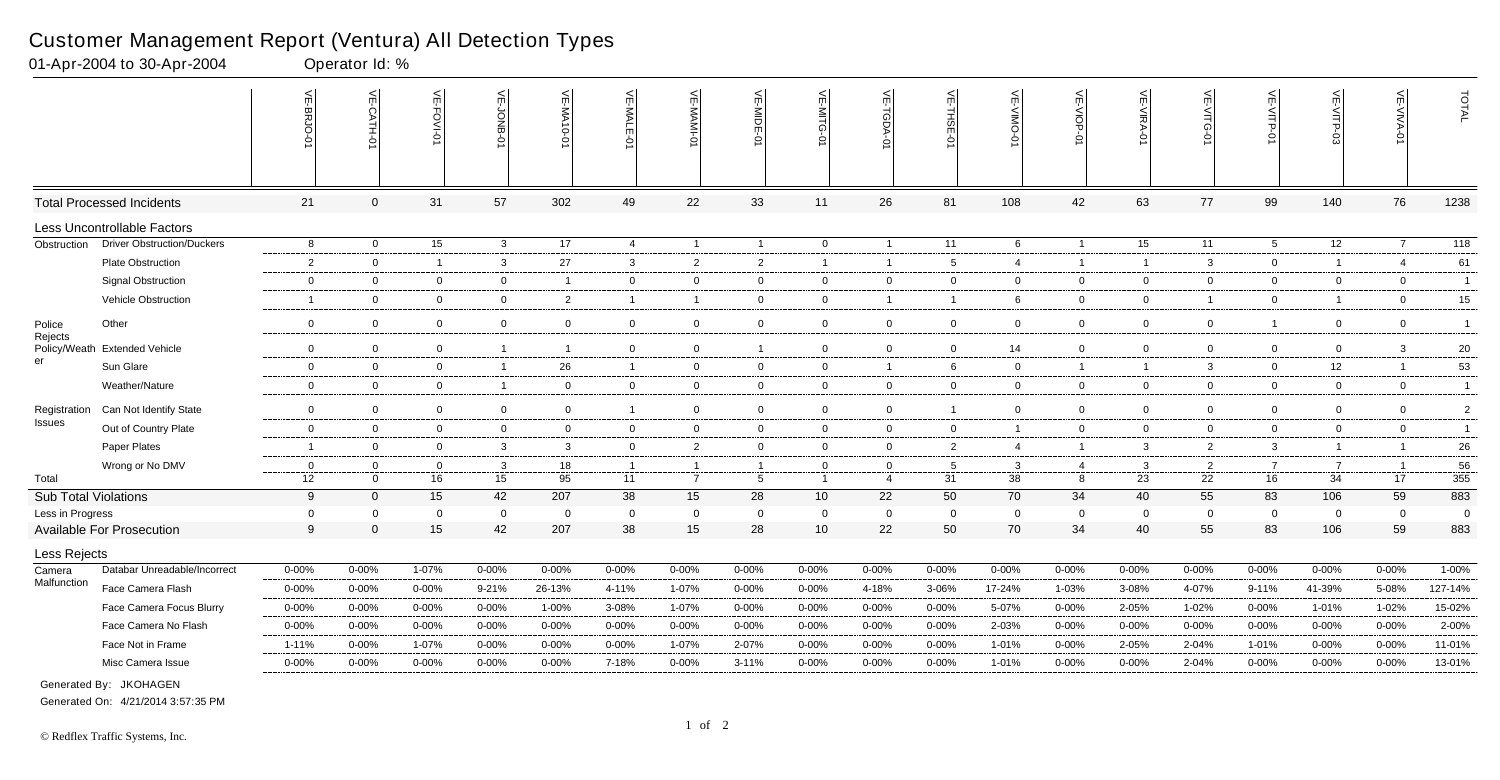|                              |                                | 뷔<br>였     |            |            | <b>DNB</b><br>$\mathcal{L}$ |            |            | 븻<br><b>D-INVM</b> |            |            | 븻<br>TGDA<br>Ò |            |            | 븻<br>$rac{1}{9}$<br>$\circ$ |            |            | F<br>Š.    |           | $\circ$    | TOTAL   |
|------------------------------|--------------------------------|------------|------------|------------|-----------------------------|------------|------------|--------------------|------------|------------|----------------|------------|------------|-----------------------------|------------|------------|------------|-----------|------------|---------|
|                              |                                |            |            |            |                             |            |            |                    |            |            |                |            |            |                             |            |            |            |           |            |         |
|                              | Plate Burn Out                 | 3-33%      | $0 - 00\%$ | $1 - 07%$  | 2-05%                       | 11-05%     | $0 - 00\%$ | $0 - 00%$          | $0 - 00\%$ | $0 - 00\%$ | $0 - 00\%$     | 4-08%      | $0 - 00\%$ | 4-12%                       | $0 - 00\%$ | $1 - 02%$  | 1-01%      | 17-16%    | $0 - 00\%$ | 44-05%  |
|                              | Plate Not in Frame             | $0 - 00\%$ | $0 - 00\%$ | 3-20%      | 1-02%                       | 1-00%      | $0 - 00\%$ | $0 - 00%$          | 1-04%      | $0 - 00\%$ | 1-05%          | 0-00%      | $0 - 00\%$ | $0 - 00\%$                  | $0 - 00\%$ | $0 - 00\%$ | $0 - 00\%$ | 0-00%     | 1-02%      | 8-01%   |
|                              | Rear Plate Camera Blurry       | $0 - 00\%$ | $0 - 00%$  | $0 - 00\%$ | $0 - 00%$                   | 5-02%      | 2-05%      | $0 - 00%$          | $0 - 00%$  | $0 - 00\%$ | $0 - 00\%$     | $0 - 00%$  | 2-03%      | $0 - 00\%$                  | $0 - 00\%$ | 3-05%      | $0 - 00\%$ | $0 - 00%$ | 7-12%      | 19-02%  |
|                              | Rear Plate Flash Inappropriate | $0 - 00\%$ | $0 - 00%$  | $0 - 00\%$ | $0 - 00%$                   | $0 - 00\%$ | 1-03%      | $0 - 00%$          | $0 - 00\%$ | $0 - 00\%$ | $0 - 00\%$     | $0 - 00\%$ | 1-01%      | $0 - 00\%$                  | $0 - 00\%$ | 2-04%      | $0 - 00\%$ | $0 - 00%$ | 22-37%     | 26-03%  |
|                              | Rear Plate No Flash            | $0 - 00\%$ | $0 - 00%$  | $0 - 00\%$ | $0 - 00%$                   | $0 - 00%$  | 1-03%      | $0 - 00%$          | $0 - 00%$  | 2-20%      | $0 - 00\%$     | $0 - 00%$  | $0 - 00\%$ | $0 - 00\%$                  | $0 - 00%$  | 1-02%      | $0 - 00\%$ | $0 - 00%$ | $1 - 02%$  | 5-01%   |
|                              | Scene Image No Flash           | $0 - 00\%$ | $0 - 00%$  | 1-07%      | $0 - 00%$                   | $0 - 00%$  | $0 - 00\%$ | $0 - 00%$          | $0 - 00\%$ | $0 - 00\%$ | $0 - 00\%$     | $0 - 00%$  | 0-00%      | $0 - 00\%$                  | $0 - 00%$  | $0 - 00\%$ | $0 - 00\%$ | $0 - 00%$ | $0 - 00\%$ | 1-00%   |
| Police                       | Unclear Images                 | $0 - 00%$  | $0 - 00%$  | $0 - 00\%$ | 2-05%                       | 4-02%      | 4-11%      | $0 - 00%$          | $0 - 00\%$ | $0 - 00\%$ | 1-05%          | $1 - 02%$  | $0 - 00\%$ | 1-03%                       | $1 - 02%$  | 1-02%      | $0 - 00\%$ | 9-08%     | 2-03%      | 26-03%  |
| Rejects<br>Process<br>Issues | Too Old                        | $0 - 00%$  | $0 - 00%$  | $0 - 00%$  | 0-00%                       | 0-00%      | $0 - 00\%$ | 0-00%              | 0-00%      | $0 - 00\%$ | 0-00%          | $0 - 00%$  | $1 - 01%$  | 0-00%                       | $0 - 00%$  | $0 - 00%$  | 2-02%      | $0 - 00%$ | $0 - 00\%$ | 3-00%   |
| Total                        |                                | 4-44%      | 0-00%      | 7-47%      | 14-33%                      | 48-23%     | 22-58%     | 3-20%              | $6 - 21%$  | 2-20%      | $6 - 27%$      | 8-16%      | 30-43%     | $6 - 18%$                   | 8-20%      | 17-31%     | 13-16%     | 68-64%    | 39-66%     | 301-34% |
|                              | <b>Approved Violations</b>     | 5-56%      | $0 - 00%$  | 8-53%      | 28-67%                      | 159-77%    | 16-42%     | 12-80%             | 22-79%     | 8-80%      | 16-73%         | 42-84%     | 40-57%     | 28-82%                      | 32-80%     | 38-69%     | 70-84%     | 38-36%    | 20-34%     | 582-66% |
|                              | <b>Total Notices Printed</b>   | 5-56%      | $0 - 00\%$ | 8-53%      | 28-67%                      | 159-77%    | 16-42%     | 12-80%             | 22-79%     | 8-80%      | 16-73%         | 42-84%     | 40-57%     | 28-82%                      | 32-80%     | 38-69%     | 70-84%     | 38-36%    | 20-34%     | 582-66% |

Note: If you selected "All" from the "Approach:" drop down list, the statuses reflected in this report will only indicate the current

#### Customer Management Report (Ventura) All Detection Types

01-Apr-2004 to 30-Apr-2004 Operator Id: %

Generated On: 4/21/2014 3:57:35 PM Generated By: JKOHAGEN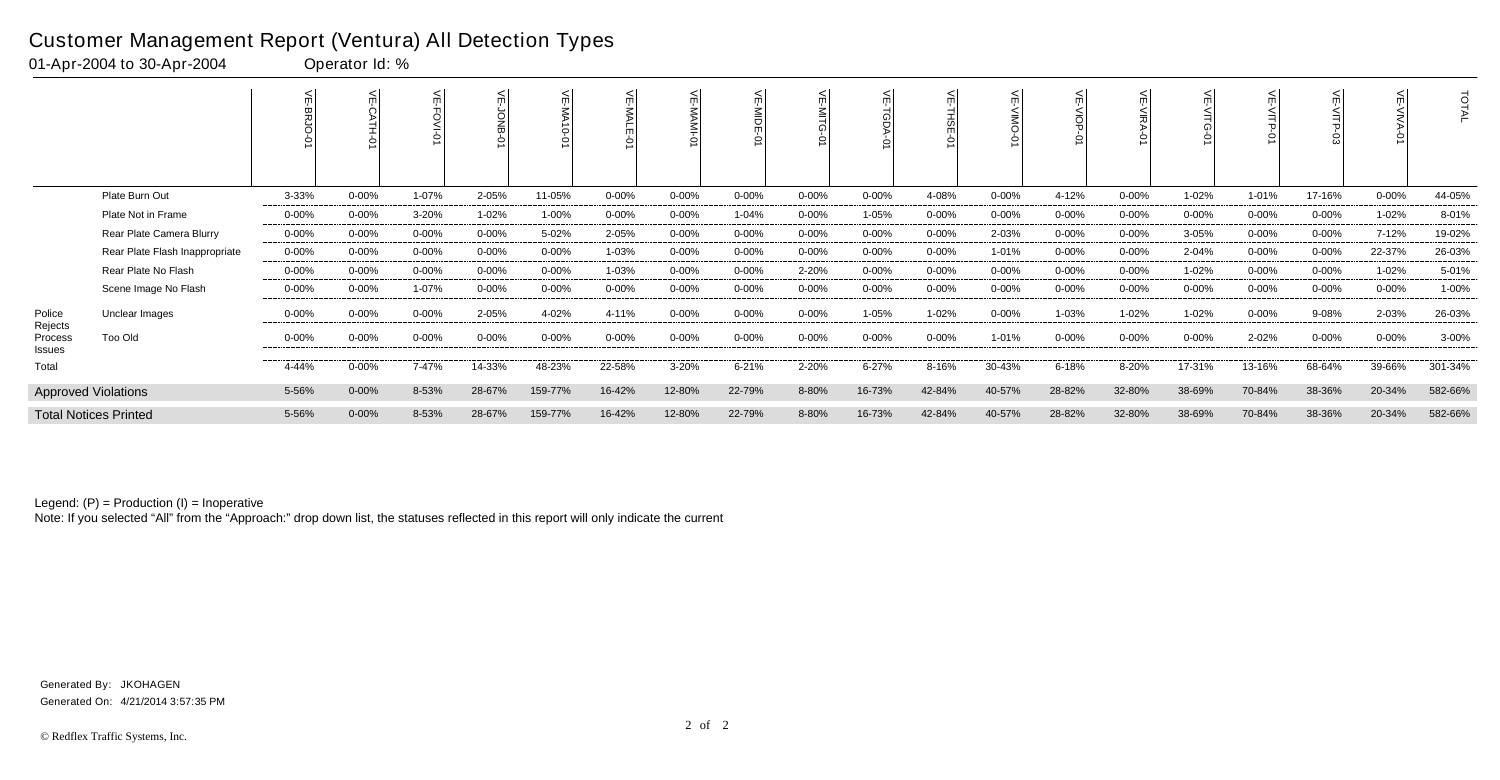|                             |                                   | VE-BRJO-       | VE-CATH-01     | VE-FOVI-01      | ⊭<br>DNB       | VE-MA10-01              | VE-MALE<br>ò   | 늦<br><b>MAM-</b> | VE-MIDE-01     | 늰               | VE-TGDA-0      | VE-THSE-01     | VE-VIMO-0      | VE-VIOP-01     | VE-VIRA-01     | VE-VITG-<br>Ċ  | VE-VITP-01     | VE-VITP-03     | VE-VIVA-<br>ò  | TOTAL          |
|-----------------------------|-----------------------------------|----------------|----------------|-----------------|----------------|-------------------------|----------------|------------------|----------------|-----------------|----------------|----------------|----------------|----------------|----------------|----------------|----------------|----------------|----------------|----------------|
|                             | <b>Total Processed Incidents</b>  | 5 <sup>5</sup> | $\Omega$       | 26              | 6              | 147                     | 49             | 13               | 31             | $5\phantom{.0}$ | 18             | 49             | 94             | 34             | 42             | 52             | 83             | 95             | 68             | 817            |
|                             | Less Uncontrollable Factors       |                |                |                 |                |                         |                |                  |                |                 |                |                |                |                |                |                |                |                |                |                |
| Obstruction                 | <b>Driver Obstruction/Duckers</b> | $\mathbf 0$    | $\mathbf 0$    | $5\overline{5}$ | $\overline{0}$ | 9                       | $\overline{2}$ | $\mathbf 0$      | $\mathbf 0$    | $\overline{0}$  | $\overline{1}$ | $\mathbf{3}$   | 6              | $\mathbf{3}$   | $\overline{2}$ | $\mathbf{3}$   | $\mathbf{1}$   | $\mathbf{3}$   | $\mathbf 0$    | $38\,$         |
|                             | Motor Cycle Helmet                | $\overline{0}$ | $\overline{0}$ | $\overline{0}$  | $\overline{0}$ | $\Omega$                | $\overline{0}$ | $\overline{0}$   | $\overline{0}$ | $\mathbf{0}$    | $\mathbf 0$    | - 1            | $\mathbf{0}$   | $\overline{0}$ | $\overline{0}$ | $\overline{0}$ | $\mathbf{1}$   | $\mathbf{0}$   | $\overline{0}$ | 2              |
|                             | <b>Plate Obstruction</b>          | $\mathbf 0$    | $\overline{0}$ | $\overline{1}$  | $\overline{1}$ | 26                      | $\overline{4}$ | $\mathbf 0$      | $\overline{0}$ | $\overline{0}$  | $\overline{1}$ | $\overline{2}$ | $\overline{4}$ | $\overline{2}$ | $\overline{1}$ | $\mathbf 0$    | $\mathbf 0$    | 2              | $\overline{7}$ | 51             |
|                             | Vehicle Obstruction               | $\overline{2}$ | $\overline{0}$ | $\mathbf 0$     | $\overline{0}$ | $\overline{\mathbf{1}}$ | $\mathbf 0$    | $\overline{0}$   | $\mathbf 0$    | $\overline{0}$  | $\mathbf{0}$   | $\mathbf 0$    | $\overline{2}$ | $\overline{0}$ | $\mathbf 0$    | $\mathbf 0$    | $\overline{2}$ | $\mathbf 0$    | $\mathbf 0$    | $\overline{7}$ |
| Police                      | Invalid Offense                   | $\mathbf 0$    | $\overline{0}$ | $\mathbf 0$     | $\mathbf 0$    | $\mathbf 0$             | $\Omega$       | $\overline{0}$   |                | $\mathbf 0$     | $\mathbf 0$    | $\overline{0}$ | $\overline{0}$ | $\mathbf 0$    | $\overline{0}$ | $\Omega$       | $\overline{0}$ | $\mathbf 0$    | $\mathbf 0$    | $\overline{1}$ |
| Rejects                     | Safe Turn On Red                  | $\mathbf 0$    | $\overline{0}$ | $\mathbf 0$     | $\mathbf{3}$   | $\overline{4}$          | $\mathbf{1}$   | $\overline{0}$   | - 1            | $\overline{0}$  | $\overline{1}$ | $\overline{1}$ | $\overline{7}$ | $\mathbf{1}$   | $\overline{1}$ | $\mathbf{1}$   | $\mathbf{1}$   | $\overline{1}$ | $\overline{2}$ | 25             |
| Policy/Weath                | <b>Extended Vehicle</b>           | $\mathbf 0$    | $\overline{0}$ | $\mathbf 0$     | $\overline{0}$ | $\overline{1}$          | $\overline{0}$ | $\overline{0}$   | $\mathbf 0$    | $\overline{0}$  | $\mathbf 0$    | $\overline{0}$ | 8              | $\mathbf 0$    | $\overline{0}$ | $\overline{0}$ | $\mathbf 0$    | $\mathbf 0$    | $\overline{4}$ | 13             |
| er                          | Sun Glare                         | $\mathbf 0$    | $\mathbf 0$    | $\overline{2}$  | $\overline{0}$ | 21                      | 2              | $\overline{0}$   | $\mathbf 0$    | $\overline{0}$  | 3              | 8              | $\overline{4}$ | $\overline{0}$ | $\overline{1}$ | 3              | $\overline{2}$ | 37             | $\overline{7}$ | 90             |
|                             | Weather/Nature                    | $\overline{0}$ | $\overline{0}$ | $\overline{0}$  | $\overline{0}$ | $\Omega$                | $\overline{0}$ | $\overline{0}$   | $\overline{0}$ | $\Omega$        | $\mathbf 0$    | $\overline{0}$ | $\mathbf{0}$   | $\overline{0}$ | $\overline{0}$ | $\overline{0}$ | $\overline{0}$ | $\mathbf 0$    | $\overline{1}$ | $\overline{1}$ |
| Registration                | Out of Country Plate              | $\mathbf 0$    | $\overline{0}$ | $\mathbf 0$     | $\mathbf 0$    | $\mathbf 0$             | $\mathbf 0$    | $\overline{0}$   | $\overline{0}$ | $\mathbf 0$     | $\mathbf 0$    |                | $\mathbf 0$    | $\overline{0}$ | $\mathbf 0$    |                | $\mathbf 0$    | $\mathbf 0$    | $\mathbf 0$    | $\overline{2}$ |
| Issues                      | Paper Plates                      | $\mathbf{0}$   | $\overline{0}$ | $\overline{1}$  | $\overline{0}$ | 3                       | 3              | $\overline{0}$   | $\overline{0}$ | $\overline{0}$  | $\overline{0}$ | $\mathbf{3}$   | 6              | $\overline{0}$ | 3              | $\overline{1}$ | $\overline{2}$ | $\overline{1}$ | $\mathbf{3}$   | 26             |
|                             | Wrong or No DMV                   | $\mathbf{0}$   | $\overline{0}$ | $\overline{1}$  | $\overline{0}$ | $5\overline{5}$         | 3              | $\overline{0}$   | $\mathbf 0$    | $\overline{0}$  | $\mathbf 0$    | $\overline{4}$ | $\overline{2}$ | $\mathbf{3}$   | 2              | $\mathbf{3}$   | $\overline{2}$ | $\mathbf 0$    | $\mathbf{3}$   | 28             |
| Total                       |                                   | $\overline{2}$ | $\Omega$       | 10              | $\overline{4}$ | 70                      | 15             | $\overline{0}$   | 2              | $\overline{0}$  | 6              | 23             | 39             | 9              | 10             | 12             | 11             | 44             | 27             | 284            |
| <b>Sub Total Violations</b> |                                   | $\mathbf{3}$   | $\mathbf{0}$   | 16              | $\overline{2}$ | 77                      | 34             | 13               | 29             | $5\overline{)}$ | 12             | 26             | 55             | 25             | 32             | 40             | 72             | 51             | 41             | 533            |
| Less in Progress            |                                   | $\mathbf 0$    | $\Omega$       | $\overline{0}$  | $\mathbf 0$    | $\mathbf 0$             | $\Omega$       | $\mathbf 0$      | $\overline{0}$ | $\mathbf 0$     | $\mathbf 0$    | $\mathbf 0$    | $\mathbf 0$    | $\mathbf 0$    | $\Omega$       | $\mathbf 0$    | $\mathbf 0$    | $\mathbf 0$    | $\overline{0}$ | $\overline{0}$ |
|                             | <b>Available For Prosecution</b>  | $\mathbf{3}$   | $\Omega$       | 16              | $\overline{2}$ | 77                      | 34             | 13               | 29             | 5               | 12             | 26             | 55             | 25             | 32             | 40             | 72             | 51             | 41             | 533            |
| Less Rejects                |                                   |                |                |                 |                |                         |                |                  |                |                 |                |                |                |                |                |                |                |                |                |                |
| Camera                      | Face Camera Flash                 | $0 - 00%$      | $0 - 00%$      | $0 - 00%$       | 0-00%          | 1-01%                   | 1-03%          | 0-00%            | 0-00%          | $0 - 00%$       | $0 - 00%$      | $0 - 00%$      | 1-02%          | 0-00%          | 0-00%          | 0-00%          | 0-00%          | 0-00%          | 0-00%          | 3-01%          |
| Malfunction                 | Face Not in Frame                 | 2-67%          | $0 - 00%$      | 5-31%           | $0 - 00%$      | $0 - 00%$               | $0 - 00\%$     | 6-46%            | $0 - 00%$      | $0 - 00%$       | 1-08%          | 1-04%          | 1-02%          | 1-04%          | 9-28%          | 2-05%          | 3-04%          | 5-10%          | 2-05%          | 38-07%         |
|                             | Plate Burn Out                    | $0 - 00%$      | $0 - 00%$      | $0 - 00\%$      | 0-00%          | $0 - 00%$               | $0 - 00\%$     | $0 - 00%$        | 0-00%          | $0 - 00%$       | $0 - 00\%$     | 2-08%          | 0-00%          | $0 - 00%$      | $0 - 00%$      | $0 - 00%$      | $0 - 00%$      | 0-00%          | $0 - 00%$      | 2-00%          |
|                             | Plate Not in Frame                | $0 - 00%$      | $0 - 00%$      | 1-06%           | 0-00%          | 0-00%                   | $0 - 00%$      | 1-08%            | 0-00%          | $0 - 00%$       | $0 - 00\%$     | $0 - 00%$      | 2-04%          | $0 - 00%$      | 1-03%          | 1-02%          | 6-08%          | 1-02%          | $0 - 00%$      | 13-02%         |
|                             | Rear Plate Camera Blurry          | $0 - 00%$      | $0 - 00%$      | $0 - 00%$       | 0-00%          | 1-01%                   | $0 - 00\%$     | $0 - 00%$        | 1-03%          | 0-00%           | $0 - 00\%$     | $0 - 00%$      | 1-02%          | $0 - 00%$      | $0 - 00%$      | 0-00%          | 0-00%          | 0-00%          | 0-00%          | 3-01%          |
|                             | Rear Plate Flash Inappropriate    | $0 - 00%$      | $0 - 00%$      | $0 - 00%$       | 0-00%          | $0 - 00%$               | 2-06%          | $0 - 00%$        | 0-00%          | 1-20%           | $0 - 00\%$     | $1 - 04%$      | 0-00%          | $0 - 00%$      | $0 - 00\%$     | 0-00%          | 0-00%          | $0 - 00%$      | 4-10%          | 8-02%          |
|                             |                                   |                |                |                 |                |                         |                |                  |                |                 |                |                |                |                |                |                |                |                |                |                |

01-Apr-2005 to 30-Apr-2005 Operator Id: %

Scene Image Flash Inappropriate 0-00% 0-00% 0-00% 0-00% 0-00% 0-00% 0-00% 0-00% 0-00% 0-00% 0-00% 0-00% 0-00% 3-09% 0-00% 0-00% 0-00% 0-00% 3-01% Generated By: JKOHAGEN

Generated On: 4/21/2014 3:58:08 PM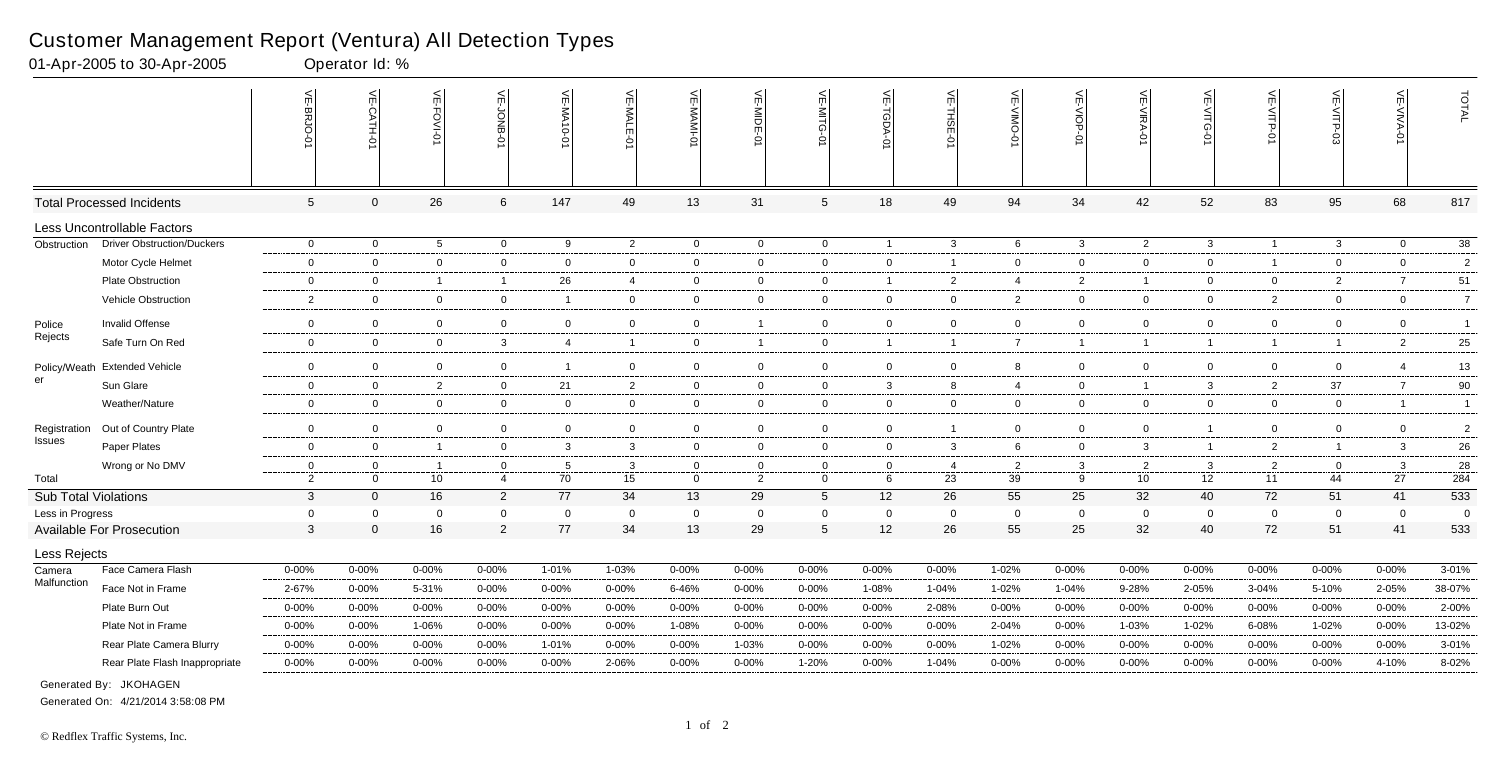|                   |                                 |            |            |            |           |           |        |           | Ò         |            |            |           |            |            |            |           |            |           |            | ਰ         |
|-------------------|---------------------------------|------------|------------|------------|-----------|-----------|--------|-----------|-----------|------------|------------|-----------|------------|------------|------------|-----------|------------|-----------|------------|-----------|
|                   | Scene Image Flash Inappropriate | $0 - 00\%$ | $0 - 00%$  | $0 - 00\%$ | $0 - 00%$ | $0 - 00%$ | 0-00%  | $0 - 00%$ | $0 - 00%$ | $0 - 00\%$ | $0 - 00\%$ | $0 - 00%$ | $0 - 00%$  | $0 - 00\%$ | 3-09%      | $0 - 00%$ | $0 - 00\%$ | $0 - 00%$ | $0 - 00\%$ | $3 - 01%$ |
| Police            | Unclear Images                  | 0-00%      | $0 - 00\%$ | $2 - 12%$  | $0 - 00%$ | 6-08%     | 4-12%  | 2-15%     | 2-07%     | $0 - 00\%$ | 2-17%      | $1 - 04%$ | 8-15%      | 0-00%      | 5-16%      | 1-02%     | 12-17%     | 17-33%    | 5-12%      | 67-13%    |
| Rejects           | Unclear Scene Image             | $0 - 00\%$ | $0 - 00%$  | $0 - 00\%$ | 0-00%     | $0 - 00%$ | 0-00%  | $0 - 00%$ | $0 - 00%$ | $0 - 00\%$ | $0 - 00\%$ | $0 - 00%$ | $0 - 00\%$ | $0 - 00\%$ | 1-03%      | 1-02%     | 2-03%      | 2-04%     | $0 - 00\%$ | 6-01%     |
| Process<br>Issues | Too Old                         | $0 - 00\%$ | $0 - 00%$  | $0 - 00\%$ | $0 - 00%$ | 1-01%     | 1-03%  | $0 - 00%$ | $0 - 00%$ | $0 - 00\%$ | $0 - 00\%$ | $0 - 00%$ | $0 - 00%$  | 2-08%      | $0 - 00\%$ | $0 - 00%$ | $0 - 00\%$ | 0-00%     | $0 - 00\%$ | 4-01%     |
| Total             |                                 | 2-67%      | 0-00%      | 8-50%      | $0 - 00%$ | $9 - 12%$ | 8-24%  | 9-69%     | 3-10%     | 1-20%      | $3 - 25%$  | 5-19%     | 13-24%     | $3 - 12%$  | 19-59%     | $5 - 12%$ | 23-32%     | 25-49%    | 11-27%     | 147-28%   |
|                   | <b>Approved Violations</b>      | 1-33%      | $0 - 00%$  | 8-50%      | 2-100%    | 68-88%    | 26-76% | 4-31%     | 26-90%    | 4-80%      | 9-75%      | 21-81%    | 42-76%     | 22-88%     | 13-41%     | 35-88%    | 49-68%     | 26-51%    | 30-73%     | 386-72%   |
|                   | <b>Total Notices Printed</b>    | 1-33%      | $0 - 00\%$ | 8-50%      | 2-100%    | 68-88%    | 26-76% | 4-31%     | 26-90%    | 4-80%      | $9 - 75%$  | 21-81%    | 42-76%     | 22-88%     | 13-41%     | 35-88%    | 49-68%     | 26-51%    | 30-73%     | 386-72%   |

Note: If you selected "All" from the "Approach:" drop down list, the statuses reflected in this report will only indicate the current

#### Customer Management Report (Ventura) All Detection Types

01-Apr-2005 to 30-Apr-2005 Operator Id: %

Generated On: 4/21/2014 3:58:08 PM Generated By: JKOHAGEN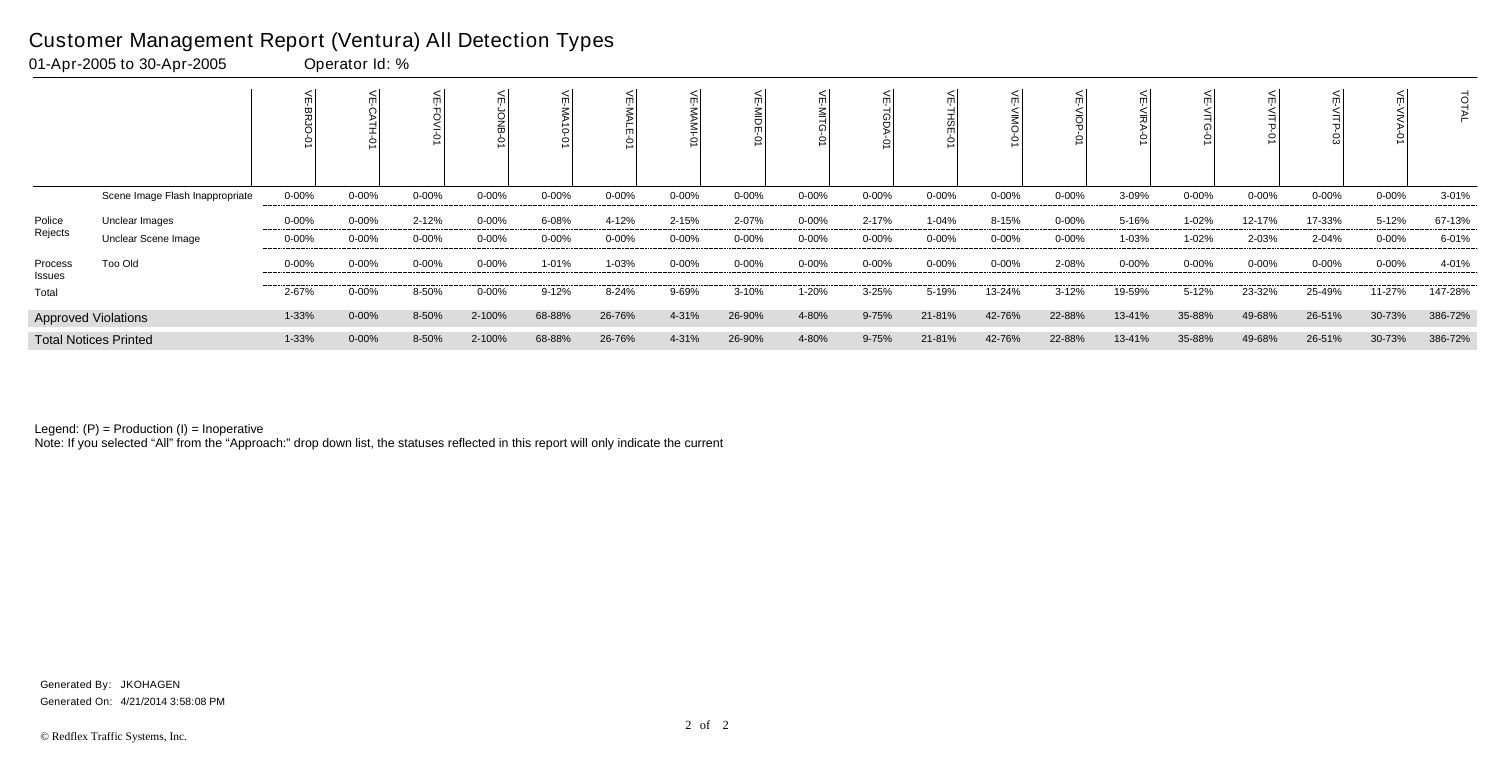|                      |                                            | $\frac{2}{\pi}$<br>Ċ<br>ä<br>ō | 븻<br>-CATH-<br>ò     | VE-FOVI-01     | VE-JONB                       | VE-MA10-01         | VE-MALE-01        | VE-MAMI-0                      | VE-MIDE-01                       | 븽<br>₿<br>ධ         | VE-TGDA-0        | VE-THSE-01      | $\leq$<br>OWIN-<br>Ò | VE-VIOP-<br>ò                 | VE-VIRA-01     | VE-VITG-01        | VE-VITP-01        | VE-VITP-03        | VE-VIVA-0            | TOTAL                 |
|----------------------|--------------------------------------------|--------------------------------|----------------------|----------------|-------------------------------|--------------------|-------------------|--------------------------------|----------------------------------|---------------------|------------------|-----------------|----------------------|-------------------------------|----------------|-------------------|-------------------|-------------------|----------------------|-----------------------|
|                      | <b>Total Processed Incidents</b>           | 10                             | $\mathbf{0}$         | 43             | $\overline{7}$                | 201                | 52                | 11                             | 39                               | 9                   | 11               | 57              | 69                   | 37                            | 71             | 104               | 66                | 91                | 79                   | 957                   |
|                      | Less Uncontrollable Factors                |                                |                      |                |                               |                    |                   |                                |                                  |                     |                  |                 |                      |                               |                |                   |                   |                   |                      |                       |
| Obstruction          | <b>Driver Obstruction/Duckers</b>          | $\overline{1}$                 | $\overline{0}$       | 11             | $\overline{0}$                | 15                 | $\overline{4}$    | $\overline{4}$                 | $\overline{2}$                   | $\overline{0}$      | $\overline{2}$   | 5               | $\overline{1}$       | $\overline{0}$                | 20             | 8                 | $\overline{4}$    | $\overline{4}$    | 6                    | 87                    |
|                      | Motor Cycle Helmet                         | $\mathbf 0$                    | $\overline{0}$       | $\mathbf 0$    | $\mathbf 0$                   | $\mathbf 0$        | $\mathbf 0$       | $\mathbf 0$                    | $\overline{0}$                   | $\overline{0}$      | $\overline{0}$   | $\mathbf 0$     | $\mathbf{0}$         | $\overline{0}$                | $\overline{1}$ | $\overline{0}$    | $\overline{0}$    | $\overline{0}$    | $\overline{0}$       | $\overline{1}$        |
|                      | Plate Obstruction                          | $\mathbf 0$                    | $\overline{0}$       | $\overline{1}$ | $\overline{0}$                | 28                 | $\mathbf{3}$      | $\overline{0}$                 | $\overline{1}$                   | $\mathbf 0$         | $\overline{0}$   | $\overline{1}$  | 9                    | $\overline{0}$                | $\overline{0}$ | 6                 | $\overline{4}$    | 3                 | 6                    | 62                    |
|                      | <b>Signal Obstruction</b>                  | $\mathbf 0$                    | $\overline{0}$       | $\overline{0}$ | $\overline{0}$                | $\overline{0}$     | $\mathbf{1}$      | $\mathbf 0$                    | $\overline{0}$                   | $\overline{0}$      | $\overline{0}$   | $\mathbf 0$     | $\mathbf{0}$         | $\overline{0}$                | $\overline{0}$ | $\overline{0}$    | $\overline{0}$    | 0                 | $\overline{0}$       | $\overline{1}$        |
|                      | Vehicle Obstruction                        | $\mathbf 0$                    | $\overline{0}$       | $\overline{0}$ | $\overline{1}$                | $\overline{7}$     | $\mathbf{1}$      | $\mathbf 0$                    | $\overline{0}$                   | $\mathbf 0$         | $\mathbf 0$      | $\mathbf 0$     | 3                    | $\mathbf 0$                   | $\overline{1}$ | $\overline{2}$    | $\overline{0}$    | $\overline{1}$    | $\mathbf 0$          | 16                    |
| Police               | Driver Unidentifiable                      | $\overline{1}$                 | $\overline{0}$       | $\overline{1}$ | $\mathbf 0$                   | 8                  | $\overline{4}$    | $\mathbf 0$                    | $\overline{0}$                   | $\overline{1}$      | $\overline{1}$   | $5\phantom{.0}$ | 3                    | $\mathbf{3}$                  | 5              | 6                 | 8                 | 24                | $\overline{2}$       | $72\,$                |
| Rejects              | Invalid Offense                            | $\mathbf 0$                    | $\overline{0}$       | $\mathbf 0$    | $\overline{0}$                | $\mathbf 0$        | $\mathbf 0$       | $\mathbf 0$                    | $\overline{\mathbf{1}}$          | $\mathbf 0$         | $\mathbf 0$      | $\overline{0}$  | 5                    | $\mathbf 0$                   | $\mathbf 0$    | $\mathbf 0$       | $\overline{1}$    | 0                 | $\mathbf 0$          | $\overline{7}$        |
|                      |                                            |                                |                      |                |                               |                    |                   |                                |                                  |                     |                  |                 |                      |                               |                |                   |                   |                   |                      |                       |
| er                   | Policy/Weath Extended Vehicle<br>Sun Glare | $\mathbf 0$<br>$\mathbf 0$     | $\Omega$             | $\mathbf 0$    | $\overline{1}$                |                    | $\mathbf{1}$      | $\mathbf 0$                    | $\overline{0}$<br>$\overline{2}$ | $\mathbf 0$         | $\mathbf 0$      | $\mathbf 0$     |                      | $\mathbf 0$<br>$\overline{1}$ | $\Omega$       | $\overline{0}$    | $\overline{1}$    | 0                 | $\overline{2}$<br>18 | $\overline{7}$<br>87  |
|                      |                                            |                                | $\mathbf 0$          | $\mathbf 0$    | $\overline{1}$                | 18                 | $\overline{2}$    | $\overline{1}$                 |                                  | $\overline{1}$      | $\overline{1}$   | 10              | 4                    |                               | $\mathbf 0$    | 9                 | $5\phantom{.0}$   | 14                |                      |                       |
| Registration         | Can Not Identify State                     | $\overline{0}$                 | $\mathbf 0$          | $\mathbf 0$    | $\mathbf 0$                   | -1                 | $\overline{0}$    | $\mathbf 0$                    | $\overline{\mathbf{0}}$          | $\mathbf 0$         | $\mathbf 0$      | $\overline{2}$  | -1                   | $\mathbf 0$                   | $\mathbf 0$    | $\mathbf 0$       | $\mathbf 0$       | $\mathbf 0$       | $\mathbf 0$          | $\overline{4}$        |
| Issues               | Paper Plates                               | $\mathbf 0$                    | $\overline{0}$       | $\mathbf 0$    | $\overline{0}$                | $\overline{2}$     | $\mathbf{3}$      | $\mathbf 0$                    | $\overline{0}$                   | $\mathbf 0$         | $\overline{1}$   | $\overline{1}$  | $\overline{2}$       | $\mathbf{1}$                  | $\mathbf{3}$   | $\overline{4}$    | $\overline{4}$    | 3                 | $\mathbf{3}$         | 27                    |
|                      | Wrong or No DMV                            | $\mathbf 0$                    | $\Omega$             | $\mathbf 0$    | $\overline{0}$                | 6                  | $\mathbf{1}$      | $\mathbf 0$                    | -3                               | $\overline{0}$      | $\overline{1}$   | $\mathbf{3}$    | $\overline{1}$       | $\overline{1}$                | $\Omega$       | $\mathbf{3}$      | $\mathbf{3}$      | $\overline{4}$    | $\mathbf{3}$         | 29                    |
| Total                |                                            | $\overline{2}$                 | $\overline{0}$       | 13             | $\mathbf{3}$                  | 86                 | 20                | 5                              | 9                                | $\overline{2}$      | 6                | 27              | 30                   | 6                             | 30             | 38                | 30                | 53                | 40                   | 400                   |
| Sub Total Violations |                                            | 8                              | $\Omega$             | 30             | $\overline{4}$                | 115                | 32                | 6                              | 30                               | $\overline{7}$      | $5\overline{)}$  | 30              | 39                   | 31                            | 41             | 66                | 36                | 38                | 39                   | 557                   |
| Less in Progress     |                                            | $\mathbf 0$<br>8               | $\Omega$<br>$\Omega$ | $\Omega$<br>30 | $\mathbf 0$<br>$\overline{4}$ | $\mathbf 0$<br>115 | $\mathbf 0$<br>32 | $\mathbf 0$<br>$6\phantom{.}6$ | $\overline{0}$<br>30             | 0<br>$\overline{7}$ | $\mathbf 0$<br>5 | - 0<br>30       | 0<br>39              | $\mathbf 0$                   | $\Omega$<br>41 | $\mathbf 0$<br>66 | $\mathbf 0$<br>36 | $\mathbf 0$<br>38 | $\overline{0}$<br>39 | $\overline{0}$<br>557 |
|                      | <b>Available For Prosecution</b>           |                                |                      |                |                               |                    |                   |                                |                                  |                     |                  |                 |                      | 31                            |                |                   |                   |                   |                      |                       |
| Less Rejects         |                                            |                                |                      |                |                               |                    |                   |                                |                                  |                     |                  |                 |                      |                               |                |                   |                   |                   |                      |                       |
| Camera               | Face Camera Flash                          | $1 - 12%$                      | $0 - 00%$            | 0-00%          | 2-50%                         | 10-09%             | 2-06%             | $0 - 00%$                      | 1-03%                            | 0-00%               | 1-20%            | $0 - 00%$       | 3-08%                | $0 - 00%$                     | 2-05%          | 1-02%             | 2-06%             | 11-29%            | 2-05%                | 38-07%                |
| Malfunction          | Face Camera Focus Blurry                   | 1-12%                          | 0-00%                | $0 - 00\%$     | $0 - 00%$                     | 0-00%              | $0 - 00%$         | $0 - 00%$                      | $0 - 00%$                        | 0-00%               | $0 - 00\%$       | 1-03%           | 2-05%                | $0 - 00%$                     | 4-10%          | 1-02%             | 1-03%             | 1-03%             | 1-03%                | 12-02%                |
|                      | Face Not in Frame                          | $0 - 00%$                      | $0 - 00%$            | 7-23%          | $0 - 00%$                     | 2-02%              | 0-00%             | $0 - 00%$                      | $0 - 00%$                        | $0 - 00%$           | $0 - 00\%$       | 4-13%           | 1-03%                | $0 - 00%$                     | 2-05%          | 6-09%             | 1-03%             | 2-05%             | $0 - 00%$            | 25-04%                |
|                      | Misc Camera Issue                          | 2-25%                          | $0 - 00%$            | 5-17%          | 1-25%                         | 7-06%              | 11-34%            | 4-67%                          | $3 - 10%$                        | 0-00%               | $0 - 00\%$       | 6-20%           | 3-08%                | 4-13%                         | $5 - 12%$      | 5-08%             | 3-08%             | 4-11%             | 5-13%                | 68-12%                |
|                      | Plate Burn Out                             | 0-00%                          | $0 - 00%$            | $0 - 00%$      | $0 - 00%$                     | $1 - 01%$          | 0-00%             | 0-00%                          | $0 - 00%$                        | 0-00%               | $0 - 00%$        | $3 - 10%$       | 0-00%                | 2-06%                         | $0 - 00%$      | 2-03%             | $0 - 00%$         | 8-21%             | $0 - 00%$            | 16-03%                |
|                      | Plate Not in Frame                         | 2-25%                          | 0-00%                | 8-27%          | $0 - 00%$                     | 5-04%              | 1-03%             | $0 - 00%$                      | 0-00%                            | 0-00%               | $0 - 00%$        | 2-07%           | 0-00%                | $0 - 00%$                     | $3 - 07%$      | 1-02%             | $0 - 00%$         | $0 - 00%$         | 1-03%                | 23-04%                |
|                      | Generated By: JKOHAGEN                     |                                |                      |                |                               |                    |                   |                                |                                  |                     |                  |                 |                      |                               |                |                   |                   |                   |                      |                       |

01-Oct-2005 to 31-Oct-2005

Generated On: 4/21/2014 3:59:23 PM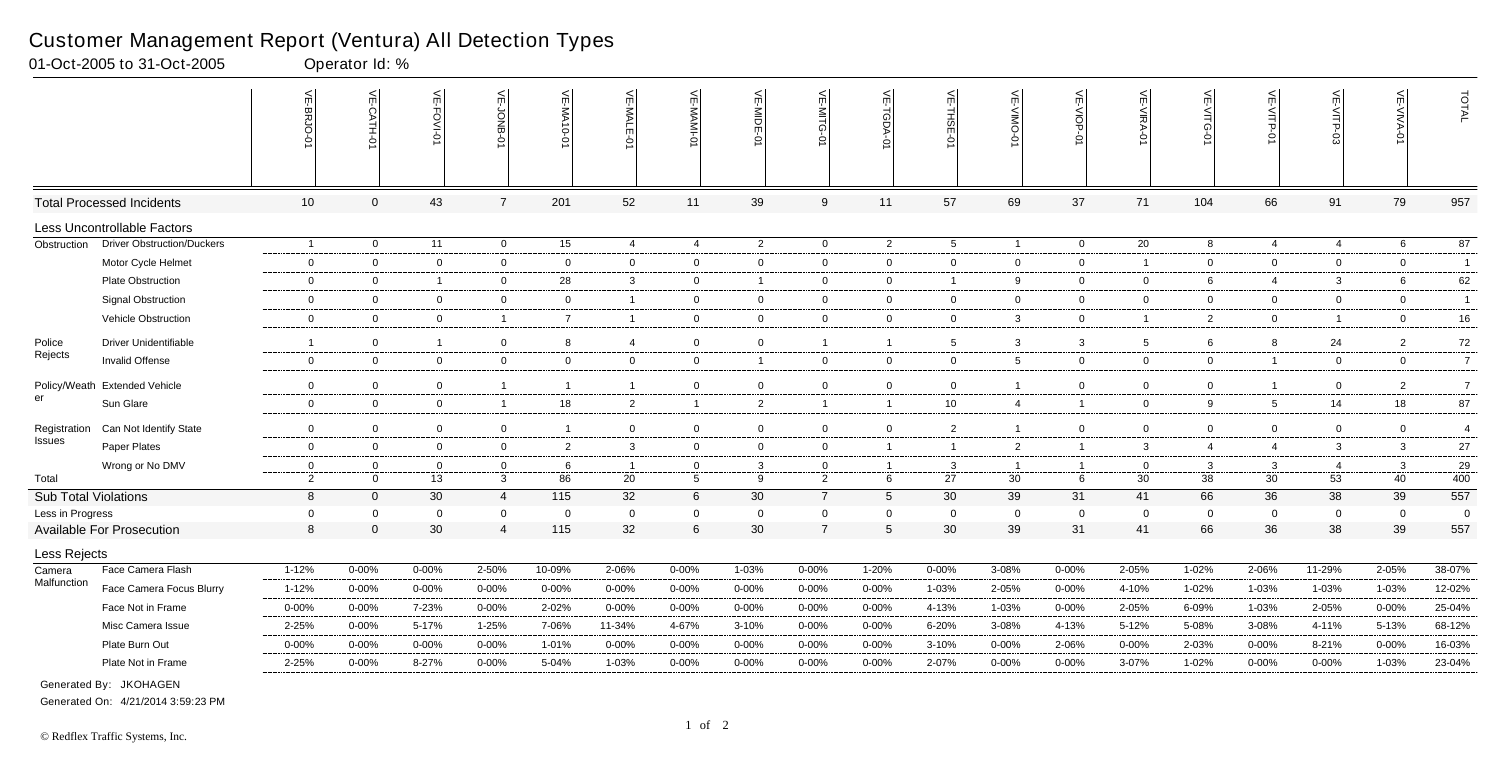|         |                                 |            |            |            |           |            |            |            | <b>NIDE</b> |            |            | 으         |            |            |            |           |            |            |            | $\vec{o}$ |
|---------|---------------------------------|------------|------------|------------|-----------|------------|------------|------------|-------------|------------|------------|-----------|------------|------------|------------|-----------|------------|------------|------------|-----------|
|         | Rear Plate Camera Blurry        | $0 - 00\%$ | $0 - 00%$  | $0 - 00%$  | 0-00%     | 8-07%      | 0-00%      | $0 - 00\%$ | 0-00%       | $0 - 00\%$ | $0 - 00\%$ | $0 - 00%$ | 1-03%      | $0 - 00\%$ | $0 - 00\%$ | 1-02%     | $0 - 00\%$ | $0 - 00%$  | 4-10%      | 14-03%    |
|         | Rear Plate Flash Inappropriate  | 0-00%      | $0 - 00\%$ | $0 - 00\%$ | $0 - 00%$ | 1-01%      | $0 - 00\%$ | $1 - 17%$  | $0 - 00\%$  | $0 - 00\%$ | $0 - 00\%$ | $0 - 00%$ | $0 - 00\%$ | $0 - 00\%$ | $0 - 00\%$ | 1-02%     | 0-00%      | 1-03%      | $0 - 00\%$ | 4-01%     |
|         | Rear Plate No Flash             | $0 - 00\%$ | $0 - 00%$  | $0 - 00\%$ | $0 - 00%$ | 1-01%      | 0-00%      | $0 - 00%$  | $0 - 00%$   | $1 - 14%$  | $0 - 00%$  | $0 - 00%$ | $0 - 00%$  | $0 - 00\%$ | $0 - 00%$  | 0-00%     | $0 - 00%$  | 0-00%      | $0 - 00\%$ | 2-00%     |
|         | Scene Image Flash Inappropriate | $0 - 00\%$ | $0 - 00%$  | $0 - 00%$  | $0 - 00%$ | $0 - 00%$  | $0 - 00\%$ | $0 - 00\%$ | 1-03%       | 1-14%      | $0 - 00\%$ | $0 - 00%$ | $0 - 00%$  | $0 - 00\%$ | $0 - 00%$  | $0 - 00%$ | $0 - 00\%$ | $0 - 00%$  | $0 - 00\%$ | 2-00%     |
|         | Scene Image No Flash            | $0 - 00\%$ | $0 - 00\%$ | $0 - 00\%$ | $0 - 00%$ | $0 - 00\%$ | 0-00%      | $0 - 00%$  | $3 - 10%$   | $0 - 00\%$ | $0 - 00\%$ | $0 - 00%$ | $0 - 00%$  | $0 - 00\%$ | $0 - 00\%$ | $0 - 00%$ | $0 - 00\%$ | $0 - 00%$  | $0 - 00\%$ | $3 - 01%$ |
| Police  | <b>Incorrect Details</b>        | $0 - 00\%$ | $0 - 00\%$ | 0-00%      | $0 - 00%$ | 1-01%      | $0 - 00\%$ | $0 - 00%$  | 0-00%       | $0 - 00\%$ | $0 - 00\%$ | $0 - 00%$ | $0 - 00\%$ | $0 - 00\%$ | $0 - 00\%$ | $0 - 00%$ | $0 - 00\%$ | $0 - 00\%$ | 1-03%      | 2-00%     |
| Rejects | <b>Plate Unclear</b>            | $0 - 00\%$ | $0 - 00%$  | $0 - 00\%$ | $0 - 00%$ | $0 - 00%$  | $0 - 00\%$ | $0 - 00%$  | 0-00%       | $0 - 00\%$ | $0 - 00\%$ | $0 - 00%$ | $0 - 00\%$ | $0 - 00\%$ | $0 - 00\%$ | 1-02%     | $0 - 00\%$ | 0-00%      | $0 - 00\%$ | 1-00%     |
| Total   |                                 | 6-75%      | 0-00%      | 20-67%     | 3-75%     | 36-31%     | 14-44%     | 5-83%      | 8-27%       | 2-29%      | 1-20%      | 16-53%    | 10-26%     | 6-19%      | 16-39%     | 19-29%    | 7-19%      | 27-71%     | 14-36%     | 210-38%   |
|         | <b>Approved Violations</b>      | 2-25%      | $0 - 00%$  | 10-33%     | 1-25%     | 79-69%     | 18-56%     | $1 - 17%$  | 22-73%      | 5-71%      | 4-80%      | 14-47%    | 29-74%     | 25-81%     | 25-61%     | 47-71%    | 29-81%     | 11-29%     | 25-64%     | 347-62%   |
|         | <b>Total Notices Printed</b>    | 2-25%      | $0 - 00\%$ | 10-33%     | 1-25%     | 79-69%     | 18-56%     | $1 - 17%$  | 22-73%      | 5-71%      | 4-80%      | 14-47%    | 29-74%     | 25-81%     | 25-61%     | 47-71%    | 29-81%     | 11-29%     | 25-64%     | 347-62%   |

Note: If you selected "All" from the "Approach:" drop down list, the statuses reflected in this report will only indicate the current

#### Customer Management Report (Ventura) All Detection Types

01-Oct-2005 to 31-Oct-2005 Operator Id: %

Generated On: 4/21/2014 3:59:23 PM Generated By: JKOHAGEN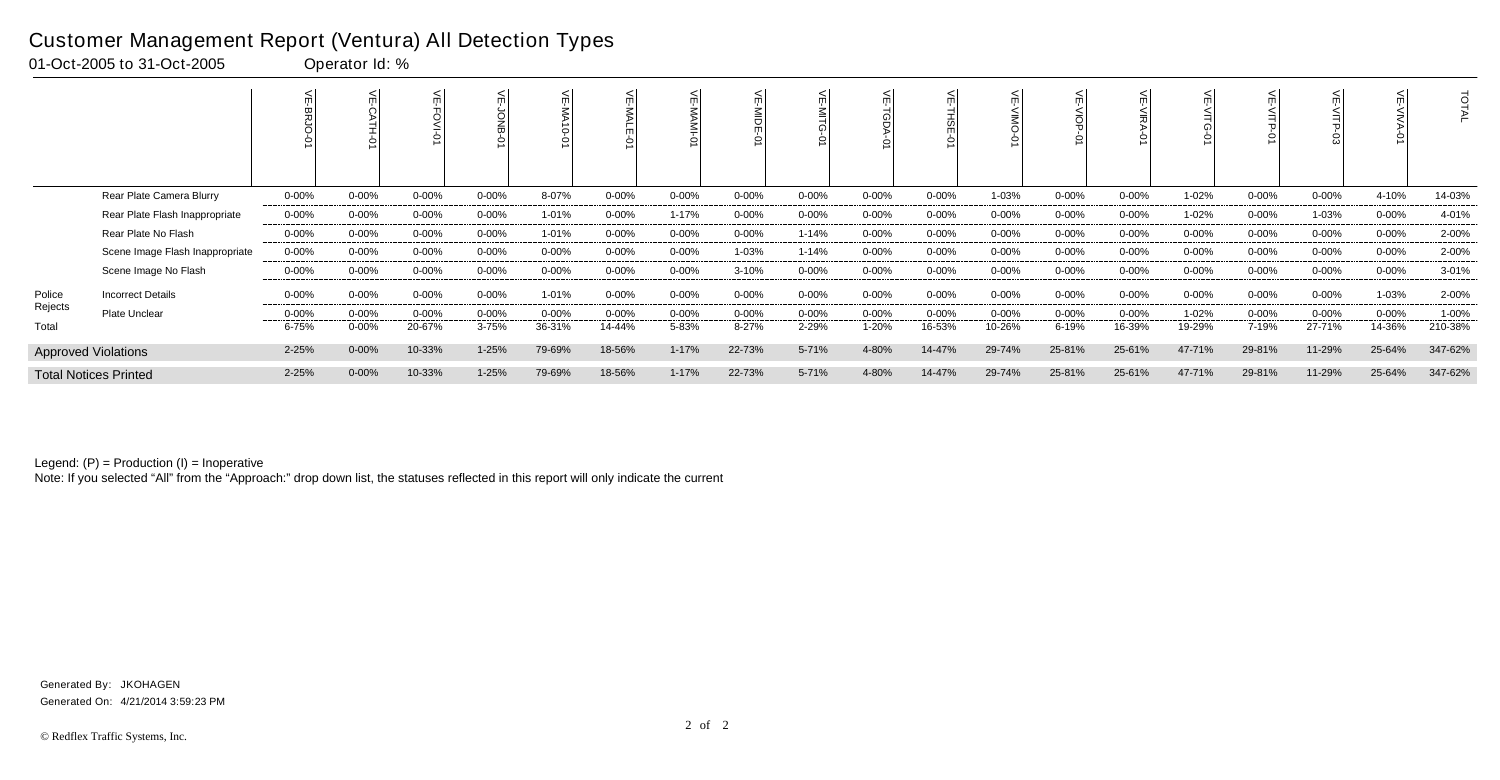|                             |                                   | $\leq$<br>-BRJO- | VE-CATH-0      | VE-FOVI-01     | VE-JONB-       | VE-MA10-01              | VE-MALE-01      | VE-MAMI-0      | VE-MIDE-01              | $\leq$<br>่⊴่<br>ධ<br>Ò | VE-TGDA-0       | VE-THSE-01     | ے<br>OMIA-<br>Ò | VE-VIOP-<br>$\dot{\circ}$ | VE-VIRA-01     | VE-VITG-<br>Ò  | VE-VITP-01      | VE-VITP-03     | VE-VIVA-01     | TOTAL          |
|-----------------------------|-----------------------------------|------------------|----------------|----------------|----------------|-------------------------|-----------------|----------------|-------------------------|-------------------------|-----------------|----------------|-----------------|---------------------------|----------------|----------------|-----------------|----------------|----------------|----------------|
|                             | <b>Total Processed Incidents</b>  | 8                | $\mathbf{0}$   | 24             | 15             | 177                     | 39              | 25             | 19                      | 12                      | 10 <sup>1</sup> | 49             | 99              | 37                        | 45             | 88             | 57              | 41             | 48             | 793            |
|                             | Less Uncontrollable Factors       |                  |                |                |                |                         |                 |                |                         |                         |                 |                |                 |                           |                |                |                 |                |                |                |
| Obstruction                 | <b>Driver Obstruction/Duckers</b> | $\overline{1}$   | $\overline{0}$ | 8              | $\overline{2}$ | 8                       | $\overline{4}$  | $\overline{1}$ | $\overline{0}$          | $\overline{0}$          | $\mathbf 0$     | 6              | 9               | $\overline{1}$            | $\overline{4}$ | 13             | $\overline{4}$  | $\overline{2}$ | $\mathbf 0$    | 63             |
|                             | Plate Obstruction                 | 2                | $\overline{0}$ | $\mathbf 0$    | $\overline{1}$ | 14                      | 3               | $\overline{1}$ | $\overline{0}$          | $\overline{0}$          | $\overline{0}$  | $\overline{2}$ | 9               | $\mathbf{3}$              | $\overline{0}$ | $\mathbf{3}$   | $\mathbf 0$     | $\overline{1}$ | $\overline{1}$ | 40             |
|                             | Vehicle Obstruction               | $\mathbf 0$      | $\overline{0}$ | $\overline{0}$ | $\overline{1}$ | $\overline{1}$          | $\overline{0}$  | $\mathbf 0$    | $\overline{0}$          | $\overline{0}$          | $\overline{0}$  | $\mathbf{3}$   | $\overline{2}$  | $\overline{0}$            | $\overline{0}$ | $\overline{1}$ | $\overline{0}$  | $\overline{1}$ | $\overline{0}$ | 9              |
| Police                      | Driver Unidentifiable             | $\overline{2}$   | $\overline{0}$ | $\overline{2}$ | $\mathbf{3}$   | 20                      | $\mathbf{0}$    | $\mathbf{3}$   | $\overline{2}$          | -1                      | $\overline{1}$  | -4             | 5               | 4                         | 10             | 8              | 12              | 6              | $\overline{4}$ | 87             |
| Rejects                     | Invalid Offense                   | $\mathbf 0$      | $\overline{0}$ | $\mathbf 0$    | $\mathbf{3}$   | $\mathbf 0$             | 8               | $\overline{1}$ | $\mathbf{3}$            | $\overline{0}$          | $\overline{0}$  | $\mathbf 0$    | 10              | $\overline{0}$            | $\mathbf 0$    | $\overline{1}$ | $\overline{0}$  | $\mathbf 0$    | 6              | 32             |
| Policy/Weath                | <b>Extended Vehicle</b>           | $\mathbf 0$      | $\overline{0}$ | $\overline{1}$ | $\overline{0}$ | $\overline{2}$          | $\mathbf{1}$    | $\overline{0}$ | $\overline{0}$          | $\overline{0}$          | $\overline{1}$  | $\mathbf 0$    | 15              | $\overline{0}$            | $\overline{0}$ | $\mathbf 0$    | $\overline{0}$  | $\mathbf 0$    |                | 21             |
| er                          | Sun Glare                         | $\overline{1}$   | $\overline{0}$ | $\overline{0}$ | $\mathbf{3}$   | 38                      | $\mathbf{1}$    | $\overline{2}$ | $\overline{c}$          | $\overline{2}$          | 3               | 6              | 11              | $\overline{4}$            | 6              | 12             | 13              | $\overline{2}$ | 10             | 116            |
|                             | Weather/Nature                    | $\mathbf 0$      | $\overline{0}$ | $\overline{2}$ | $\overline{0}$ | 0                       | $\mathbf{1}$    | $\overline{0}$ | $\overline{0}$          | $\mathbf 0$             | $\overline{1}$  | $\mathbf 0$    | $\mathbf 0$     | $\overline{1}$            | $\mathbf 0$    |                | 2               | $\mathbf 0$    |                | 9              |
| Registration                | Can Not Identify State            | $\mathbf 0$      | $\overline{0}$ | $\overline{0}$ | $\overline{0}$ | $\overline{\mathbf{1}}$ | $\mathbf 0$     | $\overline{0}$ | $\overline{0}$          | $\overline{0}$          | $\mathbf 0$     | $\mathbf 0$    | $\Omega$        | $\mathbf 0$               | $\Omega$       | $\mathbf 0$    | $\mathbf{1}$    | $\mathbf 0$    | $\mathbf 0$    | $\overline{2}$ |
| Issues                      | Out of Country Plate              | $\mathbf 0$      | $\mathbf 0$    | $\mathbf 0$    | $\overline{0}$ | $\overline{1}$          | $\overline{0}$  | $\overline{0}$ | $\overline{\mathbf{0}}$ | $\mathbf 0$             | $\mathbf 0$     | $\mathbf 0$    | $\mathbf 0$     | $\overline{0}$            | $\mathbf 0$    | $\overline{0}$ | $\overline{0}$  | $\mathbf 0$    | $\mathbf 0$    | $\overline{1}$ |
|                             | Paper Plates                      | -1               | $\overline{0}$ | $\overline{4}$ | $\overline{0}$ | $\overline{4}$          | $5\overline{)}$ | $\overline{1}$ | $\overline{2}$          | $\mathbf{1}$            | $\mathbf 0$     | $\mathbf{3}$   | $\overline{2}$  | $\overline{1}$            | $\overline{0}$ | $\overline{4}$ | $\overline{0}$  | $\mathbf 0$    |                | 29             |
|                             | Wrong or No DMV                   | 0                | $\Omega$       | $\overline{1}$ | $\mathbf 0$    | $\overline{4}$          | $\overline{1}$  | $\mathbf 0$    | $\overline{0}$          | $\overline{0}$          | $\overline{1}$  | $\overline{1}$ | $\overline{1}$  | $\mathbf 0$               | $\overline{0}$ | $\overline{1}$ | $5\overline{)}$ | $\overline{1}$ | $\mathbf{3}$   | 19             |
| Total                       |                                   | $\overline{7}$   | $\Omega$       | 18             | 13             | 93                      | 24              | 9              | 9                       | $\overline{4}$          | $\overline{7}$  | 25             | 64              | 14                        | 20             | 44             | 37              | 13             | 27             | 428            |
| <b>Sub Total Violations</b> |                                   | $\overline{1}$   | $\Omega$       | 6              | $\overline{2}$ | 84                      | 15              | 16             | 10                      | 8                       | $\mathbf{3}$    | 24             | 35              | 23                        | 25             | 44             | 20              | 28             | 21             | 365            |
| Less in Progress            |                                   | $\mathbf 0$      | $\Omega$       | $\Omega$       | $\mathbf 0$    | $\mathbf 0$             | $\mathbf 0$     | $\mathbf 0$    | $\overline{0}$          | $\Omega$                | $\mathbf 0$     | 0              | 0               | $\mathbf 0$               | $\mathbf 0$    | $\mathbf 0$    | $\mathbf 0$     | $\mathbf 0$    | $\mathbf 0$    | $\mathbf 0$    |
|                             | <b>Available For Prosecution</b>  | $\overline{1}$   | $\Omega$       | 6              | $\overline{2}$ | 84                      | 15              | 16             | 10                      | 8                       | $\mathbf{3}$    | 24             | 35              | 23                        | 25             | 44             | 20              | 28             | 21             | 365            |
| Less Rejects                |                                   |                  |                |                |                |                         |                 |                |                         |                         |                 |                |                 |                           |                |                |                 |                |                |                |
| Camera                      | <b>Digital Distortion</b>         | $0 - 00%$        | 0-00%          | $0 - 00\%$     | $0 - 00%$      | 0-00%                   | $0 - 00\%$      | $0 - 00%$      | $0 - 00%$               | 0-00%                   | $0 - 00\%$      | 1-04%          | 4-11%           | $0 - 00%$                 | $0 - 00%$      | 0-00%          | $0 - 00%$       | 1-04%          | 1-05%          | 7-02%          |
| Malfunction                 | Face Camera Flash                 | $0 - 00%$        | 0-00%          | $0 - 00%$      | $0 - 00%$      | 0-00%                   | 0-00%           | $0 - 00%$      | $0 - 00%$               | 0-00%                   | $0 - 00\%$      | $0 - 00%$      | 0-00%           | $0 - 00%$                 | $0 - 00%$      | $0 - 00%$      | 1-05%           | 0-00%          | $0 - 00%$      | 1-00%          |
|                             | Face Camera Focus Blurry          | $0 - 00%$        | $0 - 00%$      | 0-00%          | $0 - 00%$      | $0 - 00%$               | $0 - 00%$       | $0 - 00\%$     | $0 - 00%$               | $0 - 00%$               | $0 - 00\%$      | $0 - 00%$      | 1-03%           | $0 - 00%$                 | 1-04%          | $0 - 00\%$     | 1-05%           | $0 - 00%$      | $0 - 00\%$     | 3-01%          |
|                             | Face Camera No Flash              | $0 - 00\%$       | $0 - 00%$      | $0 - 00\%$     | $0 - 00%$      | $0 - 00%$               | $0 - 00%$       | $0 - 00\%$     | $0 - 00%$               | 0-00%                   | $0 - 00\%$      | $0 - 00%$      | 0-00%           | $0 - 00\%$                | $0 - 00\%$     | $0 - 00%$      | 1-05%           | $0 - 00%$      | $0 - 00%$      | 1-00%          |
|                             | Face Not in Frame                 | $0 - 00%$        | $0 - 00%$      | $0 - 00%$      | $0 - 00%$      | 2-02%                   | 0-00%           | 3-19%          | $0 - 00%$               | 0-00%                   | $0 - 00%$       | $0 - 00%$      | 0-00%           | $0 - 00%$                 | $0 - 00\%$     | 1-02%          | 1-05%           | 0-00%          | $0 - 00\%$     | 7-02%          |
|                             | Image Missing                     | $0 - 00%$        | $0 - 00%$      | $0 - 00%$      | $0 - 00%$      | 0-00%                   | $0 - 00%$       | 1-06%          | 0-00%                   | 0-00%                   | $0 - 00%$       | $0 - 00%$      | 2-06%           | $0 - 00%$                 | $0 - 00%$      | $0 - 00%$      | $0 - 00%$       | $0 - 00%$      | $0 - 00%$      | 3-01%          |
|                             | Generated By: JKOHAGEN            |                  |                |                |                |                         |                 |                |                         |                         |                 |                |                 |                           |                |                |                 |                |                |                |

01-Apr-2006 to 30-Apr-2006 Operator Id: %

Generated On: 4/21/2014 4:00:11 PM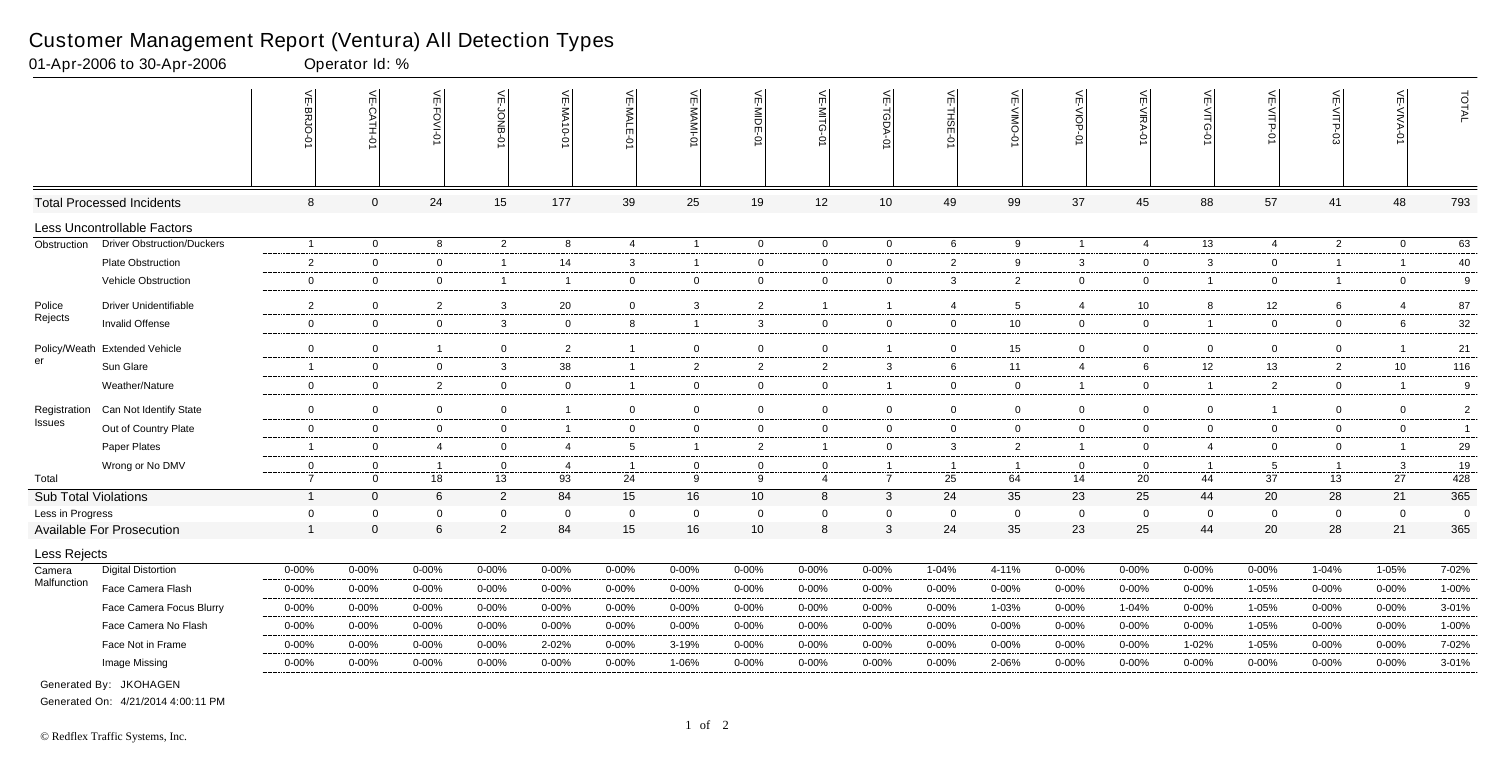|                              |                                |            |            |            |            |           | <b>NAL</b> |            | 늰<br>$rac{1}{2}$<br>5 |            |            | ш<br>$\mathcal{Q}$ |            |            |            |            |            |            |            | ਰ<br>FAL  |
|------------------------------|--------------------------------|------------|------------|------------|------------|-----------|------------|------------|-----------------------|------------|------------|--------------------|------------|------------|------------|------------|------------|------------|------------|-----------|
|                              | Misc Camera Issue              | 0-00%      | $0 - 00%$  | $0 - 00%$  | 0-00%      | $0 - 00%$ | $0 - 00\%$ | $0 - 00%$  | 0-00%                 | $0 - 00\%$ | $0 - 00\%$ | $0 - 00%$          | 1-03%      | 1-04%      | 0-00%      | 0-00%      | $0 - 00%$  | $0 - 00%$  | $0 - 00%$  | 2-01%     |
|                              | Plate Not in Frame             | $0 - 00\%$ | $0 - 00%$  | $0 - 00\%$ | 1-50%      | $0 - 00%$ | 1-07%      | $0 - 00%$  | $0 - 00%$             | $0 - 00\%$ | $0 - 00\%$ | $0 - 00%$          | 1-03%      | $0 - 00\%$ | $1 - 04%$  | 1-02%      | 2-10%      | $1 - 04%$  | $0 - 00\%$ | 8-02%     |
|                              | Rear Plate Flash Inappropriate | $0 - 00\%$ | 0-00%      | 0-00%      | $0 - 00%$  | $0 - 00%$ | $0 - 00\%$ | $0 - 00%$  | $0 - 00%$             | 3-38%      | $0 - 00\%$ | $0 - 00%$          | 1-03%      | $0 - 00\%$ | $0 - 00\%$ | $0 - 00%$  | 0-00%      | $0 - 00%$  | $0 - 00\%$ | 4-01%     |
|                              | Rear Plate No Flash            | $0 - 00\%$ | $0 - 00\%$ | 0-00%      | $0 - 00\%$ | $0 - 00%$ | $0 - 00\%$ | $0 - 00\%$ | 0-00%                 | 3-38%      | $0 - 00\%$ | $0 - 00%$          | $0 - 00\%$ | $0 - 00\%$ | $0 - 00%$  | $0 - 00\%$ | 0-00%      | 0-00%      | $0 - 00\%$ | $3 - 01%$ |
|                              | Scene Image No Flash           | $0 - 00\%$ | $0 - 00%$  | $0 - 00\%$ | $0 - 00%$  | $0 - 00%$ | 0-00%      | $0 - 00%$  | $0 - 00%$             | $0 - 00\%$ | $0 - 00\%$ | $0 - 00%$          | 1-03%      | $0 - 00\%$ | $0 - 00%$  | $0 - 00%$  | $0 - 00%$  | $0 - 00%$  | $0 - 00\%$ | 1-00%     |
| Police                       | <b>Incorrect Details</b>       | $0 - 00\%$ | $0 - 00%$  | $0 - 00%$  | $0 - 00%$  | $0 - 00%$ | 0-00%      | $0 - 00\%$ | $0 - 00%$             | $0 - 00\%$ | $0 - 00\%$ | $0 - 00%$          | 1-03%      | $0 - 00\%$ | $0 - 00\%$ | $0 - 00%$  | $0 - 00\%$ | 0-00%      | $0 - 00\%$ | $1 - 00%$ |
| Rejects<br>Process<br>Issues | Too Old                        | 0-00%      | 0-00%      | $0 - 00\%$ | 0-00%      | 4-05%     | 2-13%      | $0 - 00\%$ | 0-00%                 | $0 - 00\%$ | 1-33%      | 2-08%              | 2-06%      | $1 - 04%$  | 1-04%      | $0 - 00%$  | $3 - 15%$  | $0 - 00\%$ | $1 - 05%$  | 17-05%    |
| Total                        |                                | $0 - 00\%$ | $0 - 00%$  | $0 - 00\%$ | 1-50%      | 6-07%     | 3-20%      | 4-25%      | $0 - 00%$             | 6-75%      | 1-33%      | $3 - 12%$          | 14-40%     | 2-09%      | $3 - 12%$  | 2-05%      | 9-45%      | 2-07%      | 2-10%      | 58-16%    |
|                              | <b>Approved Violations</b>     | 1-100%     | $0 - 00%$  | 6-100%     | 1-50%      | 78-93%    | 12-80%     | 12-75%     | 10-100%               | $2 - 25%$  | 2-67%      | 21-88%             | 21-60%     | 21-91%     | 22-88%     | 42-95%     | 11-55%     | 26-93%     | 19-90%     | 307-84%   |
|                              | <b>Total Notices Printed</b>   | 1-100%     | $0 - 00\%$ | 6-100%     | 1-50%      | 78-93%    | 12-80%     | 12-75%     | 10-100%               | 2-25%      | 2-67%      | 21-88%             | 21-60%     | 21-91%     | 22-88%     | 42-95%     | 11-55%     | 26-93%     | 19-90%     | 307-84%   |

Note: If you selected "All" from the "Approach:" drop down list, the statuses reflected in this report will only indicate the current

#### Customer Management Report (Ventura) All Detection Types

01-Apr-2006 to 30-Apr-2006 Operator Id: %

Generated On: 4/21/2014 4:00:11 PM Generated By: JKOHAGEN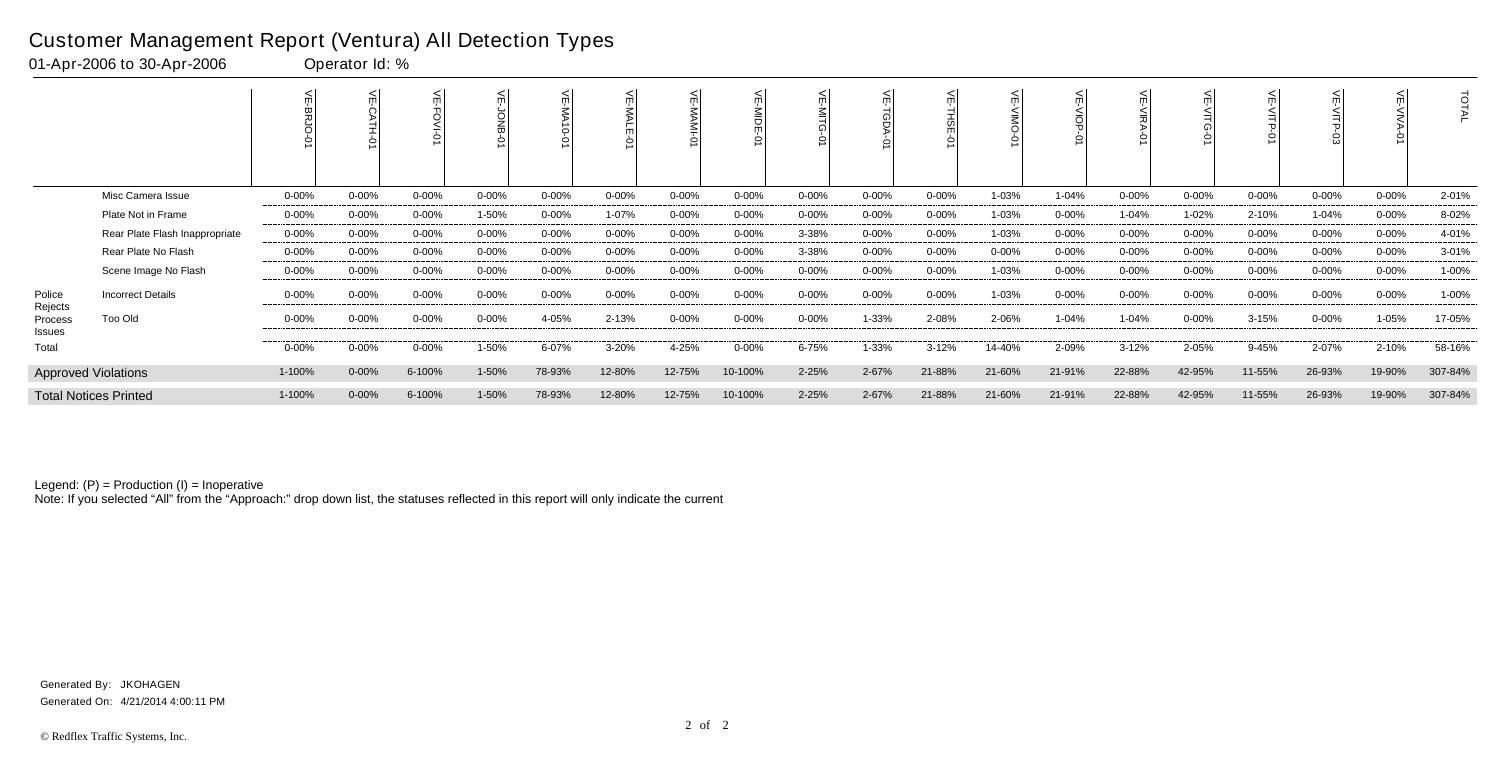|                             |                                   | VE-BRJO-01      | $\leq$         | <b>VE-FOVI-0</b> | VE-JONB-01     | <b>VE-MA10-0</b> | VE-MALE-01      | VE-MAMI-01      | VE-MIDE-01     | VE-MITG<br>ò    | $\leq$<br>ನ<br>ヮ | $\widetilde{\mathbb{F}}$<br>THSE-01 | O-ONIN-3A       | VE-VIOP-<br>ė  | VE-VIRA-01     | VE-VITG-01     | VE-VITP-0       | VE-VITP-03     | $\leq$<br><b>AIVA</b><br>Ò | TOTAL            |
|-----------------------------|-----------------------------------|-----------------|----------------|------------------|----------------|------------------|-----------------|-----------------|----------------|-----------------|------------------|-------------------------------------|-----------------|----------------|----------------|----------------|-----------------|----------------|----------------------------|------------------|
|                             | <b>Total Processed Incidents</b>  | 13              | $\overline{0}$ | 14               | 12             | 133              | 34              | 36              | 40             | $6\phantom{1}6$ | 11               | 44                                  | 57              | 45             | 68             | 83             | 57              | 88             | 68                         | 809              |
|                             | Less Uncontrollable Factors       |                 |                |                  |                |                  |                 |                 |                |                 |                  |                                     |                 |                |                |                |                 |                |                            |                  |
| Obstruction                 | <b>Driver Obstruction/Duckers</b> | $5\overline{)}$ | $\overline{0}$ | $\overline{7}$   | $\overline{1}$ | $\overline{12}$  | $5\overline{)}$ | 10              | $\overline{2}$ | $\mathbf 0$     | $\overline{1}$   | 10                                  | 6               | 9              | 9              | 17             | $5\overline{)}$ | 8              | $\overline{4}$             | $\overline{111}$ |
|                             | Motor Cycle Helmet                | $\mathbf 0$     | $\overline{0}$ | $\mathbf 0$      | $\mathbf 0$    | $\mathbf 0$      | $\mathbf 0$     | $\overline{0}$  | $\mathbf 0$    | $\overline{0}$  | $\overline{0}$   | $\Omega$                            | $\overline{0}$  | $\mathbf 0$    | $\overline{1}$ | 1              | $\overline{0}$  | $\mathbf{3}$   | $\overline{0}$             | 5                |
|                             | <b>Plate Obstruction</b>          | $\mathbf 0$     | $\overline{0}$ | $\overline{1}$   | $\overline{2}$ | 16               | 8               | $\overline{7}$  | $\mathbf{3}$   | $\overline{0}$  | $\overline{2}$   | 3                                   | 8               | $\overline{1}$ | $\overline{0}$ | $\overline{4}$ | 8               | $\overline{0}$ | 6                          | 69               |
|                             | <b>Signal Obstruction</b>         | $\overline{0}$  | $\mathbf 0$    | $\mathbf 0$      | $\overline{0}$ | 1                | $\mathbf 0$     | $\mathbf 0$     | $\mathbf 0$    | $\mathbf 0$     | $\mathbf 0$      | $\mathbf 0$                         | $\mathbf 0$     | $\overline{0}$ | $\overline{0}$ | $\mathbf{0}$   | $\overline{0}$  | $\overline{0}$ | $\overline{0}$             | $\overline{1}$   |
|                             | Vehicle Obstruction               | $\overline{0}$  | $\overline{0}$ | $\overline{0}$   | $\mathbf 0$    | $\overline{0}$   | $\overline{0}$  | $\overline{2}$  | - 1            | $\mathbf 0$     | $\mathbf 0$      | $\overline{0}$                      | $\mathbf 0$     | $\overline{0}$ | $\overline{0}$ | $\mathbf{1}$   | $\mathbf{1}$    | $\overline{4}$ | $\mathbf 0$                | 9                |
| Police                      | Plate Unidentifiable              | $\mathbf 0$     | $\mathbf 0$    | $\mathbf 0$      | $\overline{0}$ | $\mathbf 0$      | $\overline{0}$  | $\mathbf 0$     | $\mathbf 0$    | $\mathbf 0$     | $\mathbf 0$      | $\mathbf 0$                         | $\mathbf 0$     | $\overline{0}$ | $\overline{1}$ | $\overline{0}$ | $\overline{0}$  | $\mathbf 0$    | $\mathbf 0$                | $\overline{1}$   |
| Rejects                     | Safe Turn On Red                  | $\overline{0}$  | $\mathbf 0$    | $\mathbf 0$      | $\overline{0}$ | $\mathbf 0$      | $\mathbf{0}$    | $\overline{0}$  |                | $\overline{0}$  | $\mathbf 0$      | $\mathbf 0$                         | $\mathbf 0$     | $\overline{0}$ | $\overline{0}$ | $\mathbf{0}$   | $\overline{0}$  | $\overline{0}$ | $\overline{0}$             | $\overline{1}$   |
|                             | Yielding to an Emergency          | $\overline{0}$  | $\mathbf 0$    | $\mathbf 0$      | $\mathbf 0$    | $\mathbf 0$      | $\mathbf{0}$    | $\mathbf 0$     | $\mathbf 0$    | $\mathbf 0$     | $\overline{0}$   | $\overline{0}$                      | $\mathbf 0$     | $\overline{0}$ | $\overline{0}$ | $\overline{0}$ | $\overline{0}$  | $\overline{1}$ | $\overline{0}$             | $\overline{1}$   |
|                             |                                   |                 |                |                  |                |                  |                 |                 |                |                 |                  |                                     |                 |                |                |                |                 |                |                            |                  |
| er                          | Policy/Weath Extended Vehicle     | $\mathbf 0$     | $\mathbf 0$    | $\mathbf 0$      | $\overline{1}$ | $\overline{2}$   | $\overline{1}$  | $\mathbf 0$     | $\mathbf 0$    | $\mathbf 0$     | $\mathbf 0$      | $\overline{0}$                      | $5\overline{)}$ | $\mathbf 0$    | $\overline{1}$ | $\mathbf{0}$   | $\overline{0}$  | $\mathbf 0$    | $\overline{2}$             | 12               |
|                             | Sun Glare                         | $\mathbf{3}$    | $\mathbf 0$    | $\mathbf 0$      | $\overline{1}$ | 19               | $\mathbf{3}$    | $5\phantom{.0}$ | 2              | $\mathbf{3}$    | $\overline{4}$   | 14                                  | 3               | 6              | 16             | 16             | $\overline{7}$  | 28             | 22                         | 152              |
|                             | Weather/Nature                    | $\mathbf 0$     | $\mathbf 0$    | $\overline{0}$   | $\overline{1}$ | 0                | $\overline{1}$  | $\mathbf 0$     | $\mathbf 0$    | $\mathbf 0$     | $\overline{0}$   | $\overline{0}$                      | $\mathbf 0$     | $\mathbf 0$    | $\overline{0}$ | $\mathbf{1}$   | 2               | 2              | $\overline{0}$             | $\overline{7}$   |
|                             | Yellow with Red Light             | $\mathbf 0$     | $\mathbf 0$    | 2                | $\mathbf 0$    | $\mathbf{1}$     | $\mathbf{0}$    | $\overline{0}$  | $\overline{0}$ | $\overline{0}$  | $\overline{0}$   | $\mathbf 0$                         | $\overline{0}$  | $\mathsf 0$    | $\overline{0}$ | $\overline{0}$ | $\overline{0}$  | $\overline{0}$ | $\overline{0}$             | 3                |
| Registration                | Can Not Identify State            | $\overline{0}$  | $\mathbf 0$    | $\overline{0}$   | $\mathbf 0$    | -1               | $\mathbf 0$     | $\overline{0}$  | $\mathbf 0$    | $\overline{0}$  | $\pmb{0}$        | $\mathbf 0$                         | -1              | $\overline{1}$ | $\overline{0}$ | $\mathbf 0$    | $\overline{0}$  | $\Omega$       |                            | $\overline{4}$   |
| Issues                      | Gender Match                      | $\overline{0}$  | $\overline{0}$ | $\overline{0}$   | $\mathbf{0}$   | $\overline{0}$   | $\overline{0}$  | $\mathbf 0$     | $\overline{0}$ | $\overline{0}$  | $\overline{0}$   | $\overline{0}$                      | $\overline{0}$  | $\overline{0}$ | $\overline{0}$ | $\overline{0}$ | $\mathbf{1}$    | $\overline{0}$ | $\overline{0}$             | $\mathbf{1}$     |
|                             | Paper Plates                      | $\mathbf 0$     | $\overline{0}$ | $\mathbf 0$      | $\mathbf 0$    | 5                | $\overline{4}$  | $\overline{1}$  | $\overline{2}$ | $\overline{1}$  | $\mathbf 0$      | $\overline{0}$                      | $\overline{2}$  | $\overline{1}$ | $\overline{4}$ | $\overline{4}$ | $\overline{0}$  | $\overline{4}$ | 5                          | 33               |
|                             | Wrong or No DMV                   | $\mathbf 0$     | $\mathbf 0$    | $\mathbf 0$      | $\mathbf 0$    | $\mathbf{1}$     | $\overline{0}$  | $\overline{1}$  |                | $\mathbf 0$     | $\mathbf 0$      | $\mathbf 0$                         | $\overline{1}$  | $\mathbf 0$    | $\overline{2}$ | $\overline{1}$ | $\overline{0}$  | $\overline{1}$ | $\mathbf 0$                | 8                |
| Total                       |                                   | 8               | $\overline{0}$ | 10               | 6              | 58               | 22              | 26              | 12             | $\overline{4}$  | $\overline{7}$   | 27                                  | 26              | 18             | 34             | 45             | 24              | 51             | 40                         | 418              |
| <b>Sub Total Violations</b> |                                   | $5\overline{)}$ | $\overline{0}$ | $\overline{4}$   | 6              | 75               | 12              | 10 <sup>°</sup> | 28             | $\overline{2}$  | $\overline{4}$   | 17                                  | 31              | 27             | 34             | 38             | 33              | 37             | 28                         | $\frac{1}{391}$  |
| Less in Progress            |                                   | $\Omega$        | $\Omega$       | $\Omega$         | $\mathbf 0$    | $\mathbf 0$      | $\mathbf 0$     | $\mathbf 0$     | $\Omega$       | $\Omega$        | $\mathbf 0$      | $\mathbf 0$                         | $\Omega$        | $\mathbf 0$    | $\overline{0}$ | $\Omega$       | $\mathbf 0$     | $\Omega$       | $\mathbf 0$                | $\overline{0}$   |
|                             | <b>Available For Prosecution</b>  | 5               | $\mathbf{0}$   | $\overline{A}$   | 6              | 75               | 12              | 10 <sup>1</sup> | 28             | $\overline{2}$  | $\overline{4}$   | 17                                  | 31              | 27             | 34             | 38             | 33              | 37             | 28                         | 391              |
| Less Rejects                |                                   |                 |                |                  |                |                  |                 |                 |                |                 |                  |                                     |                 |                |                |                |                 |                |                            |                  |
| Camera                      | Face Camera Flash                 | $0 - 00%$       | $0 - 00%$      | $0 - 00%$        | $0 - 00\%$     | 1-01%            | $0 - 00\%$      | $0 - 00%$       | $0 - 00%$      | $0 - 00\%$      | $0 - 00%$        | $0 - 00%$                           | $0 - 00%$       | $0 - 00\%$     | 1-03%          | $1 - 03%$      | 3-09%           | $1 - 03%$      | 1-04%                      | 8-02%            |
| Malfunction                 | Face Camera Focus Blurry          | $0 - 00\%$      | $0 - 00%$      | $0 - 00%$        | $0 - 00%$      | $0 - 00%$        | $0 - 00%$       | 2-20%           | 0-00%          | $0 - 00\%$      | $0 - 00%$        | 0-00%                               | $0 - 00\%$      | 1-04%          | 1-03%          | 0-00%          | 2-06%           | 3-08%          | 1-04%                      | 10-03%           |
|                             | Generated By: JKOHAGEN            |                 |                |                  |                |                  |                 |                 |                |                 |                  |                                     |                 |                |                |                |                 |                |                            |                  |

01-Oct-2006 to 31-Oct-2006 Operator Id: %

Generated On: 4/21/2014 4:00:51 PM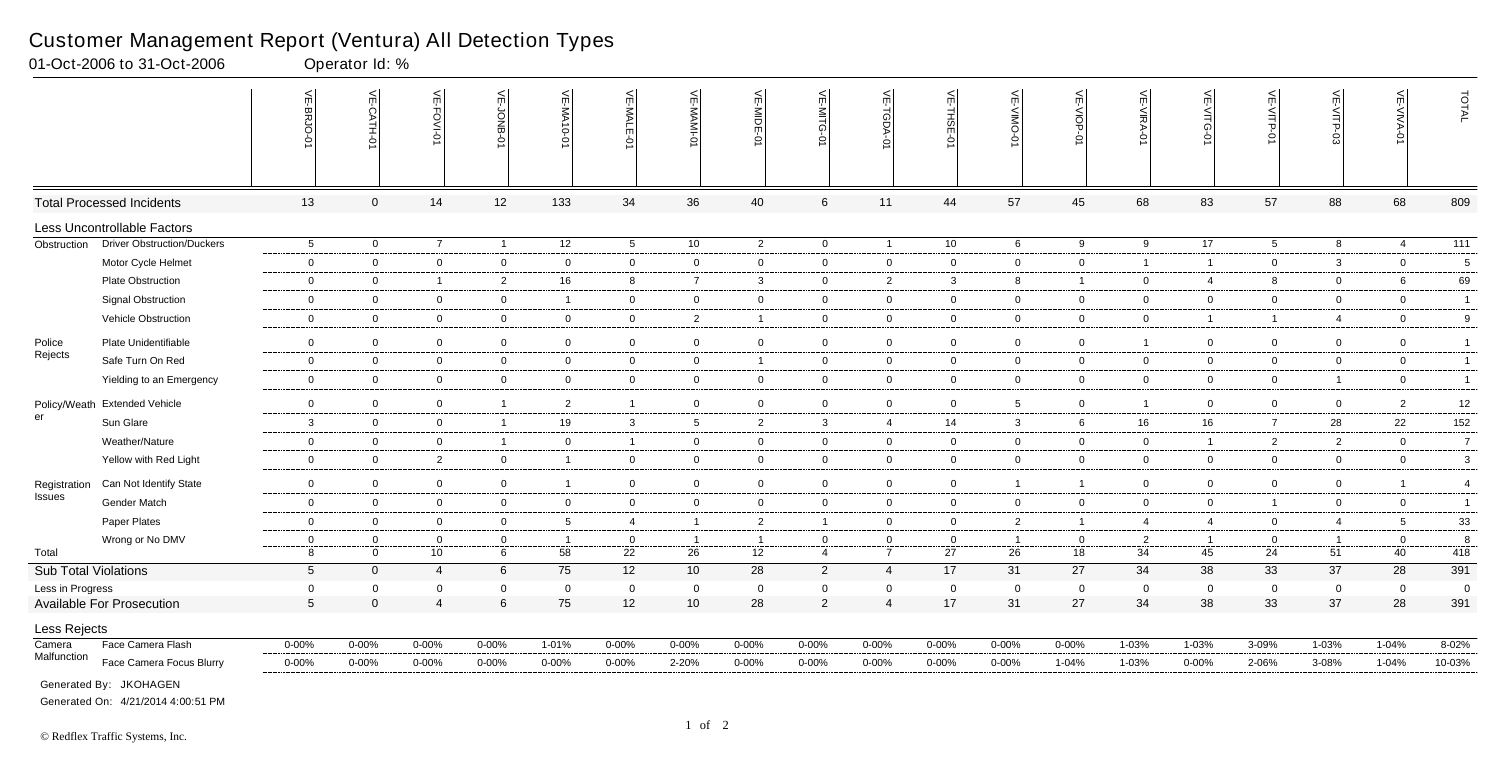|                   |                                   |           | $\leq$<br><b>PH-0</b> | ≲         |           | $\leq$<br>◠ | ≲          |           | VE-MIDE-<br>$\overline{5}$ | m          | 븻<br>TGDA  | ¥<br>THSE<br>ò | $\mathbf{r}$ | $\leq$<br>$rac{5}{5}$ | ₹          | ш         | $\leq$    | <<br>m    |           | TOTAL   |
|-------------------|-----------------------------------|-----------|-----------------------|-----------|-----------|-------------|------------|-----------|----------------------------|------------|------------|----------------|--------------|-----------------------|------------|-----------|-----------|-----------|-----------|---------|
|                   | Face Camera No Flash              | $0 - 00%$ | $0 - 00%$             | $0 - 00%$ | 0-00%     | $0 - 00%$   | $0 - 00\%$ | $0 - 00%$ | $0 - 00%$                  | $0 - 00\%$ | 0-00%      | $0 - 00%$      | $0 - 00%$    | $0 - 00%$             | $0 - 00%$  | $0 - 00%$ | 1-03%     | $0 - 00%$ | $0 - 00%$ | 1-00%   |
|                   | Face Not in Frame                 | $0 - 00%$ | $0 - 00%$             | $0 - 00%$ | $0 - 00%$ | $0 - 00%$   | 0-00%      | 2-20%     | $0 - 00%$                  | 0-00%      | $0 - 00\%$ | $0 - 00%$      | 1-03%        | 1-04%                 | $0 - 00%$  | 5-13%     | 1-03%     | $0 - 00%$ | $0 - 00%$ | 10-03%  |
|                   | Misc Camera Issue                 | $0 - 00%$ | $0 - 00%$             | $0 - 00%$ | $0 - 00%$ | $0 - 00%$   | $0 - 00%$  | $0 - 00%$ | $0 - 00%$                  | 0-00%      | $0 - 00\%$ | $0 - 00%$      | $0 - 00%$    | $0 - 00\%$            | 2-06%      | $0 - 00%$ | $0 - 00%$ | 1-03%     | $0 - 00%$ | 3-01%   |
|                   | Plate Burn Out                    | $0 - 00%$ | $0 - 00%$             | $0 - 00%$ | $0 - 00%$ | $0 - 00%$   | $0 - 00\%$ | 1-10%     | $0 - 00%$                  | $0 - 00\%$ | $0 - 00%$  | $0 - 00%$      | $0 - 00%$    | $0 - 00%$             | $0 - 00%$  | $0 - 00%$ | $0 - 00%$ | $0 - 00%$ | $0 - 00%$ | 1-00%   |
|                   | Plate Not in Frame                | $0 - 00%$ | $0 - 00%$             | $0 - 00%$ | $0 - 00%$ | $0 - 00%$   | 0-00%      | 0-00%     | $0 - 00%$                  | 0-00%      | 0-00%      | $0 - 00%$      | $0 - 00%$    | $0 - 00\%$            | $0 - 00%$  | 1-03%     | $0 - 00%$ | $0 - 00%$ | $0 - 00%$ | 1-00%   |
|                   | Rear Plate Camera Blurry          | $0 - 00%$ | $0 - 00%$             | $0 - 00%$ | $0 - 00%$ | 1-01%       | $0 - 00\%$ | $0 - 00%$ | $0 - 00%$                  | $0 - 00\%$ | $0 - 00\%$ | $0 - 00%$      | $0 - 00%$    | $0 - 00\%$            | $0 - 00%$  | $0 - 00%$ | $0 - 00%$ | $0 - 00%$ | $0 - 00%$ | 1-00%   |
|                   | Rear Plate No Flash               | $0 - 00%$ | $0 - 00%$             | $0 - 00%$ | $0 - 00%$ | $0 - 00%$   | 0-00%      | $0 - 00%$ | $0 - 00%$                  | 0-00%      | $0 - 00\%$ | $0 - 00%$      | $0 - 00%$    | $0 - 00%$             | 1-03%      | $0 - 00%$ | $0 - 00%$ | $0 - 00%$ | $0 - 00%$ | 1-00%   |
|                   | Scene Image Flash Inappropriate   | $0 - 00%$ | $0 - 00%$             | $0 - 00%$ | 2-33%     | $0 - 00%$   | 0-00%      | 0-00%     | $0 - 00%$                  | 0-00%      | $0 - 00\%$ | $0 - 00%$      | $0 - 00%$    | $0 - 00\%$            | $0 - 00\%$ | $0 - 00%$ | $0 - 00%$ | 1-03%     | $0 - 00%$ | 3-01%   |
|                   | Scene Image No Flash              | 0-00%     | $0 - 00%$             | $0 - 00%$ | $0 - 00%$ | $0 - 00%$   | $0 - 00%$  | $0 - 00%$ | $0 - 00%$                  | $0 - 00%$  | $0 - 00\%$ | $0 - 00%$      | $0 - 00%$    | $0 - 00%$             | $0 - 00%$  | $0 - 00%$ | 1-03%     | $0 - 00%$ | $0 - 00%$ | 1-00%   |
| Police            | Driver Unidentifiable images poor | $0 - 00%$ | $0 - 00%$             | 2-50%     | $0 - 00%$ | 5-07%       | 2-17%      | 1-10%     | 2-07%                      | $0 - 00\%$ | $0 - 00%$  | 2-12%          | 6-19%        | 1-04%                 | 4-12%      | 4-11%     | $0 - 00%$ | 5-14%     | 5-18%     | 39-10%  |
| Rejects           | Vehicle On or Passed Stop Line    | $0 - 00%$ | $0 - 00%$             | $0 - 00%$ | 1-17%     | $0 - 00%$   | $0 - 00\%$ | $0 - 00%$ | $0 - 00%$                  | $0 - 00\%$ | $0 - 00\%$ | $0 - 00%$      | 1-03%        | $0 - 00\%$            | $0 - 00%$  | $0 - 00%$ | $0 - 00%$ | 0-00%     | 1-04%     | 3-01%   |
| Process<br>Issues | Too Old                           | $0 - 00%$ | $0 - 00%$             | $0 - 00%$ | 0-00%     | 1-01%       | $0 - 00\%$ | $0 - 00%$ | $0 - 00%$                  | $0 - 00\%$ | $0 - 00\%$ | $0 - 00%$      | $0 - 00%$    | $0 - 00\%$            | $0 - 00%$  | 0-00%     | $0 - 00%$ | $0 - 00%$ | $0 - 00%$ | 1-00%   |
| Total             |                                   | $0 - 00%$ | 0-00%                 | 2-50%     | 3-50%     | 8-11%       | 2-17%      | 6-60%     | 2-07%                      | $0 - 00\%$ | $0 - 00%$  | 2-12%          | 8-26%        | $3 - 11%$             | 9-26%      | 11-29%    | 8-24%     | 11-30%    | 8-29%     | 83-21%  |
|                   | <b>Approved Violations</b>        | 5-100%    | $0 - 00%$             | 2-50%     | 3-50%     | 67-89%      | 10-83%     | 4-40%     | 26-93%                     | 2-100%     | 4-100%     | 15-88%         | 23-74%       | 24-89%                | 25-74%     | 27-71%    | 25-76%    | 26-70%    | 20-71%    | 308-79% |
|                   | <b>Total Notices Printed</b>      | 5-100%    | $0 - 00%$             | 2-50%     | 3-50%     | 67-89%      | 10-83%     | 4-40%     | 26-93%                     | 2-100%     | 4-100%     | 15-88%         | 23-74%       | 24-89%                | 25-74%     | 27-71%    | 25-76%    | 26-70%    | 20-71%    | 308-79% |

Note: If you selected "All" from the "Approach:" drop down list, the statuses reflected in this report will only indicate the current

#### Customer Management Report (Ventura) All Detection Types

01-Oct-2006 to 31-Oct-2006 Operator Id: %

Generated On: 4/21/2014 4:00:51 PM Generated By: JKOHAGEN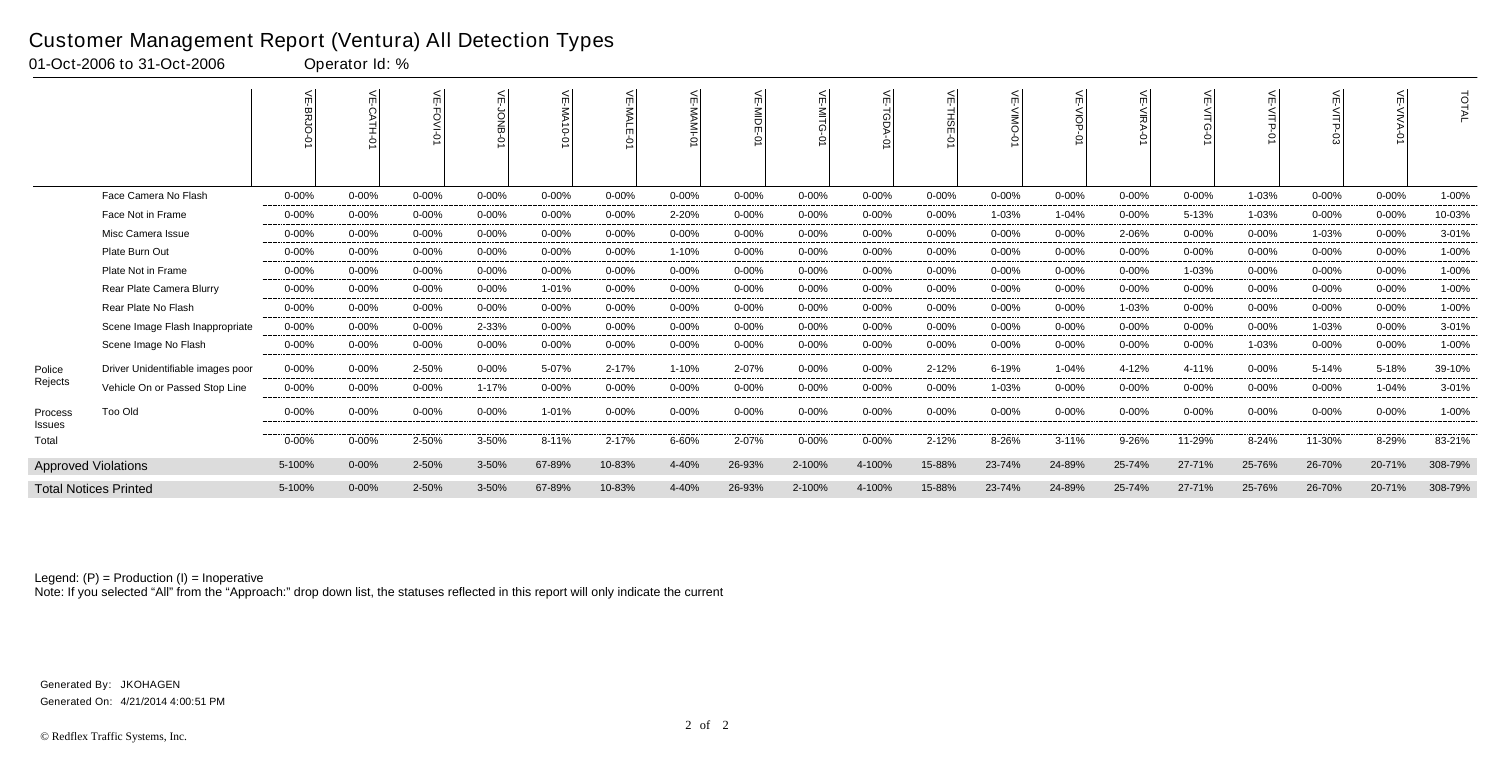|                             |                                     | $\frac{2}{\pi}$<br>$\overline{\omega}$<br>힘 | VE-CATH-0      | VE-FOVI-01     | VE-JONB-         | VE-MA10-01              | VE-MALE-01      | VE-MAMI-0      | VE-MIDE-01     | $\stackrel{\textstyle<}{\scriptstyle\mathrm{m}}$<br>$\leq$<br>Ò | <b>VE-TGDA-0</b> | VE-THSE-01     | VE-VIMO-01     | VE-VIOP-0       | VE-VIRA-01     | Ĕ<br>-VITG-<br>ò | VE-VITP<br>$\dot{\varphi}$ | VE-VITP-03     | VE-VIVA-<br>ò  | TOTAL           |
|-----------------------------|-------------------------------------|---------------------------------------------|----------------|----------------|------------------|-------------------------|-----------------|----------------|----------------|-----------------------------------------------------------------|------------------|----------------|----------------|-----------------|----------------|------------------|----------------------------|----------------|----------------|-----------------|
|                             | <b>Total Processed Incidents</b>    | 12                                          | $\mathbf{0}$   | 26             | 16               | 147                     | 38              | 15             | 28             | 9                                                               | 9                | 51             | 63             | 38              | 57             | 82               | 54                         | 63             | 63             | 771             |
|                             | Less Uncontrollable Factors         |                                             |                |                |                  |                         |                 |                |                |                                                                 |                  |                |                |                 |                |                  |                            |                |                |                 |
| Obstruction                 | <b>Driver Obstruction/Duckers</b>   | $\overline{4}$                              | $\overline{0}$ | 9              | $\overline{2}$   | 15                      | $\overline{2}$  | $\overline{2}$ | $\mathbf{3}$   | $\overline{2}$                                                  | $\overline{2}$   | 9              | $\overline{4}$ | $\overline{1}$  | 14             | $\overline{15}$  | 6                          | $\mathbf{3}$   | $\overline{2}$ | 95              |
|                             | Motor Cycle Helmet                  | $\mathbf 0$                                 | $\overline{0}$ | $\overline{1}$ | $\mathbf 0$      | $\overline{0}$          | $\mathbf 0$     | $\mathbf 0$    | $\overline{0}$ | $\overline{1}$                                                  | $\mathbf 0$      | $\mathbf 0$    | $\mathbf 0$    | $\mathbf 0$     | $\mathbf 0$    | $\overline{1}$   | $\overline{0}$             | $\Omega$       | $\overline{0}$ | $\mathbf{3}$    |
|                             | Plate Obstruction                   | $\mathbf 0$                                 | $\overline{0}$ | $\overline{2}$ | $\overline{1}$   | 13                      | $5\overline{)}$ | $\overline{2}$ | -3             | $\mathbf 0$                                                     | $\overline{2}$   | $\overline{2}$ | 6              | $\overline{2}$  | $\overline{1}$ | 3                | $\overline{2}$             | $\mathbf 0$    |                | 45              |
|                             | Vehicle Obstruction                 | $\mathbf 0$                                 | $\overline{0}$ | $\mathbf 0$    | $\overline{0}$   | $\overline{2}$          | $\overline{0}$  | $\overline{1}$ | $\overline{0}$ | $\overline{0}$                                                  | $\mathbf 0$      | $\overline{1}$ | $\overline{2}$ | $\overline{1}$  | 3              | $\overline{1}$   | $\overline{2}$             | $\mathbf 0$    | $\overline{0}$ | 13              |
| Police                      | Citation Issued manually            | $\mathbf 0$                                 | $\overline{0}$ | $\mathbf 0$    | $\overline{0}$   | 0                       | $\overline{0}$  | $\mathbf 0$    | $\overline{0}$ | $\overline{0}$                                                  | $\mathbf 0$      | $\mathbf 0$    | $\mathbf{0}$   | $\overline{0}$  | $\mathbf 0$    | $\mathbf 0$      | $\overline{0}$             | $\mathbf 0$    |                | $\mathbf{1}$    |
| Rejects                     | <b>Emergency Vehicle Responding</b> | $\overline{1}$                              | $\overline{0}$ | $\overline{0}$ | $\overline{1}$   | $\overline{0}$          | $\overline{0}$  | $\overline{1}$ | $\overline{0}$ | $\mathbf{0}$                                                    | $\overline{0}$   | $\overline{0}$ | $\overline{0}$ | $\overline{0}$  | $\mathbf 0$    | $\mathbf 0$      | $\overline{0}$             | $\mathbf 0$    | $\overline{0}$ | $\mathbf{3}$    |
|                             | Incorrect Plate on Vehicle          | $\mathbf 0$                                 | $\overline{0}$ | $\mathbf 0$    | $\overline{0}$   | -1                      | $\overline{0}$  | $\overline{0}$ | $\mathbf 0$    | $\overline{0}$                                                  | $\mathbf 0$      | $\overline{0}$ | $\mathbf{0}$   | $\overline{0}$  | $\mathbf 0$    | $\mathbf 0$      | $\overline{0}$             | $\mathbf 0$    | $\mathbf 0$    | $\mathbf{1}$    |
|                             | Safe Turn On Red                    | $\overline{0}$                              | $\mathbf 0$    | $\mathbf 0$    | $\overline{0}$   | 0                       | $\mathbf 0$     | $\overline{0}$ | $\overline{7}$ | $\overline{0}$                                                  | $\overline{0}$   | $\overline{0}$ | $\mathbf 0$    | $\overline{0}$  | $\mathbf 0$    | $\mathbf 0$      | $\overline{0}$             | $\mathbf 0$    | 5              | 12              |
|                             | Policy/Weath Extended Vehicle       | $\mathbf 0$                                 | $\overline{0}$ | $\mathbf 0$    | $\overline{1}$   | $\overline{\mathbf{1}}$ | $\mathbf{0}$    | $\overline{0}$ | $\overline{0}$ | $\mathbf 0$                                                     | $\mathbf 0$      | $\overline{1}$ | 8              | $\overline{0}$  | $\mathbf 0$    | $\Omega$         | $\overline{1}$             | $\Omega$       | 8              | 20              |
| er                          | Sun Glare                           | $\overline{2}$                              | $\overline{0}$ | $\overline{1}$ | $\overline{1}$   | 20                      | $\overline{2}$  | $\overline{2}$ | $\overline{1}$ | $\overline{1}$                                                  | $\overline{1}$   | 6              | 3              | $5\overline{)}$ | 21             | 21               | $5\overline{)}$            | 14             | 13             | 119             |
|                             | Weather/Nature                      | $\mathbf 0$                                 | $\overline{0}$ | 2              | $\overline{0}$   | $\overline{1}$          | $\mathbf 0$     | $\overline{1}$ | $\overline{2}$ | $\overline{0}$                                                  | $\overline{0}$   | $\overline{0}$ | $\mathbf 0$    | $\overline{0}$  | 2              | $\mathbf 0$      | $\mathbf{1}$               | $\mathbf 0$    | $\overline{0}$ | 9               |
| Registration                | <b>Gender Match</b>                 | $\mathbf 0$                                 | $\overline{0}$ | $\mathbf 0$    | $\overline{0}$   | $\overline{1}$          | $\mathbf 0$     | $\overline{0}$ | $\Omega$       | $\overline{0}$                                                  | $\mathbf 0$      | $\overline{0}$ | $\mathbf{0}$   | $\overline{0}$  | $\mathbf 0$    | $\overline{0}$   | $\overline{0}$             | $\Omega$       | $\overline{0}$ | $\overline{1}$  |
| Issues                      | Paper Plates                        | $\mathbf 0$                                 | $\mathbf 0$    | $\mathbf 0$    | $\overline{1}$   | $\overline{2}$          | $\mathbf{1}$    | $\mathbf 0$    | $\mathbf 0$    | $\overline{1}$                                                  | $\overline{1}$   | $\overline{2}$ | $\mathbf{0}$   | $\overline{1}$  | $\overline{1}$ | $\mathbf 0$      | $\overline{1}$             | $\overline{1}$ | $\mathbf 0$    | 12              |
|                             | Wrong or No DMV                     | $\Omega$                                    | $\overline{0}$ | $\overline{0}$ | $\overline{0}$   | $\mathbf{3}$            | $\overline{0}$  | $\overline{0}$ | $\overline{0}$ | $\overline{0}$                                                  | $\mathbf 0$      | $\overline{0}$ | $\overline{2}$ | $\overline{1}$  | $\overline{1}$ | $\overline{0}$   | $\overline{0}$             | $\overline{1}$ | $\overline{0}$ | 8               |
| Total                       |                                     | $\overline{7}$                              | $\Omega$       | 15             | $\overline{7}$   | 59                      | 10 <sup>°</sup> | 9              | 16             | 5                                                               | 6                | 21             | 25             | 11              | 43             | 41               | 18                         | 19             | 30             | $\frac{1}{342}$ |
| <b>Sub Total Violations</b> |                                     | $5\phantom{.0}$                             | $\Omega$       | 11             | 9                | 88                      | 28              | $\,6\,$        | 12             | $\overline{4}$                                                  | $\mathbf{3}$     | 30             | 38             | 27              | 14             | 41               | 36                         | 44             | 33             | 429             |
| Less in Progress            |                                     | $\mathbf 0$                                 | $\Omega$       | $\Omega$       | $\boldsymbol{0}$ | $\Omega$                | $\mathbf 0$     | $\mathbf 0$    | $\overline{0}$ | $\Omega$                                                        | $\mathbf 0$      | $\mathbf 0$    | $\Omega$       | $\mathbf 0$     | $\Omega$       | $\Omega$         | $\mathbf 0$                | $\mathbf 0$    | $\mathbf 0$    | $\overline{0}$  |
|                             | <b>Available For Prosecution</b>    | $5\overline{)}$                             | $\Omega$       | 11             | 9                | 88                      | 28              | $\,6\,$        | 12             | $\overline{4}$                                                  | 3                | 30             | 38             | 27              | 14             | 41               | 36                         | 44             | 33             | 429             |
| Less Rejects                |                                     |                                             |                |                |                  |                         |                 |                |                |                                                                 |                  |                |                |                 |                |                  |                            |                |                |                 |
| Camera                      | Face Camera Flash                   | $0 - 00\%$                                  | $0 - 00%$      | $0 - 00\%$     | $0 - 00%$        | 1-01%                   | $0 - 00%$       | 1-17%          | 0-00%          | $0 - 00\%$                                                      | $0 - 00\%$       | $0 - 00%$      | 0-00%          | $0 - 00\%$      | $0 - 00\%$     | 0-00%            | $0 - 00%$                  | $0 - 00%$      | $0 - 00%$      | 2-00%           |
| Malfunction                 | Face Camera Focus Blurry            | $0 - 00\%$                                  | $0 - 00%$      | $0 - 00\%$     | $0 - 00%$        | 0-00%                   | $0 - 00%$       | $0 - 00\%$     | 1-08%          | $0 - 00%$                                                       | $0 - 00\%$       | $0 - 00%$      | 0-00%          | $0 - 00\%$      | $0 - 00\%$     | 1-02%            | 0-00%                      | 0-00%          | $0 - 00%$      | 2-00%           |
|                             | Face Not in Frame                   | $0 - 00%$                                   | $0 - 00%$      | $0 - 00%$      | $0 - 00%$        | $0 - 00%$               | 0-00%           | $0 - 00\%$     | 1-08%          | $0 - 00%$                                                       | $0 - 00\%$       | $0 - 00%$      | 0-00%          | 0-00%           | $0 - 00%$      | $0 - 00%$        | $0 - 00%$                  | $0 - 00%$      | 1-03%          | 2-00%           |
|                             | Plate Burn Out                      | $0 - 00%$                                   | $0 - 00%$      | $0 - 00%$      | $0 - 00%$        | 0-00%                   | 1-04%           | $0 - 00%$      | 0-00%          | $0 - 00%$                                                       | $0 - 00\%$       | $0 - 00%$      | $0 - 00%$      | $0 - 00%$       | $0 - 00\%$     | 0-00%            | 0-00%                      | $0 - 00%$      | $0 - 00\%$     | 1-00%           |
|                             | Generated By: JKOHAGEN              |                                             |                |                |                  |                         |                 |                |                |                                                                 |                  |                |                |                 |                |                  |                            |                |                |                 |

01-Apr-2007 to 30-Apr-2007 Operator Id: %

Generated On: 4/21/2014 4:01:37 PM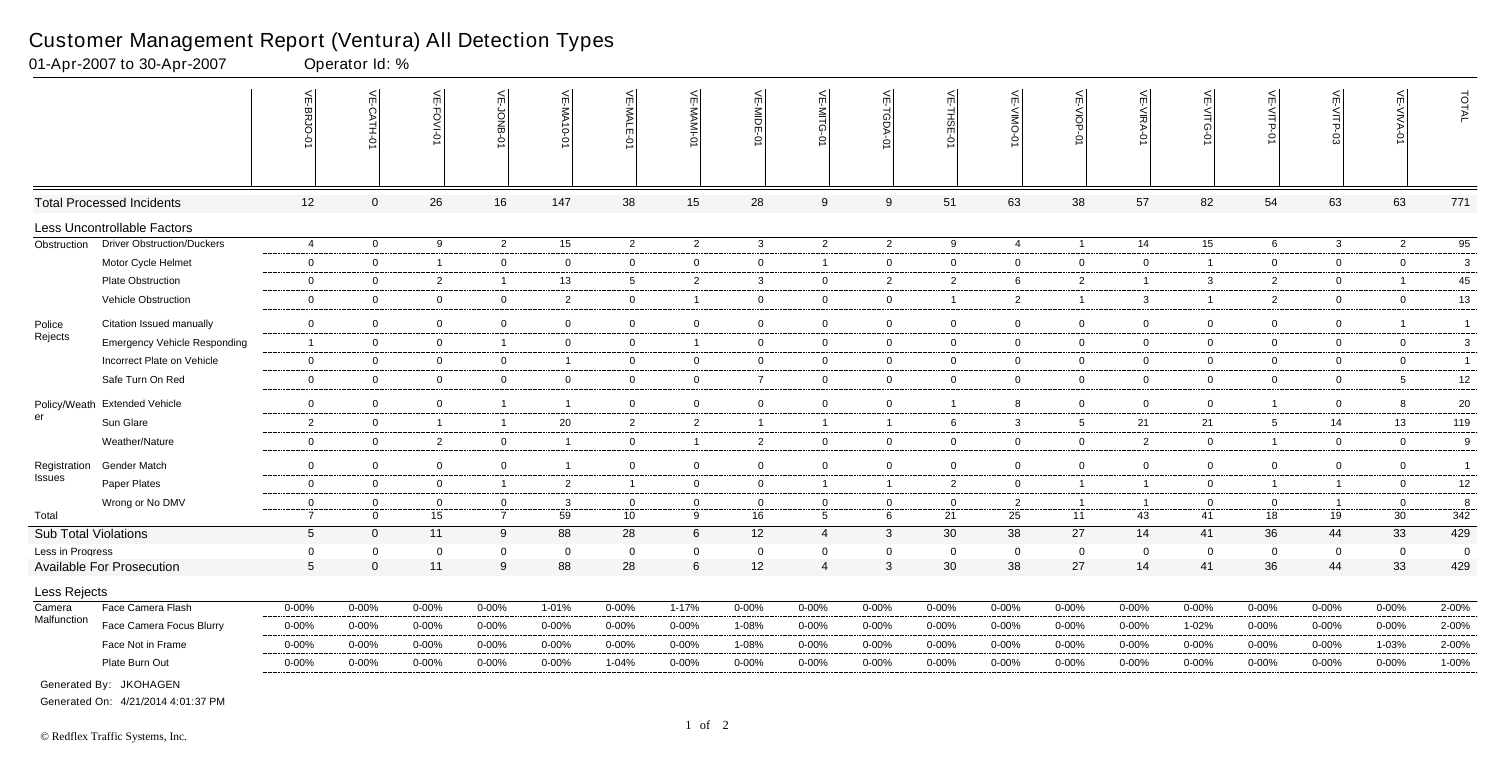|         |                                   |            |            |            |           |           |            |            | 밂<br>ᅌ    |            | 이          |           |           |            |            |           |            |           |            | $\vec{o}$ |
|---------|-----------------------------------|------------|------------|------------|-----------|-----------|------------|------------|-----------|------------|------------|-----------|-----------|------------|------------|-----------|------------|-----------|------------|-----------|
|         | Plate Not in Frame                | $0 - 00%$  | $0 - 00%$  | 0-00%      | $0 - 00%$ | 1-01%     | 0-00%      | 2-33%      | $0 - 00%$ | 0-00%      | $0 - 00\%$ | $0 - 00%$ | $0 - 00%$ | $0 - 00\%$ | $0 - 00%$  | $0 - 00%$ | $0 - 00%$  | 0-00%     | $0 - 00\%$ | $3 - 01%$ |
|         | Rear Plate No Flash               | $0 - 00\%$ | $0 - 00%$  | 0-00%      | $0 - 00%$ | $0 - 00%$ | $0 - 00\%$ | $0 - 00\%$ | $0 - 00%$ | 1-25%      | 0-00%      | $0 - 00%$ | $0 - 00%$ | $0 - 00\%$ | $0 - 00%$  | $0 - 00%$ | $0 - 00\%$ | 0-00%     | $0 - 00\%$ | 1-00%     |
|         | Scene Image Flash Inappropriate   | $0 - 00\%$ | $0 - 00%$  | 0-00%      | $0 - 00%$ | $0 - 00%$ | $0 - 00\%$ | $0 - 00\%$ | $0 - 00%$ | $0 - 00\%$ | $0 - 00\%$ | $0 - 00%$ | $0 - 00%$ | 1-04%      | $0 - 00%$  | $0 - 00%$ | $0 - 00%$  | $0 - 00%$ | $0 - 00\%$ | 1-00%     |
|         | Scene Image No Flash              | $0 - 00%$  | $0 - 00%$  | 0-00%      | $0 - 00%$ | $0 - 00%$ | 0-00%      | $0 - 00\%$ | 2-17%     | 0-00%      | $0 - 00\%$ | 0-00%     | $0 - 00%$ | $0 - 00\%$ | $0 - 00%$  | $0 - 00%$ | 1-03%      | 0-00%     | $0 - 00\%$ | $3 - 01%$ |
| Police  | Driver Unidentifiable images poor | 2-40%      | $0 - 00%$  | 1-09%      | 2-22%     | 9-10%     | $6 - 21%$  | $1 - 17%$  | 2-17%     | 0-00%      | 1-33%      | 7-23%     | $0 - 00%$ | 5-19%      | 5-36%      | 11-27%    | $6 - 17%$  | 5-11%     | 3-09%      | 66-15%    |
| Rejects | Red-light not visible in          | 0-00%      | $0 - 00\%$ | $0 - 00\%$ | $0 - 00%$ | $0 - 00%$ | $0 - 00\%$ | $0 - 00\%$ | $0 - 00%$ | 0-00%      | 0-00%      | $0 - 00%$ | $0 - 00%$ | $0 - 00\%$ | $0 - 00\%$ | $0 - 00%$ | $0 - 00\%$ | 1-02%     | $0 - 00\%$ | 1-00%     |
|         | Vehicle On or Passed Stop Line    | $0 - 00%$  | $0 - 00%$  | $0 - 00\%$ | $1 - 11%$ | $0 - 00%$ | $0 - 00\%$ | 0-00%      | 1-08%     | 0-00%      | 0-00%      | $0 - 00%$ | 2-05%     | $0 - 00\%$ | $0 - 00\%$ | $0 - 00%$ | $0 - 00%$  | 1-02%     | 1-03%      | 6-01%     |
| Total   |                                   | 2-40%      | $0 - 00%$  | 1-09%      | 3-33%     | 11-12%    | 7-25%      | 4-67%      | 7-58%     | $1 - 25%$  | 1-33%      | 7-23%     | 2-05%     | $6 - 22%$  | 5-36%      | 12-29%    | 7-19%      | 7-16%     | 5-15%      | 88-21%    |
|         | <b>Approved Violations</b>        | 3-60%      | $0 - 00%$  | 10-91%     | 6-67%     | 77-88%    | 21-75%     | 2-33%      | 5-42%     | $3 - 75%$  | 2-67%      | 23-77%    | 36-95%    | 21-78%     | $9 - 64%$  | 29-71%    | 29-81%     | 37-84%    | 28-85%     | 341-79%   |
|         | <b>Total Notices Printed</b>      | 3-60%      | 0-00%      | 10-91%     | 6-67%     | 77-88%    | 21-75%     | 2-33%      | 5-42%     | $3 - 75%$  | 2-67%      | 23-77%    | 36-95%    | 21-78%     | 9-64%      | 29-71%    | 29-81%     | 37-84%    | 28-85%     | 341-79%   |

Note: If you selected "All" from the "Approach:" drop down list, the statuses reflected in this report will only indicate the current

#### Customer Management Report (Ventura) All Detection Types

01-Apr-2007 to 30-Apr-2007 Operator Id: %

Generated On: 4/21/2014 4:01:37 PM Generated By: JKOHAGEN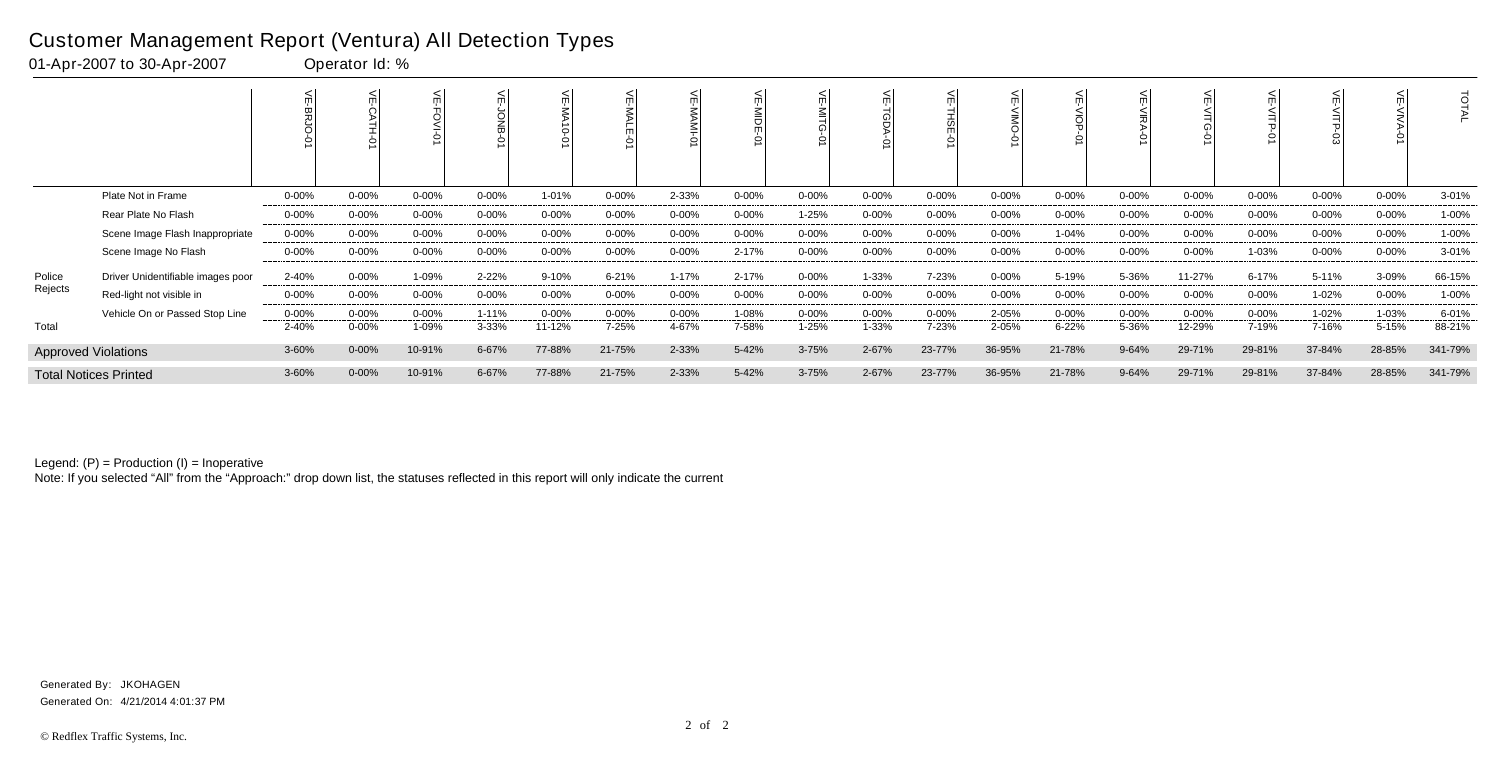|                             |                                     | VE-BRJO-0               | 븻               | VE-FOVI-0      | VE-JONB-01     | <b>VE-MA10-0</b> | VE-MALE-0      | VE-MAMI-0      | VE-MIDE-01               | VE-MITG<br>5    | VE-TGDA        | VE-THSE-01              | VE-VIMO-0      | VE-VIOP-01      | VE-VIRA-01     | $\leq$<br>റ    | VE-VITP<br>ò    | VE-VITP-       | VE-VIVA-01     | TOTAL          |
|-----------------------------|-------------------------------------|-------------------------|-----------------|----------------|----------------|------------------|----------------|----------------|--------------------------|-----------------|----------------|-------------------------|----------------|-----------------|----------------|----------------|-----------------|----------------|----------------|----------------|
|                             | <b>Total Processed Incidents</b>    | 15                      | 76              | 3              | 15             | 192              | 46             | 34             | 45                       | 331             | 13             | 51                      | 42             | 49              | 37             | 116            | 64              | 107            | 93             | 1329           |
|                             | Less Uncontrollable Factors         |                         |                 |                |                |                  |                |                |                          |                 |                |                         |                |                 |                |                |                 |                |                |                |
| Obstruction                 | <b>Driver Obstruction/Duckers</b>   | $\overline{2}$          | 16              | $\overline{2}$ | $\overline{2}$ | 15               | 8              | 12             | $5\overline{)}$          | $\overline{37}$ | $\overline{2}$ | 8                       | $\overline{1}$ | $5\overline{)}$ | 10             | 20             | 6               | $\overline{7}$ | 6              | 164            |
|                             | Motor Cycle Helmet                  | $\overline{0}$          | $\mathbf 0$     | $\overline{0}$ | $\mathbf 0$    | 0                | $\mathbf 0$    | $\overline{0}$ | $\overline{\mathbf{1}}$  | $\overline{0}$  | $\overline{0}$ | $\mathbf 0$             | $\overline{0}$ | $\mathbf 0$     | $\overline{1}$ | $\mathbf 0$    | $\overline{0}$  | $\mathbf 0$    | $\mathbf 0$    | $\overline{2}$ |
|                             | <b>Plate Obstruction</b>            | $\overline{0}$          | $\overline{1}$  | $\overline{0}$ | $\overline{2}$ | 19               | $\overline{7}$ | $\overline{1}$ | $\overline{\phantom{0}}$ | 8               | $\overline{0}$ | 5                       | 6              | $\mathbf{1}$    | $\overline{0}$ | $\overline{4}$ | $\mathbf{3}$    | $\overline{1}$ | 5              | 64             |
|                             | Vehicle Obstruction                 | $\overline{0}$          | $\overline{0}$  | $\mathbf 0$    | $\overline{0}$ | $\overline{2}$   | $\overline{0}$ | $\mathbf 0$    | $\overline{0}$           | $\overline{7}$  | $\overline{0}$ | $\overline{\mathbf{1}}$ | $\mathbf{1}$   | $\overline{0}$  | $\overline{0}$ | $\mathbf 1$    | $\overline{2}$  | $\overline{1}$ | $\overline{1}$ | 16             |
| Police                      | Citation Issued manually            | $\overline{\mathbf{0}}$ | $\overline{0}$  | $\overline{0}$ | $\overline{0}$ | $\mathbf 0$      | $\mathbf 0$    | $\mathbf{0}$   | $\overline{0}$           | $\mathbf 0$     | $\overline{0}$ | $\overline{0}$          | $\overline{0}$ | $\overline{0}$  | $\mathbf 0$    |                | $\overline{0}$  | $\mathbf 0$    | $\mathbf 0$    | $\overline{1}$ |
| Rejects                     | <b>Emergency Vehicle Responding</b> | $\overline{0}$          | $\mathbf 0$     | $\overline{0}$ | $\mathbf 0$    | $\mathbf 0$      | $\overline{0}$ | $\mathbf{0}$   | $\overline{0}$           | $\overline{0}$  | $\overline{0}$ | $\mathbf 0$             | $\mathbf{1}$   | $\mathbf 0$     | $\mathbf 0$    | $\overline{1}$ | $\overline{0}$  | $\overline{0}$ | $\mathbf 0$    | 2              |
|                             | Incorrect/Incomplete DMV            | $\overline{0}$          | $\overline{1}$  | $\mathbf 0$    | $\overline{0}$ | $\mathbf 0$      | $\mathbf 0$    | $\mathbf 0$    | $\overline{0}$           | $\overline{0}$  | $\overline{0}$ | $\overline{1}$          | $\overline{0}$ | $\overline{0}$  | $\overline{0}$ | $\Omega$       | $\overline{0}$  | $\mathbf 0$    | $\overline{0}$ | $\overline{2}$ |
|                             | <b>Invalid Offense</b>              | $\overline{\mathbf{0}}$ | $\mathbf 0$     | $\overline{0}$ | $\overline{0}$ | $\mathbf 0$      | $\mathbf 0$    | $\mathbf 0$    | $\overline{0}$           | $\overline{1}$  | $\overline{0}$ | $\overline{0}$          | $\overline{0}$ | $\overline{0}$  | $\mathbf 0$    | $\overline{0}$ | $\overline{0}$  | $\mathbf 0$    | $\mathbf 0$    | $\mathbf{1}$   |
|                             | <b>Police Discretion</b>            | $\overline{0}$          | $\overline{1}$  | $\mathbf 0$    | $\overline{0}$ | $\mathbf 0$      | $\mathbf 0$    | $\mathbf 0$    | $\overline{0}$           | $\mathbf 0$     | $\overline{0}$ | $\mathbf 0$             | $\mathbf 0$    | $\mathbf 0$     | $\mathbf 0$    | $\mathbf 0$    | $\overline{0}$  | $\mathbf 0$    | $\mathbf 0$    | $\overline{1}$ |
|                             | Safe Turn On Red                    | $\overline{0}$          | $\mathbf{1}$    | $\mathbf 0$    | $\overline{0}$ | $\overline{0}$   | $\overline{0}$ | $\mathbf 0$    | 10                       | 37              | $\overline{0}$ | $\overline{0}$          | $\mathbf 0$    | $\overline{0}$  | $\overline{0}$ | $\overline{0}$ | $\overline{0}$  | $\overline{0}$ | 10             | 58             |
|                             | Policy/Weath Extended Vehicle       | $\overline{1}$          | $\mathbf 0$     | $\overline{0}$ | $\overline{0}$ | 8                | $\overline{0}$ | $\mathbf 0$    | $\overline{0}$           | $\overline{0}$  | $\overline{0}$ | $\mathbf 0$             | $\overline{4}$ | $\overline{1}$  | $\overline{0}$ | $\mathbf 0$    | $\overline{0}$  | $\mathbf 0$    | $\overline{2}$ | 16             |
| er                          | Sun Glare                           | $\overline{4}$          | 8               | $\mathbf 0$    | $\overline{1}$ | $\mathbf{1}$     | $\overline{2}$ | 6              | 3                        | 209             | $\overline{4}$ | 9                       | $\mathbf{1}$   | $5\phantom{.0}$ | 11             | 11             | 16              | $\overline{7}$ | 13             | 311            |
|                             | Weather/Nature                      | $\overline{0}$          | $\mathbf 0$     | $\overline{0}$ | $\overline{1}$ | $\mathbf 0$      | $\mathbf 0$    | $\mathbf 0$    | $\overline{1}$           | $\overline{0}$  | $\overline{0}$ | $\mathbf 0$             | $\overline{0}$ | $\overline{0}$  | $\mathbf 0$    | $\overline{1}$ | $\overline{0}$  | $\mathbf 0$    | $\overline{1}$ | $\overline{4}$ |
|                             | Registration Paper Plates           | $\overline{\mathbf{1}}$ | 2               | $\overline{0}$ | 2              | $5\overline{)}$  | $\overline{1}$ | $\mathbf 0$    | 2                        | 5               | $\overline{0}$ | $\overline{2}$          | 2              | $\overline{0}$  | $\overline{0}$ | $\mathbf{3}$   | $\overline{0}$  | $\overline{4}$ | $\mathbf{3}$   | 32             |
| Issues                      | Wrong or No DMV                     | $\mathbf 0$             | $\overline{0}$  | $\overline{0}$ | $\mathbf 0$    | $\overline{2}$   | $\mathbf 0$    | $\mathbf 0$    | $\Omega$                 | $\mathbf 0$     | $\overline{0}$ | $\overline{1}$          | $\mathbf{1}$   | $\overline{1}$  | $\overline{0}$ | -1             | $\overline{0}$  | 4              | $\overline{0}$ | $10$           |
| Total                       |                                     | 8                       | 30 <sup>°</sup> | 2              | 8              | 52               | 18             | 19             | 23                       | 304             | $6\phantom{.}$ | 27                      | 17             | 13              | 22             | 43             | $\overline{27}$ | 24             | 41             | 684            |
| <b>Sub Total Violations</b> |                                     | $\overline{7}$          | 46              | $\overline{1}$ | $\overline{7}$ | 140              | 28             | 15             | 22                       | 27              | $\overline{7}$ | 24                      | 25             | 36              | 15             | 73             | 37              | 83             | 52             | 645            |
| Less in Progress            |                                     | $\overline{0}$          | $\overline{0}$  | $\overline{0}$ | $\mathbf{0}$   | $\Omega$         | $\mathbf 0$    | $\mathbf 0$    | $\Omega$                 | $\mathbf 0$     | $\mathbf 0$    | $\overline{0}$          | $\overline{0}$ | $\mathbf 0$     | $\overline{0}$ | $\Omega$       | $\mathbf 0$     | $\mathbf 0$    | $\mathbf 0$    | $\overline{0}$ |
|                             | <b>Available For Prosecution</b>    | $\overline{7}$          | 46              | $\mathbf{1}$   | $\overline{7}$ | 140              | 28             | 15             | 22                       | 27              | $\overline{7}$ | 24                      | 25             | 36              | 15             | 73             | 37              | 83             | 52             | 645            |
| Less Rejects                |                                     |                         |                 |                |                |                  |                |                |                          |                 |                |                         |                |                 |                |                |                 |                |                |                |
| Camera                      | Face Camera Flash                   | 0-00%                   | 1-02%           | $0 - 00%$      | $0 - 00%$      | $0 - 00%$        | $0 - 00%$      | $0 - 00%$      | 1-05%                    | 1-04%           | 0-00%          | 0-00%                   | $0 - 00%$      | $0 - 00\%$      | 0-00%          | 0-00%          | $0 - 00%$       | $0 - 00%$      | $0 - 00%$      | $3 - 00\%$     |
| Malfunction                 | Face Camera Focus Blurry            | 4-57%                   | 0-00%           | $0 - 00%$      | $0 - 00\%$     | $0 - 00%$        | $0 - 00%$      | 3-20%          | 0-00%                    | 8-30%           | $0 - 00%$      | 1-04%                   | 0-00%          | $0 - 00\%$      | $0 - 00%$      | 3-04%          | 2-05%           | 0-00%          | $0 - 00%$      | 21-03%         |
|                             | Face Not in Frame                   | $0 - 00%$               | 0-00%           | $0 - 00%$      | $0 - 00\%$     | $0 - 00%$        | $0 - 00%$      | 3-20%          | $0 - 00\%$               | $0 - 00%$       | $0 - 00%$      | 0-00%                   | $0 - 00%$      | $0 - 00\%$      | $0 - 00%$      | 0-00%          | $0 - 00%$       | $0 - 00%$      | 1-02%          | 4-01%          |
|                             | Generated By: JKOHAGEN              |                         |                 |                |                |                  |                |                |                          |                 |                |                         |                |                 |                |                |                 |                |                |                |

01-Oct-2007 to 31-Oct-2007 Operator Id: %

Generated On: 4/21/2014 4:02:15 PM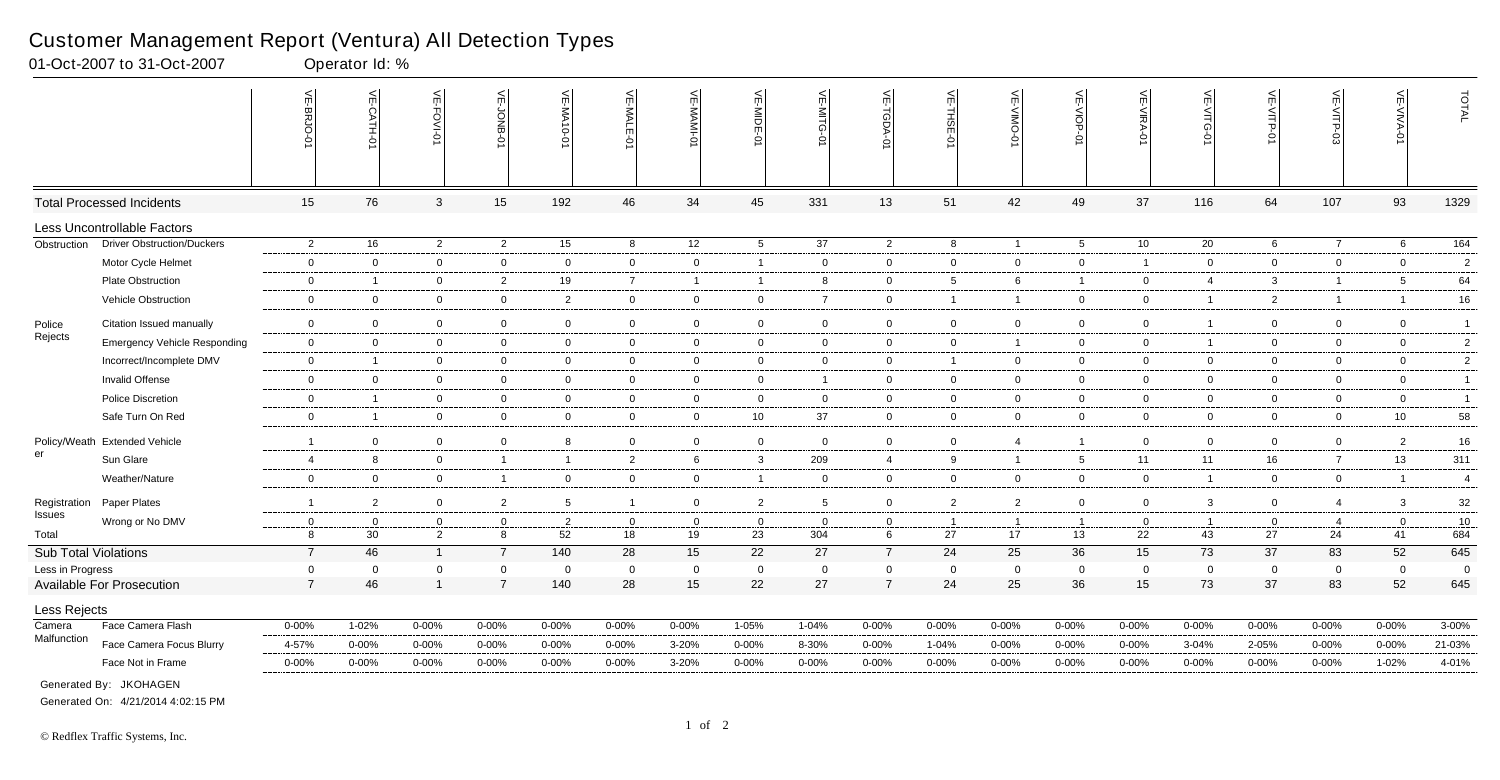|                   |                                   |            | $\leq$    | 씆<br>0     |            | $\stackrel{\textstyle<}{\scriptstyle\mathrm{m}}$<br><b>NA10-01</b> | ₹          | ⋦          | 늦<br>MIDE<br>$\circ$ |            |            | ⊭<br>요<br>₽ | $\leq$     | 븻<br>$rac{6}{9}$ | 늦<br>0     | ш         | $\leq$    |            |            | TOTAL   |
|-------------------|-----------------------------------|------------|-----------|------------|------------|--------------------------------------------------------------------|------------|------------|----------------------|------------|------------|-------------|------------|------------------|------------|-----------|-----------|------------|------------|---------|
|                   | Image Missing                     | $0 - 00\%$ | $0 - 00%$ | 0-00%      | $0 - 00%$  | 5-04%                                                              | 0-00%      | $0 - 00\%$ | 0-00%                | $0 - 00\%$ | $0 - 00\%$ | $0 - 00%$   | $0 - 00\%$ | $0 - 00\%$       | $0 - 00%$  | 0-00%     | $0 - 00%$ | $0 - 00\%$ | 2-04%      | 7-01%   |
|                   | Misc Camera Issue                 | $0 - 00%$  | $0 - 00%$ | 0-00%      | $0 - 00%$  | $0 - 00%$                                                          | $0 - 00\%$ | $0 - 00\%$ | $0 - 00%$            | 0-00%      | $0 - 00\%$ | $0 - 00\%$  | $0 - 00\%$ | $0 - 00\%$       | $0 - 00%$  | $0 - 00%$ | $0 - 00%$ | $0 - 00\%$ | 1-02%      | 1-00%   |
|                   | Plate Burn Out                    | $0 - 00%$  | $0 - 00%$ | 0-00%      | $0 - 00%$  | 1-01%                                                              | $0 - 00\%$ | 0-00%      | $0 - 00%$            | 4-15%      | $0 - 00%$  | $0 - 00%$   | $0 - 00%$  | $0 - 00%$        | $0 - 00%$  | $0 - 00%$ | $0 - 00%$ | $0 - 00%$  | $0 - 00\%$ | 5-01%   |
|                   | Plate Not in Frame                | $0 - 00%$  | $0 - 00%$ | $0 - 00\%$ | $0 - 00%$  | 1-01%                                                              | $0 - 00\%$ | $0 - 00\%$ | $0 - 00%$            | $0 - 00\%$ | $0 - 00\%$ | $0 - 00%$   | $0 - 00%$  | 0-00%            | $0 - 00%$  | $0 - 00%$ | $0 - 00%$ | $0 - 00%$  | $0 - 00\%$ | 1-00%   |
|                   | Rear Plate Camera Blurry          | $1 - 14%$  | $0 - 00%$ | $0 - 00\%$ | $0 - 00\%$ | $0 - 00%$                                                          | $0 - 00\%$ | $0 - 00\%$ | $0 - 00%$            | 0-00%      | 1-14%      | $0 - 00%$   | $0 - 00\%$ | 0-00%            | $0 - 00\%$ | $0 - 00%$ | $0 - 00%$ | 0-00%      | $0 - 00\%$ | 2-00%   |
|                   | Rear Plate No Flash               | $1 - 14%$  | 1-02%     | 0-00%      | $0 - 00%$  | $0 - 00%$                                                          | $0 - 00\%$ | $0 - 00\%$ | $0 - 00%$            | $0 - 00\%$ | $0 - 00\%$ | $0 - 00%$   | 0-00%      | 1-03%            | $0 - 00%$  | $0 - 00%$ | $0 - 00%$ | $0 - 00%$  | $0 - 00\%$ | 3-00%   |
|                   | Scene Image Blurry                | $0 - 00\%$ | $0 - 00%$ | 0-00%      | 0-00%      | $0 - 00%$                                                          | $0 - 00\%$ | 0-00%      | $0 - 00%$            | 1-04%      | 0-00%      | $0 - 00%$   | $0 - 00\%$ | 0-00%            | $0 - 00%$  | $0 - 00%$ | $0 - 00%$ | $0 - 00\%$ | 0-00%      | 1-00%   |
| Police            | Driver Unidentifiable images poor | $1 - 14%$  | $3-07%$   | 0-00%      | $0 - 00%$  | 2-01%                                                              | 2-07%      | 3-20%      | 2-09%                | 12-44%     | $0 - 00\%$ | $1 - 04%$   | 2-08%      | 4-11%            | 3-20%      | 5-07%     | 3-08%     | $1 - 01%$  | 4-08%      | 48-07%  |
| Rejects           | Vehicle On or Passed Stop Line    | $0 - 00%$  | 1-02%     | 0-00%      | $0 - 00%$  | $0 - 00%$                                                          | $3 - 11%$  | $0 - 00\%$ | $0 - 00%$            | $0 - 00\%$ | $0 - 00\%$ | $0 - 00%$   | $0 - 00%$  | $0 - 00\%$       | $0 - 00%$  | $0 - 00%$ | $0 - 00%$ | $0 - 00%$  | $0 - 00\%$ | 4-01%   |
| Process<br>Issues | Too Old                           | $0 - 00%$  | $0 - 00%$ | 0-00%      | $0 - 00%$  | $0 - 00%$                                                          | $0 - 00\%$ | $0 - 00\%$ | $0 - 00%$            | $0 - 00\%$ | $0 - 00\%$ | $0 - 00%$   | $0 - 00\%$ | 1-03%            | $0 - 00%$  | $2 - 03%$ | $0 - 00%$ | $0 - 00%$  | $0 - 00\%$ | 3-00%   |
| Total             |                                   | 7-100%     | 6-13%     | $0 - 00\%$ | 0-00%      | 9-06%                                                              | 5-18%      | 9-60%      | $3 - 14%$            | 26-96%     | 1-14%      | 2-08%       | 2-08%      | 6-17%            | 3-20%      | 10-14%    | 5-14%     | 1-01%      | 8-15%      | 103-16% |
|                   | <b>Approved Violations</b>        | $0 - 00%$  | 40-87%    | 1-100%     | 7-100%     | 131-94%                                                            | 23-82%     | 6-40%      | 19-86%               | $1 - 04%$  | 6-86%      | 22-92%      | 23-92%     | 30-83%           | 12-80%     | 63-86%    | 32-86%    | 82-99%     | 44-85%     | 542-84% |
|                   | <b>Total Notices Printed</b>      | $0 - 00%$  | 40-87%    | 1-100%     | 7-100%     | 131-94%                                                            | 23-82%     | 6-40%      | 19-86%               | $1 - 04%$  | 6-86%      | 22-92%      | 23-92%     | 30-83%           | 12-80%     | 63-86%    | 32-86%    | 82-99%     | 44-85%     | 542-84% |

Note: If you selected "All" from the "Approach:" drop down list, the statuses reflected in this report will only indicate the current

#### Customer Management Report (Ventura) All Detection Types

01-Oct-2007 to 31-Oct-2007 Qperator Id: %

Generated On: 4/21/2014 4:02:15 PM Generated By: JKOHAGEN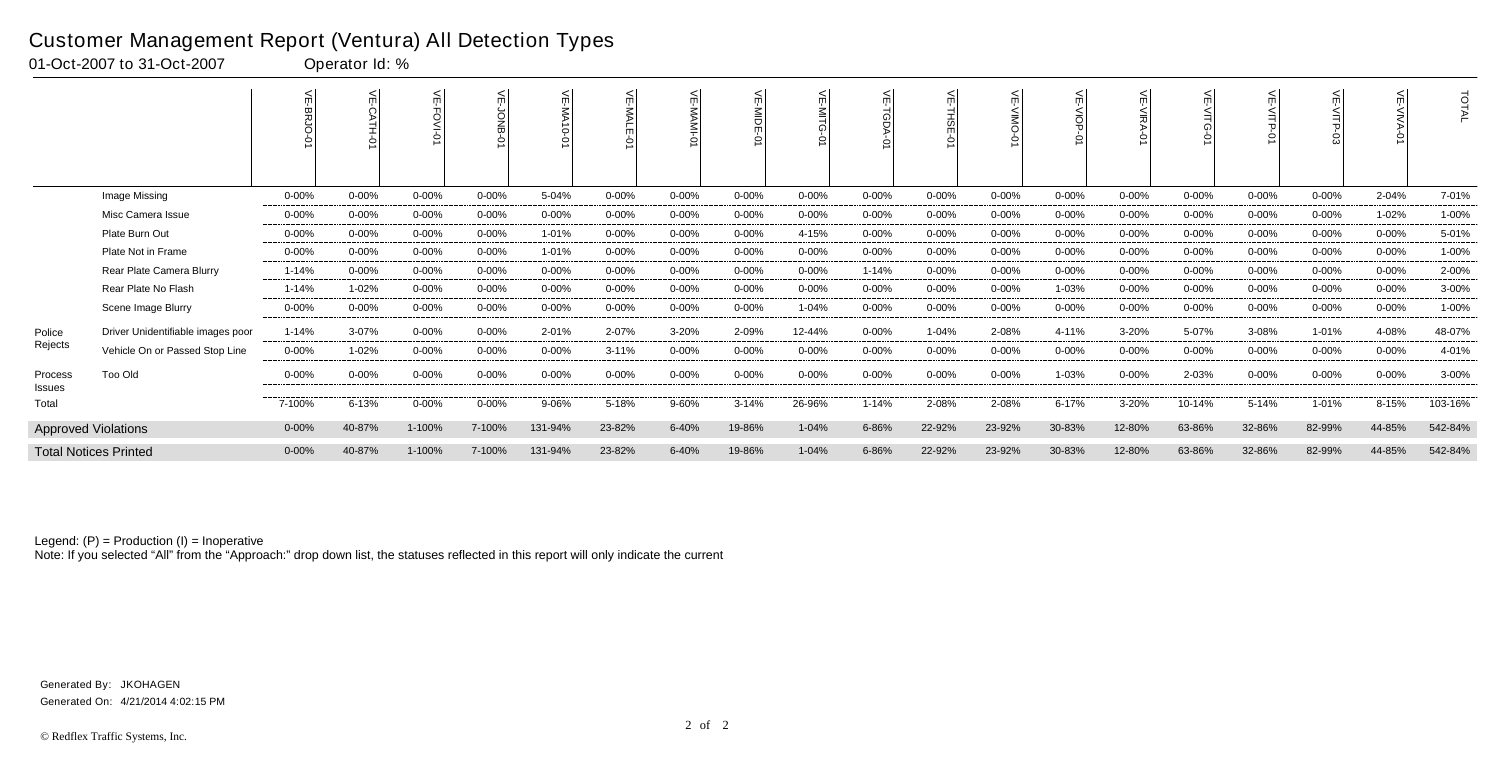|                      |                                     | $\leq$<br>8RJO   | VE-CATH-01              | VE-FOVI-0      | VE-JONB-07      | VE-MA10-01     | 븻<br><b>NALE</b><br>Ģ | <b>VE-MAMI-0</b> | VE-MIDE-01     | $\widetilde{\mathbb{F}}$<br>-MITG | VE-TGDA-0       | VE-THSE-0      | VE-VIMO-0      | VE-VIOP-01     | VE-VIRA-01     | VE-VITG-0      | VE-VITP-0        |                         | VE-VIVA-0                | TOTAL          |
|----------------------|-------------------------------------|------------------|-------------------------|----------------|-----------------|----------------|-----------------------|------------------|----------------|-----------------------------------|-----------------|----------------|----------------|----------------|----------------|----------------|------------------|-------------------------|--------------------------|----------------|
|                      | <b>Total Processed Incidents</b>    | 12               | 72                      | 9              | 8               | 64             | 20                    | 29               | 50             | 205                               | $5\phantom{.0}$ | 19             | 37             | 21             | 14             | 16             | $\boldsymbol{8}$ | 41                      | 36                       | 666            |
|                      | Less Uncontrollable Factors         |                  |                         |                |                 |                |                       |                  |                |                                   |                 |                |                |                |                |                |                  |                         |                          |                |
| Obstruction          | <b>Driver Obstruction/Duckers</b>   | $\overline{0}$   | 14                      | $\overline{4}$ | $\overline{0}$  | $\overline{1}$ | $\overline{1}$        | $\mathbf{3}$     | $\overline{1}$ | 6                                 | $\overline{0}$  | $\overline{1}$ | $\mathbf{3}$   | $\overline{1}$ | $\overline{1}$ | $\overline{2}$ | $\overline{0}$   | $\overline{2}$          | $\overline{\phantom{0}}$ | 41             |
|                      | Motor Cycle Helmet                  | $\overline{0}$   | $\mathbf 0$             | $\mathbf 0$    | $\overline{0}$  | $\overline{1}$ | $\mathbf{1}$          | $\mathbf 0$      | $\overline{0}$ | $\overline{2}$                    | $\mathbf 0$     | $\overline{0}$ | $\mathbf 0$    | $\overline{0}$ | $\overline{0}$ | $\overline{0}$ | $\overline{0}$   | $\overline{0}$          | $\overline{0}$           | $\overline{4}$ |
|                      | <b>Plate Obstruction</b>            | $\mathbf{3}$     | - 1                     | $\mathbf 0$    | $\mathbf{1}$    | $\overline{0}$ | $\mathbf{0}$          | $\overline{1}$   | $\mathbf 0$    | $\mathbf 0$                       | $\overline{1}$  | $\overline{0}$ | $\overline{4}$ | $\mathbf 0$    | $\overline{1}$ | $\overline{0}$ | $\overline{0}$   | $\overline{0}$          | $\overline{2}$           | 14             |
|                      | Vehicle Obstruction                 | $\boldsymbol{0}$ | $\overline{\mathbf{1}}$ | $\overline{0}$ | $\overline{0}$  | $\overline{4}$ | $\mathbf 0$           | $\overline{2}$   | $\overline{0}$ | $\overline{c}$                    | $\mathbf 0$     | $\overline{2}$ | 1              | $\mathbf{1}$   | $\mathbf 0$    | $\mathbf 0$    | $\overline{0}$   | $\overline{0}$          | $\mathbf 0$              | $13$           |
| Police               | Citation Issued manually            | $\mathsf 0$      | $\overline{0}$          | $\overline{0}$ | $\mathbf 0$     | $\overline{0}$ | $\mathbf 0$           | $\overline{0}$   | $\overline{0}$ | $\mathbf 0$                       | $\overline{0}$  | $\mathbf 0$    | $\overline{0}$ | $\mathbf 0$    | $\mathbf 0$    | $\overline{0}$ | $\overline{0}$   | $\overline{\mathbf{1}}$ | $\mathbf 0$              | $\overline{1}$ |
| Rejects              | Driver Obstruction (PD)             | $\overline{0}$   | $\overline{1}$          | $\mathbf 0$    | $\overline{0}$  | $\mathbf 0$    | $\overline{0}$        | $\overline{0}$   | $\mathbf 0$    | $\mathbf{3}$                      | $\overline{0}$  | $\overline{0}$ | $\mathbf 0$    | $\overline{2}$ | $\mathbf 0$    | $\overline{1}$ | $\overline{0}$   | $\mathbf 0$             | $\overline{0}$           | $\overline{7}$ |
|                      | <b>Emergency Vehicle Responding</b> | $\overline{0}$   | $\mathbf 0$             | $\mathbf 0$    | $\overline{0}$  | $\overline{0}$ | $\mathbf{0}$          | $\overline{0}$   | $\overline{1}$ | $\mathbf 0$                       | $\overline{0}$  | $\mathbf 0$    | $\overline{0}$ | $\overline{0}$ | $\mathbf 0$    | $\mathbf 0$    | $\overline{0}$   | $\mathbf 0$             | $\mathbf 0$              | $\overline{1}$ |
|                      | Incorrect/Incomplete DMV            | $\mathsf 0$      | $\Omega$                | $\overline{0}$ | $\overline{0}$  | $\overline{0}$ | $\overline{0}$        | $\overline{0}$   | $\mathbf 0$    | 0                                 | $\overline{0}$  | $\mathbf 0$    |                | $\overline{0}$ | $\mathbf 0$    | $\overline{0}$ | $\mathbf 0$      | $\mathbf 0$             | $\mathbf 0$              | $\overline{1}$ |
|                      | Multiple vehicles in frame          | $\overline{0}$   | $\overline{0}$          | $\mathbf 0$    | $\overline{0}$  | $\mathbf 0$    | $\overline{0}$        | $\overline{0}$   | $\mathbf 0$    | $\overline{0}$                    | $\overline{0}$  | $\mathbf 0$    | $\overline{0}$ | $\overline{0}$ | $\mathbf 0$    | $\mathbf 0$    | $\overline{0}$   | $\overline{0}$          | $\overline{1}$           | $\overline{1}$ |
|                      | On or Passed the Stop Bar (PD).     | $\overline{2}$   | $\overline{0}$          | $\mathbf{1}$   | $\overline{0}$  | $\mathbf 0$    | $\overline{0}$        | $\mathbf 0$      | $\overline{1}$ | $\overline{1}$                    | $\overline{0}$  | $\overline{0}$ | $\overline{2}$ | $\overline{0}$ | $\mathbf 0$    | $\overline{1}$ | $\overline{0}$   | $\mathbf 0$             | $\mathbf 0$              | 8              |
|                      | Plate Obstruction (PD)              | $\overline{0}$   | $\mathbf 0$             | $\mathbf 0$    | $\mathbf{1}$    | $\overline{0}$ | $\mathbf{1}$          | $\overline{0}$   | $\overline{0}$ | $\mathbf 0$                       | $\overline{0}$  | $\overline{0}$ | $\mathbf 0$    | $\overline{0}$ | $\mathbf 0$    | $\mathbf 0$    | $\overline{0}$   | $\mathbf 0$             | $\overline{1}$           | $\mathbf{3}$   |
|                      | Plate Unidentifiable                | $\overline{0}$   | $\overline{0}$          | $\overline{0}$ | $\mathbf{0}$    | $\overline{0}$ | $\overline{0}$        | $\overline{0}$   | $\overline{0}$ | $\overline{0}$                    | $\overline{0}$  | $\overline{1}$ | $\overline{0}$ | $\overline{0}$ | $\overline{0}$ | $\overline{0}$ | $\overline{0}$   | $\overline{0}$          | $\overline{0}$           | $\overline{1}$ |
|                      | Safe Turn On Red                    | $\overline{0}$   | 15                      | $\mathbf 0$    | $\mathbf 0$     | $\overline{0}$ | $\mathbf 0$           | $\overline{0}$   | 16             | 106                               | $\overline{0}$  | $\overline{0}$ | $\overline{0}$ | $\overline{0}$ | $\mathbf 0$    | $\overline{0}$ | $\overline{0}$   | $\mathbf 0$             | $\overline{4}$           | 141            |
|                      | Sun Glare                           | $\mathbf 0$      | - 1                     | $\overline{0}$ | $\overline{0}$  | $\mathbf 0$    | $\mathbf{0}$          | $\mathbf 0$      | $\overline{0}$ | 0                                 | $\overline{0}$  | $\mathbf 0$    | $\mathbf{0}$   | $\overline{0}$ | $\mathbf 0$    | $\mathbf 0$    | $\overline{0}$   | $\overline{1}$          | $\mathbf 0$              | $\overline{2}$ |
|                      | Policy/Weath Extended Vehicle       | $\mathbf 0$      | $\mathbf 0$             | $\mathbf{1}$   | $\mathbf 0$     | $\overline{0}$ | $\mathbf{1}$          | $\mathbf 0$      | $\mathbf 0$    | $\mathbf 0$                       | $\overline{0}$  | $\mathbf 0$    | 5              | $\mathbf 0$    | $\mathbf 0$    | $\mathbf 0$    | $\mathbf 0$      | $\mathbf 0$             | 3                        | $10\,$         |
| er                   | Sun Glare                           | $\overline{0}$   | 9                       | $\mathbf{1}$   | $\overline{0}$  | $\overline{0}$ | $\mathbf{3}$          | $\overline{0}$   | $\overline{4}$ | 3                                 | $\overline{1}$  | $\overline{2}$ | $\overline{0}$ | $\overline{0}$ | $\overline{4}$ | $\overline{2}$ | $\overline{1}$   | $\mathbf 0$             | $\overline{4}$           | 34             |
| Registration         | Out of Country Plate                | $\overline{0}$   |                         | $\overline{0}$ | $\overline{0}$  | $\mathbf 0$    | $\mathbf 0$           | $\overline{0}$   | $\mathsf 0$    |                                   | $\overline{0}$  | $\overline{0}$ | $\overline{0}$ | $\overline{0}$ | $\mathbf 0$    | $\overline{0}$ | $\overline{1}$   | $\mathbf 0$             | $\overline{0}$           | $\mathbf{3}$   |
| Issues               | Paper Plates                        | $\overline{1}$   | $\mathbf 0$             | $\mathbf 0$    | $\mathbf 0$     | $\overline{0}$ | $\overline{1}$        | $\overline{0}$   | $\overline{0}$ | 6                                 | $\overline{0}$  | $\mathbf 0$    | $\overline{1}$ | $\mathbf{1}$   | $\mathbf 0$    | $\overline{0}$ | $\overline{0}$   | $\mathbf 0$             | $\mathbf 0$              | $10\,$         |
|                      | Wrong or No DMV                     | $\overline{0}$   | 2                       | $\overline{0}$ | $\overline{1}$  | $\overline{1}$ | $\mathbf{0}$          | $\overline{0}$   | $\overline{1}$ | -1                                | $\overline{0}$  | $\overline{0}$ | $\overline{1}$ | $\overline{0}$ | $\overline{1}$ | $\overline{0}$ | $\overline{1}$   | $\overline{2}$          | $\overline{0}$           | 11             |
| Total                |                                     | 6                | 45                      | $\overline{7}$ | $\mathbf{3}$    | $\overline{7}$ | 8                     | 6                | 24             | 131                               | $\overline{2}$  | 6              | 18             | $5^{\circ}$    | $\overline{7}$ | 6              | $\mathbf{3}$     | 6                       | 16                       | 306            |
| Sub Total Violations |                                     | $6\overline{6}$  | 27                      | $\overline{2}$ | $5\overline{)}$ | 57             | 12                    | 23               | 26             | 74                                | $\mathbf{3}$    | 13             | 19             | 16             | $\overline{7}$ | 10             | $5\overline{)}$  | 35                      | 20                       | 360            |
| Less in Progress     |                                     | $\overline{0}$   | - 0                     | $\mathbf 0$    | $\mathbf 0$     | $\overline{0}$ | $\mathbf 0$           | $\overline{0}$   | $\mathbf 0$    | $\Omega$                          | $\overline{0}$  | $\overline{0}$ | $\mathbf 0$    | $\mathbf 0$    | $\mathbf 0$    | $\overline{0}$ | $\overline{0}$   | $\overline{0}$          | $\overline{0}$           | $\overline{0}$ |
|                      | Available For Prosecution           | $6\phantom{1}6$  | 27                      | $\overline{2}$ | $5\phantom{.0}$ | 57             | 12                    | 23               | 26             | 74                                | $\mathbf{3}$    | 13             | 19             | 16             | $\overline{7}$ | 10             | $5\phantom{.0}$  | 35                      | 20                       | 360            |

01-Dec-2010 to 31-Dec-2010 Operator Id: %

Generated On: 4/21/2014 4:07:10 PM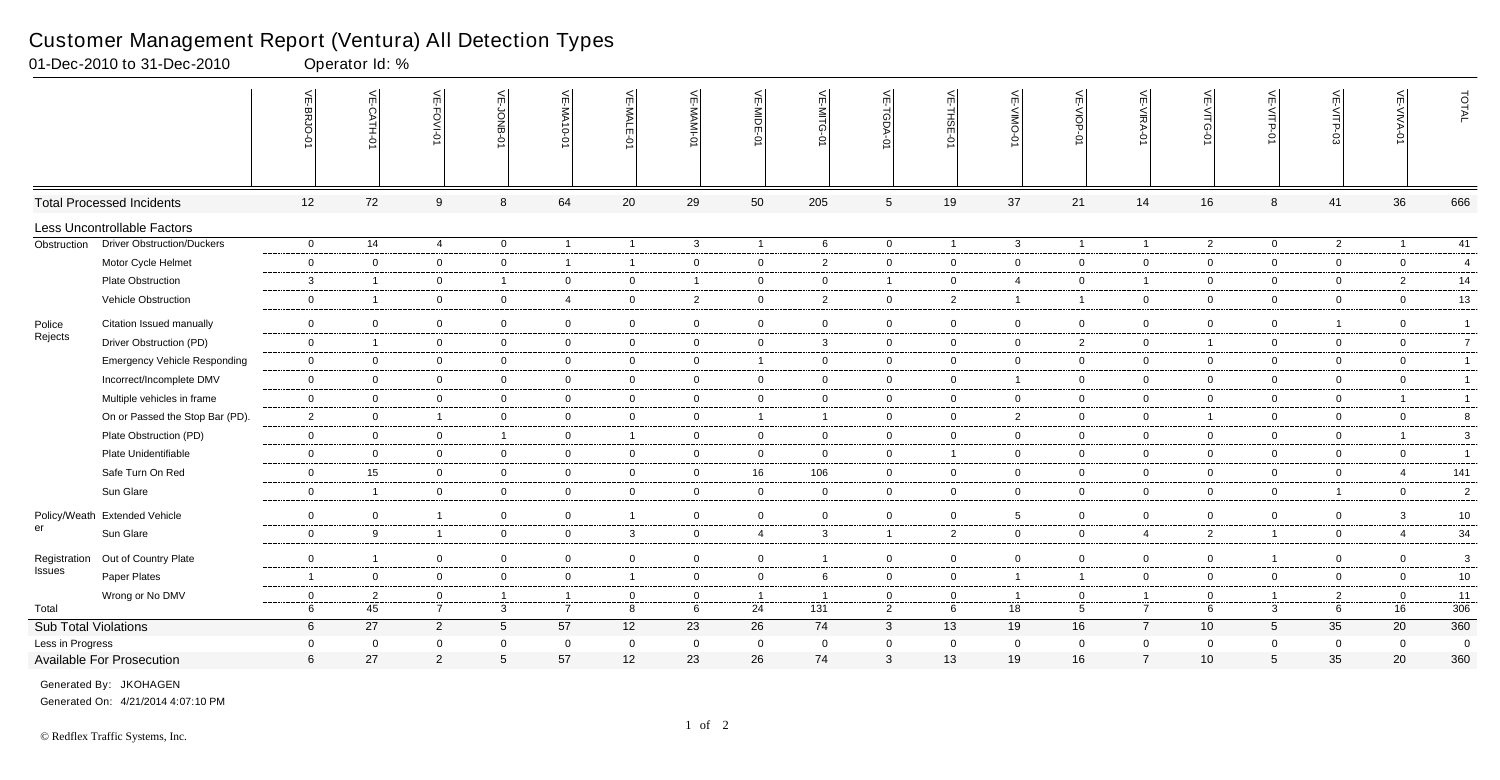|                            |                                   |            |           |            |            | 븻<br>-01A10<br>Ģ |            | 녽          | 늦<br>MIDE |            |            |           |            | 늰          | 븻          |            |            |            |            | <b>DTAL</b> |
|----------------------------|-----------------------------------|------------|-----------|------------|------------|------------------|------------|------------|-----------|------------|------------|-----------|------------|------------|------------|------------|------------|------------|------------|-------------|
| Less Rejects               |                                   |            |           |            |            |                  |            |            |           |            |            |           |            |            |            |            |            |            |            |             |
| Camera                     | <b>Digital Distortion</b>         | $0 - 00%$  | $0 - 00%$ | $0 - 00\%$ | $0 - 00\%$ | $0 - 00%$        | 0-00%      | 0-00%      | $0 - 00%$ | $0 - 00\%$ | $0 - 00\%$ | 1-08%     | $2 - 11%$  | 0-00%      | $0 - 00\%$ | $0 - 00%$  | $0 - 00%$  | $0 - 00\%$ | 0-00%      | 3-01%       |
| Malfunction                | Face Camera Flash                 | $0 - 00%$  | $0 - 00%$ | $0 - 00\%$ | $0 - 00\%$ | $0 - 00%$        | $0 - 00\%$ | 1-04%      | $0 - 00%$ | $0 - 00\%$ | $0 - 00%$  | $0 - 00%$ | $0 - 00\%$ | $0 - 00\%$ | $0 - 00%$  | $0 - 00%$  | $0 - 00%$  | $0 - 00\%$ | $0 - 00\%$ | 1-00%       |
|                            | Misc Camera Issue                 | 1-17%      | $0 - 00%$ | 0-00%      | $0 - 00\%$ | $0 - 00%$        | $0 - 00\%$ | 0-00%      | $0 - 00%$ | $0 - 00\%$ | $0 - 00\%$ | $3 - 23%$ | $2 - 11%$  | $0 - 00\%$ | $0 - 00\%$ | $0 - 00%$  | 1-20%      | 0-00%      | $0 - 00\%$ | 7-02%       |
|                            | Rear Plate Flash Inappropriate    | $0 - 00\%$ | $0 - 00%$ | $0 - 00\%$ | $0 - 00\%$ | $0 - 00%$        | 0-00%      | 1-04%      | $0 - 00%$ | $0 - 00\%$ | $0 - 00\%$ | $0 - 00%$ | $0 - 00\%$ | 0-00%      | $0 - 00\%$ | $0 - 00%$  | $0 - 00%$  | $0 - 00\%$ | $0 - 00\%$ | 1-00%       |
|                            | Scene Image Flash Inappropriate   | $0 - 00\%$ | $0 - 00%$ | $0 - 00\%$ | 1-20%      | $0 - 00%$        | 0-00%      | $0 - 00%$  | $0 - 00%$ | $0 - 00\%$ | $0 - 00\%$ | $0 - 00%$ | 0-00%      | $0 - 00\%$ | $0 - 00%$  | $0 - 00%$  | $0 - 00%$  | $0 - 00%$  | $0 - 00\%$ | 1-00%       |
|                            | Scene Image No Flash              | $0 - 00%$  | $0 - 00%$ | $0 - 00%$  | $0 - 00\%$ | $0 - 00%$        | 0-00%      | $0 - 00%$  | $0 - 00%$ | $0 - 00\%$ | $0 - 00\%$ | $0 - 00%$ | $2 - 11%$  | $0 - 00\%$ | $0 - 00\%$ | $0 - 00%$  | $0 - 00%$  | $0 - 00\%$ | $0 - 00\%$ | 2-01%       |
| Police                     | Driver Unidentifiable images poor | $0 - 00\%$ | $3 - 11%$ | 0-00%      | $0 - 00\%$ | $0 - 00%$        | $0 - 00\%$ | 1-04%      | 1-04%     | $0 - 00\%$ | $0 - 00\%$ | $0 - 00%$ | 0-00%      | $0 - 00\%$ | $0 - 00\%$ | $0 - 00\%$ | $0 - 00\%$ | $0 - 00\%$ | 2-10%      | 7-02%       |
| Rejects                    | Red-light not visible in          | $0 - 00\%$ | $0 - 00%$ | $0 - 00\%$ | $0 - 00\%$ | 1-02%            | $0 - 00\%$ | $0 - 00\%$ | $0 - 00%$ | $0 - 00\%$ | $0 - 00\%$ | $0 - 00%$ | 0-00%      | $0 - 00\%$ | $0 - 00%$  | $0 - 00%$  | $0 - 00%$  | 0-00%      | $0 - 00\%$ | 1-00%       |
| Total                      |                                   | 1-17%      | $3 - 11%$ | $0 - 00\%$ | 1-20%      | 1-02%            | 0-00%      | $3 - 13%$  | 1-04%     | 0-00%      | $0 - 00\%$ | 4-31%     | 6-32%      | $0 - 00%$  | $0 - 00%$  | $0 - 00%$  | 1-20%      | $0 - 00%$  | 2-10%      | 23-06%      |
| <b>Approved Violations</b> |                                   | 5-83%      | 24-89%    | 2-100%     | 4-80%      | 56-98%           | 12-100%    | 20-87%     | 25-96%    | 74-100%    | 3-100%     | 9-69%     | 13-68%     | 16-100%    | 7-100%     | 10-100%    | 4-80%      | 35-100%    | 18-90%     | 337-94%     |
|                            | <b>Total Notices Printed</b>      | 5-83%      | 24-89%    | 2-100%     | 4-80%      | 56-98%           | 12-100%    | 20-87%     | 25-96%    | 74-100%    | 3-100%     | 9-69%     | 13-68%     | 16-100%    | 7-100%     | 10-100%    | 4-80%      | 35-100%    | 18-90%     | 337-94%     |

Note: If you selected "All" from the "Approach:" drop down list, the statuses reflected in this report will only indicate the current

#### Customer Management Report (Ventura) All Detection Types

01-Dec-2010 to 31-Dec-2010 Qperator Id: %

Generated On: 4/21/2014 4:07:10 PM Generated By: JKOHAGEN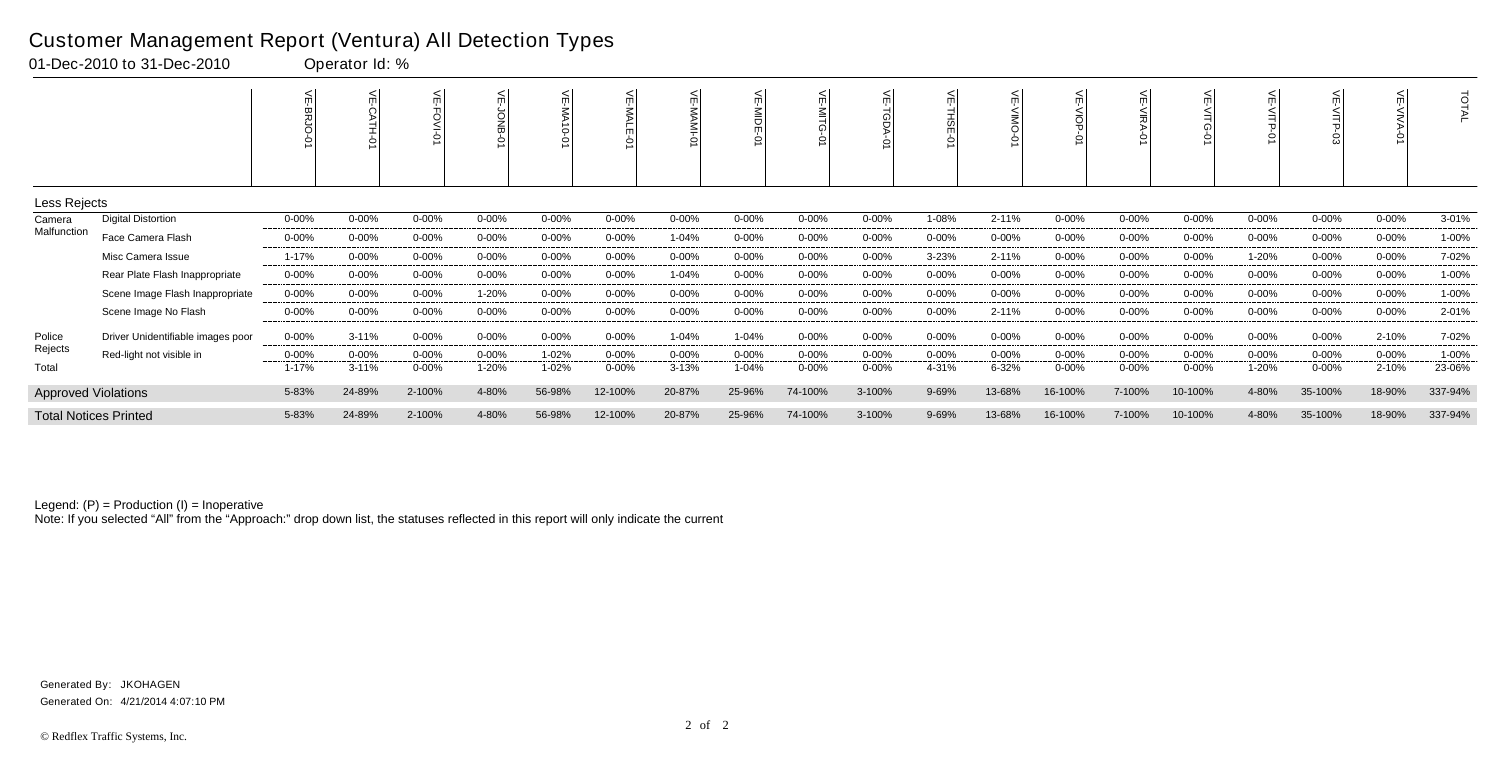|                        |                                     | 븻<br><b>BRJO</b>    | VE-CATH-01            | VE-FOVI-01                  | $\stackrel{\textstyle<}{\scriptstyle\pi}$<br>BNO <sup>--</sup> | VE-MA10-01               | VE-MALE<br>ò         | VE-MAMI              | VE-MIDE-01           | VE-MITG-01           | VE-TGDA-0                         | VE-THSE-01           | $\leq$<br>$\frac{N}{N}$<br>Ģ | VE-VIOP-0            | VE-VIRA-01           | VE-VITG<br>Ò         | VE-VITP<br>ò   | VE-VITP-03     | VE-VIVA-0            | TOTAL           |
|------------------------|-------------------------------------|---------------------|-----------------------|-----------------------------|----------------------------------------------------------------|--------------------------|----------------------|----------------------|----------------------|----------------------|-----------------------------------|----------------------|------------------------------|----------------------|----------------------|----------------------|----------------|----------------|----------------------|-----------------|
|                        | <b>Total Processed Incidents</b>    | 17                  | 160                   | $6\phantom{.}6$             | 14                                                             | 162                      | 44                   | 45                   | 94                   | 96                   | 10                                | 36                   | 87                           | 31                   | 65                   | 72                   | 41             | 85             | 55                   | 1120            |
|                        | Less Uncontrollable Factors         |                     |                       |                             |                                                                |                          |                      |                      |                      |                      |                                   |                      |                              |                      |                      |                      |                |                |                      |                 |
| Obstruction            | <b>Driver Obstruction/Duckers</b>   | $\overline{1}$      | 14                    | $\overline{1}$              | $\overline{0}$                                                 | $\overline{\phantom{0}}$ | 8                    | $\overline{2}$       | $\mathbf 0$          | $\overline{1}$       | $\overline{0}$                    | $\overline{1}$       | $\overline{1}$               | $\mathbf 0$          | $\mathbf{3}$         | 9                    | $\overline{1}$ | $\overline{4}$ | 6                    | $\overline{53}$ |
|                        | Motor Cycle Helmet                  | $\mathbf 0$         | $\mathbf 0$           | $\overline{1}$              | $\overline{0}$                                                 | $\overline{\mathbf{1}}$  | $\mathbf 0$          | $\overline{1}$       | $\mathbf 0$          | $\overline{2}$       | $\overline{0}$                    | $\overline{0}$       | $\mathbf 0$                  | $\mathbf 0$          | $\mathbf 0$          | $\mathbf{0}$         | $\overline{0}$ | $\mathbf 0$    | $\overline{0}$       | $5\phantom{.0}$ |
|                        | Plate Obstruction                   | $\overline{1}$      | $\mathbf 0$           | $\mathbf 0$                 | $\overline{2}$                                                 | $\overline{\phantom{0}}$ | $\overline{2}$       | $\overline{1}$       | $\mathbf 0$          | $\overline{0}$       | $\overline{1}$                    | $\overline{0}$       | $\overline{2}$               | $\mathbf 0$          | $\mathbf 0$          | $\overline{0}$       | $\overline{1}$ | $\mathbf 0$    |                      | 12              |
|                        | Vehicle Obstruction                 | $\mathbf 0$         | $\mathbf{3}$          | $\mathbf 0$                 | $\overline{\mathbf{1}}$                                        | $\overline{2}$           | $\mathbf 0$          | $\overline{2}$       | $\overline{1}$       | $\overline{0}$       | $\overline{0}$                    | $\overline{1}$       | 6                            | $\overline{1}$       | $\mathbf 0$          | $5\overline{)}$      | $\mathbf{0}$   | $\overline{2}$ | $\overline{0}$       | 24              |
| Police                 | Driver Obstruction (PD)             | $\mathbf 0$         | $\mathbf{1}$          | $\mathbf 0$                 | $\overline{1}$                                                 | $\overline{4}$           | $\overline{0}$       | $\overline{0}$       | $\overline{0}$       | $\mathbf{1}$         | $\overline{0}$                    | $\overline{1}$       | $\overline{1}$               | $\overline{0}$       | $\mathbf 0$          | $\mathbf{1}$         | $\overline{0}$ | $\overline{2}$ | $\overline{0}$       | 12              |
| Rejects                | <b>Emergency Vehicle Responding</b> | $\mathbf 0$         | $\overline{0}$        | $\mathbf 0$                 | $\overline{0}$                                                 | $\mathbf 0$              | $\overline{0}$       | $\overline{0}$       | $\overline{1}$       | $\overline{0}$       | $\overline{0}$                    | $\overline{0}$       | $\overline{0}$               | $\mathbf 0$          | $\mathbf 0$          | $\overline{0}$       | $\overline{0}$ | $\mathbf 0$    | $\mathbf 0$          | $\mathbf{1}$    |
|                        | Incorrect/Incomplete DMV            | $\mathbf 0$         | $\mathbf 0$           | $\overline{0}$              | $\mathbf 0$                                                    | $\mathbf 0$              | $\overline{0}$       | $\overline{0}$       | $\mathbf 0$          | $\mathbf{1}$         | $\overline{0}$                    | $\overline{0}$       | $\overline{0}$               | $\mathbf 0$          | $\mathbf 0$          | $\mathbf 0$          | $\mathbf{0}$   | $\mathbf 0$    | $\overline{0}$       | $\mathbf{1}$    |
|                        | Multiple vehicles in frame          | $\overline{1}$      | 5                     | $\overline{0}$              | $\overline{0}$                                                 | $\mathbf 0$              | $\overline{1}$       | $\overline{2}$       | $\mathbf 0$          | $\overline{0}$       | $\overline{1}$                    | $\overline{0}$       | $\mathbf 0$                  | $\overline{0}$       | $\mathbf 0$          | $\mathbf 0$          | $\overline{0}$ | $\overline{0}$ | $\overline{0}$       | $10\,$          |
|                        | On or Passed the Stop Bar (PD).     | $\overline{1}$      | $\overline{1}$        | $\mathbf 0$                 | $\overline{2}$                                                 | $\overline{0}$           | $\overline{0}$       | $\overline{2}$       | $\overline{0}$       | $\overline{0}$       | $\overline{0}$                    | $\overline{0}$       | $\overline{1}$               | $\mathbf{3}$         | $\overline{4}$       | $\mathbf 0$          | $\overline{0}$ | $\mathbf 0$    | $\overline{0}$       | 14              |
|                        | Plate Obstruction (PD)              | $\mathbf 0$         | $\overline{1}$        | $\overline{0}$              | $\mathbf 0$                                                    | $\mathbf{3}$             | $\overline{0}$       | $\overline{0}$       | $\overline{1}$       | $\overline{0}$       | $\overline{0}$                    | $\overline{0}$       | $\overline{1}$               | $\mathbf 0$          | $\mathbf 0$          | $\overline{0}$       | $\mathbf{0}$   | $\mathbf 0$    | $\overline{0}$       | 6               |
|                        | Plate Unidentifiable                | $\overline{1}$      | $\mathbf 0$           | $\mathbf 0$                 | $\overline{0}$                                                 | $\mathbf 0$              | $\overline{0}$       | $\overline{0}$       | $\mathbf 0$          | $\overline{0}$       | $\overline{0}$                    | $\overline{0}$       | $\mathbf 0$                  | $\mathbf 0$          | $\mathbf 0$          | $\mathbf{0}$         | $\overline{0}$ | $\mathbf 0$    | $\overline{0}$       | $\overline{1}$  |
|                        | Safe Turn On Red                    | $\overline{0}$      | 33                    | $\mathbf 0$                 | $\overline{0}$                                                 | $\mathbf 0$              | $\overline{0}$       | $\overline{0}$       | 38                   | $5\overline{5}$      | $\overline{0}$                    | $\overline{0}$       | $\overline{0}$               | $\mathbf 0$          | $\mathbf 0$          | $\overline{0}$       | $\overline{0}$ | $\mathbf 0$    | 9                    | 85              |
|                        | Sun Glare                           | 3                   | 4                     | $\overline{1}$              | $\overline{1}$                                                 | $\overline{4}$           | $\overline{2}$       | $\overline{2}$       | $\mathbf 0$          | $\mathbf{3}$         | $\overline{0}$                    | 2                    | $\overline{0}$               | $\mathbf 0$          | $\overline{4}$       | $\overline{2}$       | $\mathbf{0}$   | $\mathbf{3}$   | $\overline{2}$       | 33              |
|                        | Policy/Weath Extended Vehicle       | $\overline{0}$      | $\overline{2}$        | $\overline{0}$              | $\mathbf 0$                                                    | $\overline{2}$           | $\overline{0}$       | $\overline{0}$       | $\mathbf 0$          | $\overline{0}$       | $\overline{0}$                    | $\overline{1}$       | $\overline{4}$               | $\mathbf 0$          | $\mathbf 0$          | $\mathbf 0$          | $\overline{0}$ | $\mathbf 0$    | $\mathbf 0$          | 9               |
| er                     | Sun Glare                           | $\mathbf 0$         | 31                    | $\mathbf 0$                 | $\overline{1}$                                                 | 10                       | $\mathbf{1}$         | 10                   | $\overline{0}$       | 10                   | $\overline{0}$                    | $\overline{2}$       | $\mathbf 0$                  | 8                    | 21                   | $\overline{2}$       | $\overline{0}$ | $\overline{0}$ | 13                   | 109             |
|                        | Weather/Nature                      | $\mathbf 0$         | $\mathbf 0$           | $\overline{0}$              | $\overline{0}$                                                 | $\mathbf 0$              | $\overline{0}$       | $\overline{0}$       | $\mathbf 0$          | $\overline{0}$       | $\overline{0}$                    | $\overline{0}$       | $\overline{0}$               | $\mathbf 0$          | $\overline{0}$       | $\overline{1}$       | $\mathbf{0}$   | $\mathbf 0$    | $\mathbf 0$          | $\mathbf{1}$    |
|                        |                                     |                     |                       |                             |                                                                |                          |                      |                      |                      |                      |                                   |                      |                              |                      |                      |                      |                |                |                      |                 |
| Registration<br>Issues | Paper Plates                        | $\overline{0}$      | 6                     | $\overline{0}$              | $\overline{0}$                                                 | $\overline{7}$           | $\overline{0}$       | $\overline{2}$       | 8                    | $\overline{0}$       | $\overline{2}$                    | $\overline{1}$       | $\mathbf{3}$                 | $\overline{0}$       | $\mathbf{3}$         | $\overline{2}$       | $\overline{2}$ | $\overline{1}$ | $\overline{0}$       | 37              |
| Total                  | Wrong or No DMV                     | $\overline{0}$<br>8 | $\overline{2}$<br>103 | $\mathbf 0$<br>$\mathbf{3}$ | $\overline{1}$<br>9                                            | $\mathbf{3}$<br>38       | $\overline{2}$<br>16 | $\overline{0}$<br>24 | $\overline{1}$<br>50 | $\overline{1}$<br>24 | $\overline{1}$<br>$5\overline{5}$ | $\overline{2}$<br>11 | 4<br>23                      | $\overline{1}$<br>13 | $\overline{1}$<br>36 | $\overline{2}$<br>24 | 4<br>8         | 2<br>14        | $\overline{1}$<br>32 | 28<br>$-441$    |
| Sub Total Violations   |                                     | 9                   | 57                    | $\mathbf{3}$                | $5\overline{)}$                                                | 124                      | 28                   | 21                   | 44                   | 72                   | $5\phantom{.0}$                   | 25                   | 64                           | 18                   | 29                   | 48                   | 33             | 71             | 23                   | 679             |
| Less in Progress       |                                     | $\mathbf 0$         | $\overline{0}$        | $\mathbf 0$                 | $\mathbf 0$                                                    | $\mathbf 0$              | $\mathbf 0$          | $\overline{0}$       | $\overline{0}$       | $\mathbf 0$          | $\overline{0}$                    | $\overline{0}$       | $\mathbf 0$                  | $\overline{0}$       | $\mathbf 0$          | $\mathbf 0$          | $\mathbf 0$    | $\mathbf 0$    | $\mathbf 0$          | $\overline{0}$  |
|                        | <b>Available For Prosecution</b>    | 9                   | 57                    | 3                           | 5                                                              | 124                      | 28                   | 21                   | 44                   | 72                   | $5\phantom{.0}$                   | 25                   | 64                           | 18                   | 29                   | 48                   | 33             | 71             | 23                   | 679             |
| Less Rejects           |                                     |                     |                       |                             |                                                                |                          |                      |                      |                      |                      |                                   |                      |                              |                      |                      |                      |                |                |                      |                 |

Generated By: JKOHAGEN

Generated On: 4/21/2014 4:10:04 PM

#### Customer Management Report (Ventura) All Detection Types

01-Oct-2013 to 31-Oct-2013 Operator Id: %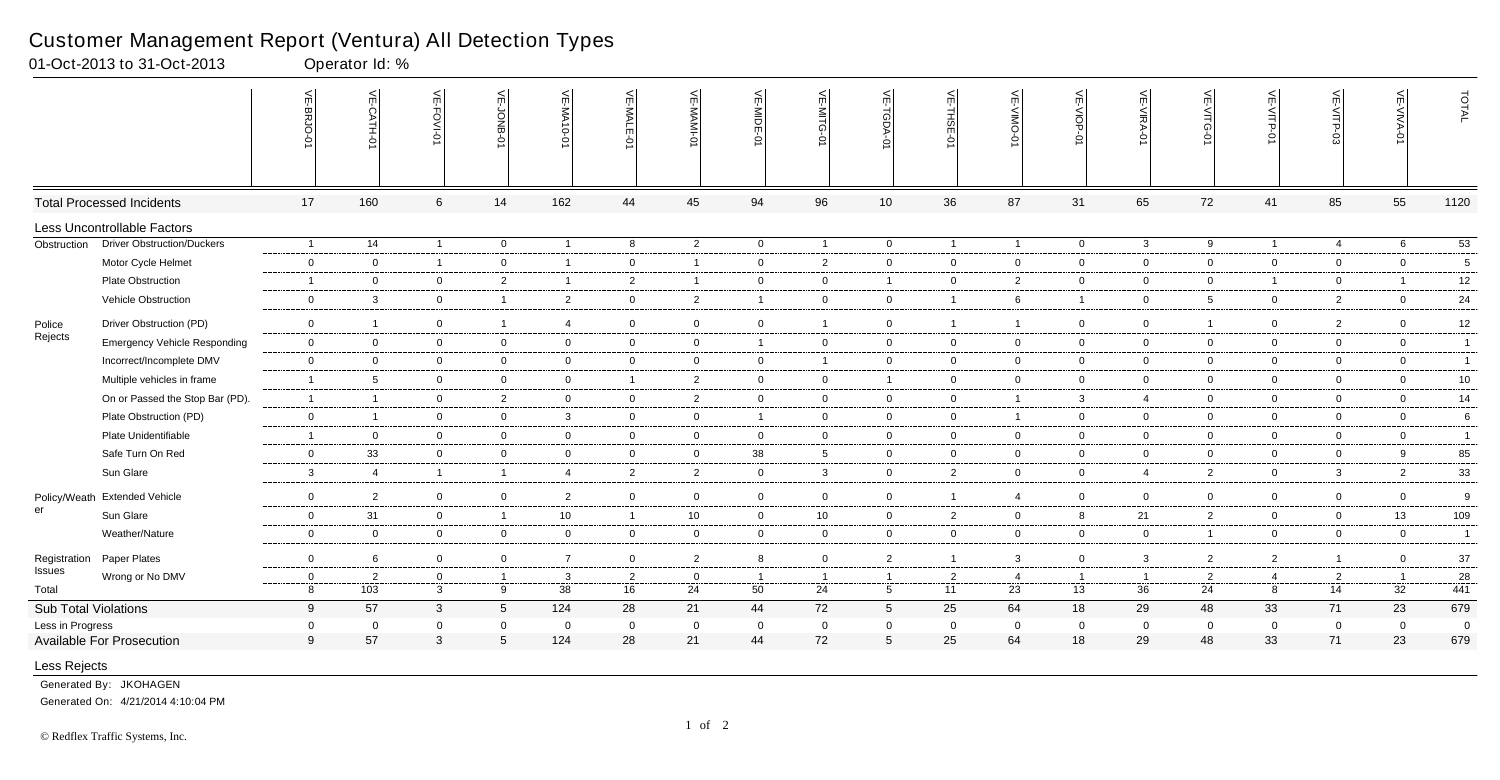|                              |                                   | 늦<br><b>BRJO</b> | 늦<br>CATH-C |            | ≨          | 듰<br>$\overline{5}$<br>Ġ | 듯         | $\leq$     | ۴<br>is<br>Tom<br>Ò | ш         | 늰<br>TGDA  | 븻<br>녧<br>ة | m<br>◠    | $\leq$    | 씆<br>シルマ<br>ᅌ | ¥         | $\leq$<br>$\leq$ |            |            | <b>TOTAL</b> |
|------------------------------|-----------------------------------|------------------|-------------|------------|------------|--------------------------|-----------|------------|---------------------|-----------|------------|-------------|-----------|-----------|---------------|-----------|------------------|------------|------------|--------------|
| Camera                       | <b>Digital Distortion</b>         | $0 - 00%$        | $0 - 00%$   | $0 - 00%$  | $0 - 00%$  | 1-01%                    | $0 - 00%$ | $0 - 00%$  | $0 - 00%$           | $0 - 00%$ | $0 - 00%$  | $0 - 00%$   | $0 - 00%$ | $0 - 00%$ | $0 - 00%$     | $0 - 00%$ | $0 - 00%$        | $0 - 00%$  | $0 - 00\%$ | 1-00%        |
| Malfunction                  | Face Camera Flash                 | $0 - 00%$        | 1-02%       | $0 - 00%$  | $0 - 00%$  | $0 - 00%$                | $0 - 00%$ | $0 - 00%$  | $0 - 00%$           | $0 - 00%$ | $0 - 00%$  | $0 - 00%$   | $0 - 00%$ | $0 - 00%$ | 1-03%         | $0 - 00%$ | $0 - 00%$        | $0 - 00%$  | 2-09%      | 4-01%        |
|                              | Face Camera Focus Blurry          | $0 - 00\%$       | $0 - 00%$   | $0 - 00%$  | $0 - 00%$  | $0 - 00%$                | $0 - 00%$ | $0 - 00\%$ | $0 - 00%$           | $0 - 00%$ | $0 - 00%$  | $0 - 00%$   | $0 - 00%$ | $0 - 00%$ | $0 - 00\%$    | 1-02%     | $0 - 00%$        | $0 - 00%$  | $0 - 00%$  | 1-00%        |
|                              | Face Camera No Flash              | $0 - 00\%$       | $0 - 00%$   | $0 - 00%$  | $0 - 00%$  | $0 - 00%$                | $0 - 00%$ | $0 - 00%$  | $0 - 00%$           | $0 - 00%$ | $0 - 00%$  | $0 - 00%$   | $0 - 00%$ | $0 - 00%$ | $0 - 00%$     | $0 - 00%$ | 0-00%            | $0 - 00%$  | 1-04%      | 1-00%        |
|                              | Face Not in Frame                 | $0 - 00%$        | 1-02%       | $0 - 00%$  | $0 - 00\%$ | $0 - 00%$                | $0 - 00%$ | 8-38%      | $0 - 00%$           | $0 - 00%$ | 1-20%      | $0 - 00%$   | 1-02%     | 2-11%     | $0 - 00%$     | 2-04%     | $0 - 00%$        | $0 - 00%$  | $0 - 00%$  | 15-02%       |
|                              | Misc Camera Issue                 | $0 - 00\%$       | $0 - 00%$   | $0 - 00%$  | $0 - 00%$  | $3 - 02%$                | $0 - 00%$ | $0 - 00%$  | $0 - 00%$           | $0 - 00%$ | 0-00%      | $0 - 00%$   | 1-02%     | 1-06%     | $0 - 00%$     | 1-02%     | 0-00%            | $0 - 00\%$ | $0 - 00%$  | 6-01%        |
|                              | Rear Plate Camera Blurry          | $0 - 00\%$       | 0-00%       | $0 - 00%$  | $0 - 00%$  | $0 - 00%$                | 0-00%     | 0-00%      | $0 - 00%$           | $0 - 00%$ | $0 - 00%$  | $0 - 00%$   | 1-02%     | $0 - 00%$ | $0 - 00%$     | $0 - 00%$ | 0-00%            | $0 - 00%$  | $0 - 00\%$ | 1-00%        |
|                              | Rear Plate Flash Inappropriate    | 0-00%            | $0 - 00%$   | $0 - 00\%$ | 1-20%      | $0 - 00\%$               | $0 - 00%$ | $0 - 00\%$ | $0 - 00%$           | $0 - 00%$ | $0 - 00%$  | 1-04%       | $0 - 00%$ | $0 - 00%$ | $0 - 00%$     | 0-00%     | $0 - 00%$        | $0 - 00\%$ | $0 - 00\%$ | 2-00%        |
|                              | Scene Image Flash Inappropriate   | 0-00%            | $0 - 00%$   | $0 - 00%$  | $0 - 00%$  | $0 - 00%$                | $0 - 00%$ | $0 - 00%$  | 2-05%               | $0 - 00%$ | $0 - 00\%$ | $0 - 00%$   | 1-02%     | $0 - 00%$ | $0 - 00%$     | $0 - 00%$ | $0 - 00%$        | $0 - 00%$  | $0 - 00%$  | 3-00%        |
|                              | Scene Image No Flash              | $0 - 00%$        | 0-00%       | 0-00%      | $0 - 00%$  | $0 - 00%$                | 0-00%     | 0-00%      | 2-05%               | $0 - 00%$ | 0-00%      | $0 - 00%$   | 2-03%     | $0 - 00%$ | $0 - 00%$     | $0 - 00%$ | 0-00%            | $0 - 00%$  | $0 - 00\%$ | 4-01%        |
| Police<br>Rejects            | Driver Unidentifiable images poor | 1-11%            | 14-25%      | 1-33%      | $0 - 00%$  | $0 - 00%$                | 5-18%     | 5-24%      | $0 - 00%$           | 3-04%     | $0 - 00%$  | $0 - 00%$   | 6-09%     | 1-06%     | 8-28%         | 3-06%     | 3-09%            | 1-01%      | 3-13%      | 54-08%       |
| Process<br><b>Issues</b>     | <b>Too Old</b>                    | $0 - 00\%$       | 1-02%       | $0 - 00%$  | $0 - 00\%$ | $0 - 00%$                | $0 - 00%$ | $0 - 00\%$ | $0 - 00%$           | $0 - 00%$ | $0 - 00\%$ | $0 - 00%$   | $0 - 00%$ | 1-06%     | $0 - 00%$     | 1-02%     | 0-00%            | $0 - 00%$  | $0 - 00\%$ | 3-00%        |
| Total                        |                                   | $1 - 11%$        | 17-30%      | 1-33%      | 1-20%      | 4-03%                    | 5-18%     | 13-62%     | 4-09%               | 3-04%     | 1-20%      | 1-04%       | 12-19%    | 5-28%     | 9-31%         | 8-17%     | 3-09%            | 1-01%      | 6-26%      | 95-14%       |
| <b>Approved Violations</b>   |                                   | 8-89%            | 40-70%      | 2-67%      | 4-80%      | 120-97%                  | 23-82%    | 8-38%      | 40-91%              | 69-96%    | 4-80%      | 24-96%      | 52-81%    | 13-72%    | 20-69%        | 40-83%    | 30-91%           | 70-99%     | 17-74%     | 584-86%      |
| <b>Total Notices Printed</b> |                                   | 8-89%            | 40-70%      | 2-67%      | 4-80%      | 120-97%                  | 23-82%    | 8-38%      | 40-91%              | 69-96%    | 4-80%      | 24-96%      | 52-81%    | 13-72%    | 20-69%        | 40-83%    | 30-91%           | 70-99%     | 17-74%     | 584-86%      |

Note: If you selected "All" from the "Approach:" drop down list, the statuses reflected in this report will only indicate the current

#### Customer Management Report (Ventura) All Detection Types

01-Oct-2013 to 31-Oct-2013 Operator Id: %

Generated On: 4/21/2014 4:10:04 PM Generated By: JKOHAGEN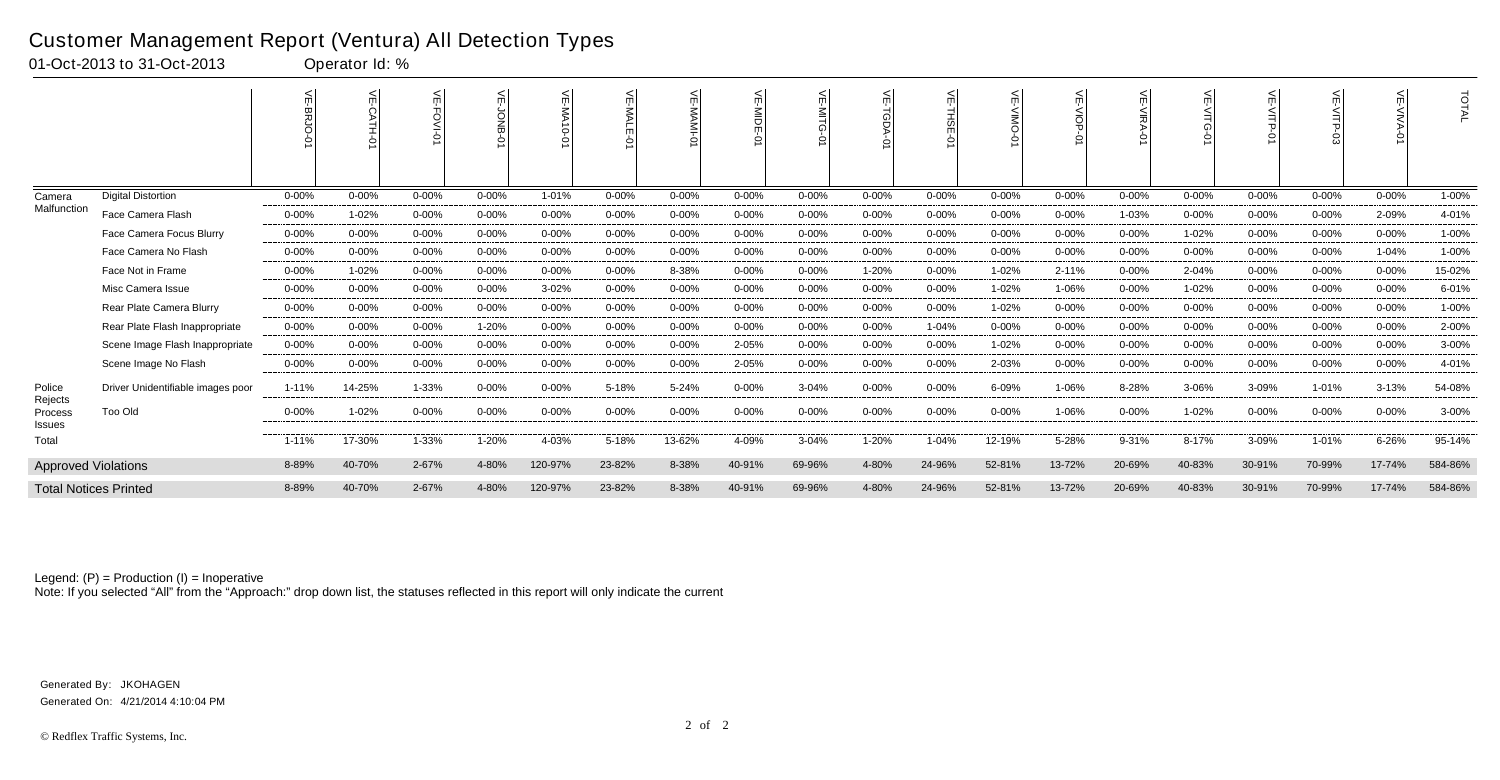|                      |                                   | VE-BRJO        | VE-CATH-01              | VE-FOVI-0       | 늦<br>-BNO <sup>r-3</sup><br>⌒ | VE-MA10-01               | VE-MALE<br>$\frac{1}{2}$ | VE-MAMI-0      | VE-MIDE-01     | VE-MITG-<br>$\overline{5}$ | VE-TGDA-0       | VE-THSE-01     | ے<br>OWIN-<br>Ò | <b>VE-VIOP-0</b> | VE-VIRA-01     | VE-VITG-0      | VE-VITP-01     | VE-VITP-03     | VE-VIVA-0       | TOTAL            |
|----------------------|-----------------------------------|----------------|-------------------------|-----------------|-------------------------------|--------------------------|--------------------------|----------------|----------------|----------------------------|-----------------|----------------|-----------------|------------------|----------------|----------------|----------------|----------------|-----------------|------------------|
|                      | <b>Total Processed Incidents</b>  | 24             | 143                     | 10 <sup>1</sup> | 17                            | 124                      | 52                       | 34             | 69             | 75                         | 8               | 45             | 73              | $\mathbf 0$      | 43             | 67             | 52             | 49             | 63              | 948              |
|                      | Less Uncontrollable Factors       |                |                         |                 |                               |                          |                          |                |                |                            |                 |                |                 |                  |                |                |                |                |                 |                  |
| Obstruction          | <b>Driver Obstruction/Duckers</b> | $\overline{2}$ | 24                      | $\overline{2}$  | $\overline{1}$                | 8                        | 10 <sup>1</sup>          | 10             | $\overline{2}$ | 11                         | $\overline{1}$  | $\overline{2}$ | 12              | $\overline{0}$   | 15             | 18             | $\mathbf{1}$   | $\overline{1}$ | $\overline{7}$  | $\overline{127}$ |
|                      | Motor Cycle Helmet                | $\overline{0}$ | $\overline{0}$          | $\mathbf 0$     | $\overline{0}$                | $\overline{\mathbf{1}}$  | $\mathbf 0$              | $\mathbf 0$    | $\overline{1}$ | $\mathbf 0$                | $\overline{0}$  | $\mathbf 0$    | $\mathbf 0$     | $\overline{0}$   | $\overline{0}$ | $\mathbf 0$    | $\overline{0}$ | $\mathbf 0$    | $\overline{1}$  | 3                |
|                      | Plate Obstruction                 | $\overline{2}$ | 3                       | $\mathbf 0$     | $\overline{4}$                | - 1                      | $\overline{2}$           | $\mathbf 0$    | $\overline{2}$ | $\mathbf 0$                | $\overline{0}$  | $\overline{1}$ | -1              | $\overline{0}$   | $\Omega$       | $\mathbf 0$    | $\mathbf{1}$   | 0              | $\overline{4}$  | 21               |
|                      | Vehicle Obstruction               | $\mathbf{3}$   | $\overline{7}$          | $\overline{0}$  | $\overline{1}$                | 2                        | $\overline{0}$           | $\overline{4}$ | $\overline{0}$ | $\overline{0}$             | $\overline{2}$  | $\mathbf{3}$   | $\overline{2}$  | $\overline{0}$   | $\overline{1}$ | $\overline{2}$ | $\overline{2}$ | $\overline{0}$ | -1              | $30\,$           |
| Police               | Driver Obstruction (PD)           | $\overline{1}$ | $\overline{\mathbf{1}}$ | $\overline{0}$  | $\overline{0}$                | $\overline{2}$           | -1                       | $\overline{0}$ | $\overline{0}$ | $\overline{0}$             | $\overline{0}$  | $\mathbf 0$    | 0               | $\overline{0}$   | $\overline{0}$ |                | $\mathbf{1}$   | $\mathbf 0$    | $\overline{0}$  | $\overline{7}$   |
| Rejects              | Gender Mismatch                   | $\overline{0}$ | $\overline{1}$          | $\mathbf 0$     | $\overline{0}$                | $\mathbf 0$              | $\overline{0}$           | $\mathbf 0$    | $\overline{0}$ | $\overline{0}$             | $\overline{0}$  | $\mathbf 0$    | $\mathbf 0$     | $\overline{0}$   | $\mathbf 0$    | $\mathbf 0$    | $\mathbf 0$    | $\overline{0}$ | $\overline{0}$  | $\overline{1}$   |
|                      | Incorrect/Incomplete DMV          | $\mathbf 0$    | $\mathbf{0}$            | $\overline{0}$  | $\mathbf 0$                   | $\overline{\mathbf{1}}$  | $\overline{0}$           | $\mathbf 0$    | $\overline{0}$ | $\overline{0}$             | $\overline{0}$  | $\overline{0}$ | 0               | $\overline{0}$   | $\overline{0}$ | $\overline{0}$ | $\overline{0}$ | $\mathbf 0$    | $\mathbf 0$     | $\overline{1}$   |
|                      | Invalid Offense                   | $\overline{0}$ | $\mathbf 0$             | $\mathbf 0$     | $\overline{0}$                | $\overline{\phantom{0}}$ | $\overline{0}$           | $\overline{0}$ | $\overline{0}$ | $\mathbf 0$                | $\overline{0}$  | $\mathbf 0$    | $\mathbf 0$     | $\overline{0}$   | $\mathbf 0$    | $\overline{0}$ | $\overline{0}$ | $\overline{0}$ | $\mathbf 0$     | $\overline{1}$   |
|                      | Multiple vehicles in frame        | $\mathbf 0$    | $\overline{1}$          | $\mathbf 0$     | $\overline{0}$                | $\overline{0}$           | $\mathbf 0$              | $\overline{0}$ | $\mathbf 0$    | $\overline{0}$             | $\overline{0}$  | $\mathbf 0$    | $\mathbf 0$     | $\overline{0}$   | $\overline{0}$ | $\mathbf 0$    | $\overline{0}$ | $\mathbf 0$    | $\mathbf 0$     | $\mathbf{1}$     |
|                      | On or Passed the Stop Bar (PD).   | $\overline{0}$ | $\overline{2}$          | $\mathbf 0$     | $\overline{0}$                | $\overline{\mathbf{1}}$  | $\overline{1}$           | $\overline{0}$ | $\overline{0}$ | $\overline{0}$             | $\mathbf 0$     | $\mathbf 0$    | $\overline{1}$  | $\mathbf 0$      | $\mathbf 0$    | $\mathbf 0$    | $\overline{0}$ | $\mathbf 0$    | $\overline{1}$  | 6                |
|                      | Plate Obstruction (PD)            | $\overline{1}$ | $\overline{0}$          | $\overline{0}$  | $\overline{1}$                | $\mathbf 0$              | $\overline{1}$           | $\overline{0}$ | $\mathbf 0$    | $\overline{0}$             | $\overline{0}$  | $\mathbf 0$    | $\Omega$        | $\mathbf 0$      | $\mathbf 0$    | $\overline{0}$ | $\overline{0}$ | $\mathbf 0$    | $\mathbf 0$     | 3                |
|                      | Safe Turn On Red                  | $\mathbf 0$    | 32                      | $\mathbf 0$     | $\mathbf 0$                   | $\mathbf 0$              | $\mathbf 0$              | $\mathbf 0$    | 22             | $\mathbf{3}$               | $\overline{0}$  | $\mathbf 0$    | $\mathbf 0$     | $\overline{0}$   | $\mathbf 0$    | $\mathbf 0$    | $\overline{0}$ | 0              | 10              | 67               |
|                      | Sun Glare                         | $\overline{2}$ | $\overline{7}$          | $\overline{0}$  | $\overline{0}$                | $\mathbf 0$              | $\overline{1}$           | 2              | $\overline{1}$ | $\overline{0}$             | $\mathbf 0$     | $\overline{1}$ | $\mathbf 0$     | $\mathbf 0$      | $\overline{1}$ | $\mathbf{1}$   | $\overline{0}$ | $\mathbf 0$    | $\mathbf 0$     | $16\,$           |
|                      | Policy/Weath Extended Vehicle     | $\overline{0}$ | $\overline{2}$          | $\overline{0}$  | $\overline{1}$                | $\overline{\mathbf{1}}$  | $\mathbf 0$              | $\overline{0}$ | $\overline{0}$ | $\overline{0}$             | $\overline{0}$  | $\overline{1}$ | $\overline{4}$  | $\overline{0}$   | $\overline{0}$ | $\mathbf 0$    | $\overline{0}$ | $\mathbf 0$    | $\overline{0}$  | 9                |
| er                   | Sun Glare                         | $\overline{0}$ | 8                       | $\overline{2}$  | $\overline{0}$                | $\overline{\mathbf{1}}$  | 6                        | $\overline{2}$ | $\overline{1}$ | $\mathbf 0$                | $\mathbf 0$     | $\overline{1}$ | $\mathbf 0$     | $\overline{0}$   | $\overline{4}$ | $\overline{1}$ | $\overline{0}$ | $\mathbf 0$    | $5\overline{5}$ | 31               |
| Registration         | Out of Country Plate              | $\overline{0}$ | $\mathbf 0$             | $\mathbf 0$     | $\overline{0}$                | $\mathbf 0$              | $\overline{0}$           | $\mathbf 0$    | $\overline{0}$ | $\mathbf{1}$               | $\overline{0}$  | $\mathbf 0$    | $\mathbf 0$     | $\overline{0}$   | $\mathbf 0$    | $\overline{0}$ | $\overline{0}$ | $\mathbf 0$    | $\overline{0}$  | $\overline{1}$   |
| Issues               | Paper Plates                      | $\mathbf 0$    | 6                       | $\mathbf 0$     | $\overline{0}$                | $\overline{2}$           | $\overline{2}$           | $\overline{2}$ | $\mathbf 0$    | $\overline{2}$             | $\mathbf 0$     | $\overline{2}$ | 4               | $\mathbf 0$      | $\overline{0}$ | $\mathbf{3}$   | $\overline{0}$ | $\mathbf 0$    | $\mathbf{3}$    | 26               |
|                      | Wrong or No DMV                   | $\overline{1}$ | $\overline{1}$          | $\mathbf 0$     | $\overline{0}$                | $\overline{\mathbf{3}}$  | $\overline{1}$           | $\overline{0}$ | $\overline{4}$ | $\mathbf 0$                | $\overline{0}$  | $\overline{2}$ | $\overline{2}$  | $\mathbf 0$      | $\overline{1}$ | $\overline{1}$ | $\overline{0}$ | $\overline{2}$ | $\overline{1}$  | 19               |
| Total                |                                   | 12             | 95                      | $\overline{4}$  | 8                             | 24                       | 25                       | 20             | 33             | 17                         | $\mathbf{3}$    | 13             | 26              | $\mathbf 0$      | 22             | 27             | $\overline{5}$ | $\mathbf{3}$   | 33              | 370              |
| Sub Total Violations |                                   | 12             | 48                      | 6               | 9                             | 100                      | 27                       | 14             | 36             | 58                         | $5\phantom{.0}$ | 32             | 47              | $\overline{0}$   | 21             | 40             | 47             | 46             | 30              | 578              |
| Less in Progress     |                                   | $\overline{0}$ | $\overline{0}$          | $\mathbf 0$     | $\mathbf 0$                   | $\overline{\mathbf{0}}$  | $\mathbf 0$              | $\overline{0}$ | $\overline{0}$ | $\mathbf 0$                | $\mathbf 0$     | $\mathbf 0$    | $\mathbf 0$     | $\mathbf 0$      | $\mathbf 0$    | $\mathbf 0$    | $\mathbf 0$    | $\mathbf 0$    | $\mathbf 0$     | $\overline{0}$   |
|                      | <b>Available For Prosecution</b>  | 12             | 48                      | 6               | 9                             | 100                      | 27                       | 14             | 36             | 58                         | 5               | 32             | 47              | $\mathbf 0$      | 21             | 40             | 47             | 46             | 30              | 578              |
| Less Rejects         |                                   |                |                         |                 |                               |                          |                          |                |                |                            |                 |                |                 |                  |                |                |                |                |                 |                  |

01-Jan-2014 to 31-Jan-2014 Qperator Id: %

Camera Face Camera Flash 0-00% 0-00% 0-00% 0-00% 1-01% 0-00% 0-00% 0-00% 0-00% 0-00% 0-00% 0-00% 0-00% 0-00% 1-02% 0-00% 0-00% 0-00% 2-00% Generated By: JKOHAGEN

Generated On: 4/21/2014 4:10:38 PM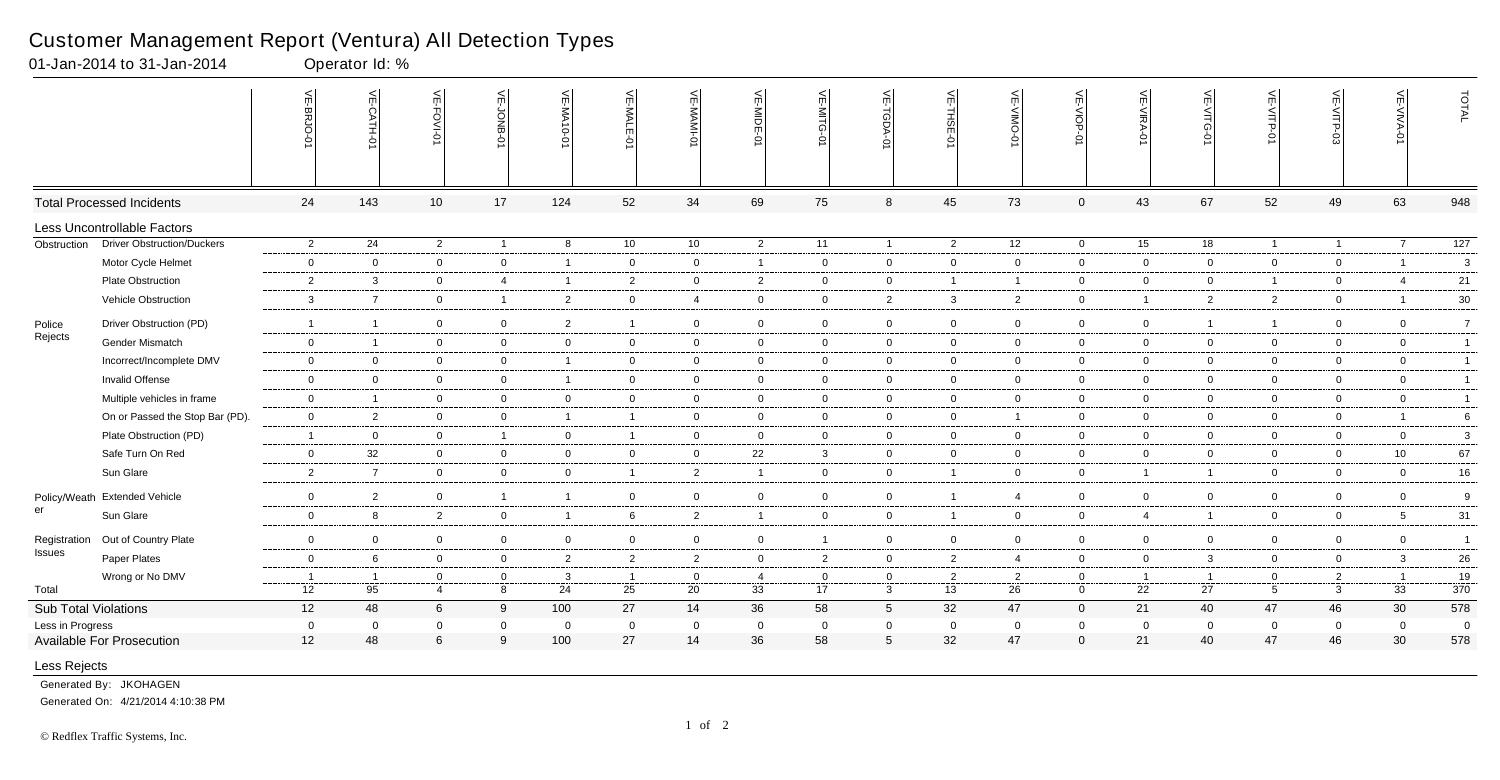|                            |                                   | 늦         | $\leq$<br><b>ATH-0</b> | ⋦         | ⋦         | VE-MA<br>$\overrightarrow{0}$ |            | 븻<br>E-MAMI- | VE-MIDE-0  | $\leq$    | $\widetilde{\exists}$<br>G. | 늦<br>쯞<br>Ğ | ш         | 늦<br>$rac{5}{9}$ | $\leq$<br><b>NIRA</b><br>0 | 슈         | VE-VITP   | ے         | $\leq$<br>$\circ$ | TOTAL   |
|----------------------------|-----------------------------------|-----------|------------------------|-----------|-----------|-------------------------------|------------|--------------|------------|-----------|-----------------------------|-------------|-----------|------------------|----------------------------|-----------|-----------|-----------|-------------------|---------|
| Camera                     | Face Camera Flash                 | $0 - 00%$ | $0 - 00%$              | $0 - 00%$ | $0 - 00%$ | 1-01%                         | 0-00%      | $0 - 00%$    | $0 - 00%$  | $0 - 00%$ | $0 - 00%$                   | $0 - 00%$   | $0 - 00%$ | $0 - 00%$        | $0 - 00\%$                 | 1-02%     | $0 - 00%$ | $0 - 00%$ | $0 - 00%$         | 2-00%   |
| Malfunction                | Face Camera Focus Blurry          | $0 - 00%$ | $0 - 00%$              | $0 - 00%$ | $0 - 00%$ | $0 - 00%$                     | $0 - 00\%$ | 1-07%        | $0 - 00%$  | $0 - 00%$ | $0 - 00%$                   | $0 - 00%$   | 0-00%     | $0 - 00%$        | $0 - 00%$                  | $0 - 00%$ | $0 - 00%$ | $0 - 00%$ | $0 - 00%$         | 1-00%   |
|                            | Face Camera No Flash              | $0 - 00%$ | $0 - 00%$              | 1-17%     | $0 - 00%$ | $0 - 00%$                     | 0-00%      | 0-00%        | $0 - 00\%$ | $0 - 00%$ | $0 - 00%$                   | $0 - 00\%$  | $0 - 00%$ | $0 - 00%$        | $0 - 00\%$                 | 1-02%     | $0 - 00%$ | $0 - 00%$ | $0 - 00%$         | 2-00%   |
|                            | Face Not in Frame                 | $0 - 00%$ | $0 - 00%$              | 1-17%     | $0 - 00%$ | $0 - 00%$                     | $0 - 00%$  | $0 - 00%$    | $0 - 00%$  | $0 - 00%$ | 1-20%                       | 1-03%       | $0 - 00%$ | $0 - 00%$        | $0 - 00%$                  | 1-02%     | $0 - 00%$ | $0 - 00%$ | $0 - 00%$         | 4-01%   |
|                            | Image Missing                     | $0 - 00%$ | $0 - 00%$              | $0 - 00%$ | $0 - 00%$ | $0 - 00%$                     | 0-00%      | $0 - 00%$    | $0 - 00%$  | $0 - 00%$ | $0 - 00%$                   | $0 - 00%$   | 1-02%     | $0 - 00%$        | $0 - 00%$                  | $0 - 00%$ | $0 - 00%$ | $0 - 00%$ | $0 - 00\%$        | 1-00%   |
|                            | Misc Camera Issue                 | $0 - 00%$ | $0 - 00%$              | $0 - 00%$ | $1 - 11%$ | 3-03%                         | $0 - 00\%$ | $0 - 00%$    | $0 - 00%$  | $0 - 00%$ | $0 - 00%$                   | $0 - 00%$   | 0-00%     | $0 - 00%$        | $0 - 00%$                  | 0-00%     | $0 - 00%$ | $0 - 00%$ | 0-00%             | 4-01%   |
|                            | Plate Burn Out                    | $0 - 00%$ | $0 - 00%$              | $0 - 00%$ | $0 - 00%$ | $0 - 00%$                     | $0 - 00%$  | $0 - 00%$    | $0 - 00%$  | $0 - 00%$ | $0 - 00%$                   | 2-06%       | $0 - 00%$ | $0 - 00%$        | $0 - 00%$                  | $0 - 00%$ | $0 - 00%$ | $0 - 00%$ | $0 - 00%$         | 2-00%   |
|                            | Plate Not in Frame                | $0 - 00%$ | $0 - 00%$              | 1-17%     | $0 - 00%$ | $0 - 00%$                     | 0-00%      | $0 - 00\%$   | $0 - 00%$  | $0 - 00%$ | 1-20%                       | $0 - 00%$   | $0 - 00%$ | $0 - 00%$        | $0 - 00%$                  | $0 - 00%$ | $0 - 00%$ | $0 - 00%$ | $0 - 00%$         | 2-00%   |
|                            | Rear Plate Camera Blurry          | $0 - 00%$ | $0 - 00%$              | $0 - 00%$ | $0 - 00%$ | 1-01%                         | 0-00%      | 1-07%        | $0 - 00%$  | $0 - 00%$ | 1-20%                       | 2-06%       | $0 - 00%$ | $0 - 00%$        | $0 - 00%$                  | $0 - 00%$ | $0 - 00%$ | $0 - 00%$ | 1-03%             | 6-01%   |
|                            | Rear Plate Flash Inappropriate    | $0 - 00%$ | $0 - 00%$              | $0 - 00%$ | $0 - 00%$ | $0 - 00%$                     | $0 - 00%$  | $0 - 00%$    | $0 - 00%$  | $0 - 00%$ | $0 - 00%$                   | 1-03%       | $0 - 00%$ | $0 - 00%$        | $0 - 00%$                  | $0 - 00%$ | $0 - 00%$ | $0 - 00%$ | $0 - 00%$         | 1-00%   |
|                            | Scene Image No Flash              | $0 - 00%$ | $0 - 00%$              | 0-00%     | $0 - 00%$ | $0 - 00%$                     | $0 - 00\%$ | 2-14%        | 1-03%      | $0 - 00%$ | $0 - 00%$                   | $0 - 00%$   | 1-02%     | $0 - 00%$        | $0 - 00\%$                 | $0 - 00%$ | $0 - 00%$ | $0 - 00%$ | $0 - 00\%$        | 4-01%   |
| Police                     | Driver Unidentifiable images poor | 1-08%     | $6 - 12%$              | $0 - 00%$ | $0 - 00%$ | 3-03%                         | 5-19%      | 2-14%        | 1-03%      | $0 - 00%$ | $0 - 00\%$                  | $0 - 00%$   | 1-02%     | $0 - 00%$        | 5-24%                      | 1-02%     | 3-06%     | 3-07%     | 2-07%             | 33-06%  |
| Rejects                    | <b>Incorrect Speed</b>            | $0 - 00%$ | 1-02%                  | $0 - 00%$ | $0 - 00%$ | $0 - 00%$                     | 0-00%      | $0 - 00\%$   | $0 - 00%$  | $0 - 00%$ | $0 - 00%$                   | 1-03%       | $0 - 00%$ | $0 - 00%$        | $0 - 00%$                  | $0 - 00%$ | $0 - 00%$ | $0 - 00%$ | $0 - 00%$         | 2-00%   |
| Process<br>Issues          | Too Old                           | $0 - 00%$ | $0 - 00%$              | $1 - 17%$ | $0 - 00%$ | 1-01%                         | $0 - 00%$  | 1-07%        | $0 - 00%$  | $0 - 00%$ | 1-20%                       | $0 - 00%$   | 0-00%     | $0 - 00%$        | $0 - 00\%$                 | 0-00%     | $0 - 00%$ | $0 - 00%$ | $0 - 00%$         | 4-01%   |
| Total                      |                                   | 1-08%     | 7-15%                  | 4-67%     | $1 - 11%$ | 9-09%                         | 5-19%      | 7-50%        | 2-06%      | 0-00%     | 4-80%                       | 7-22%       | 3-06%     | $0 - 00\%$       | 5-24%                      | 4-10%     | 3-06%     | 3-07%     | 3-10%             | 68-12%  |
| <b>Approved Violations</b> |                                   | 11-92%    | 41-85%                 | 2-33%     | 8-89%     | 91-91%                        | 22-81%     | 7-50%        | 34-94%     | 58-100%   | $1 - 20%$                   | 25-78%      | 44-94%    | $0 - 00%$        | 16-76%                     | 36-90%    | 44-94%    | 43-93%    | 27-90%            | 510-88% |
|                            | <b>Total Notices Printed</b>      | 11-92%    | 41-85%                 | 2-33%     | 8-89%     | 91-91%                        | 22-81%     | 7-50%        | 34-94%     | 58-100%   | 1-20%                       | 25-78%      | 44-94%    | $0 - 00%$        | 16-76%                     | 36-90%    | 44-94%    | 43-93%    | 27-90%            | 510-88% |

Note: If you selected "All" from the "Approach:" drop down list, the statuses reflected in this report will only indicate the current

#### Customer Management Report (Ventura) All Detection Types

01-Jan-2014 to 31-Jan-2014 Operator Id: %

Generated On: 4/21/2014 4:10:38 PM Generated By: JKOHAGEN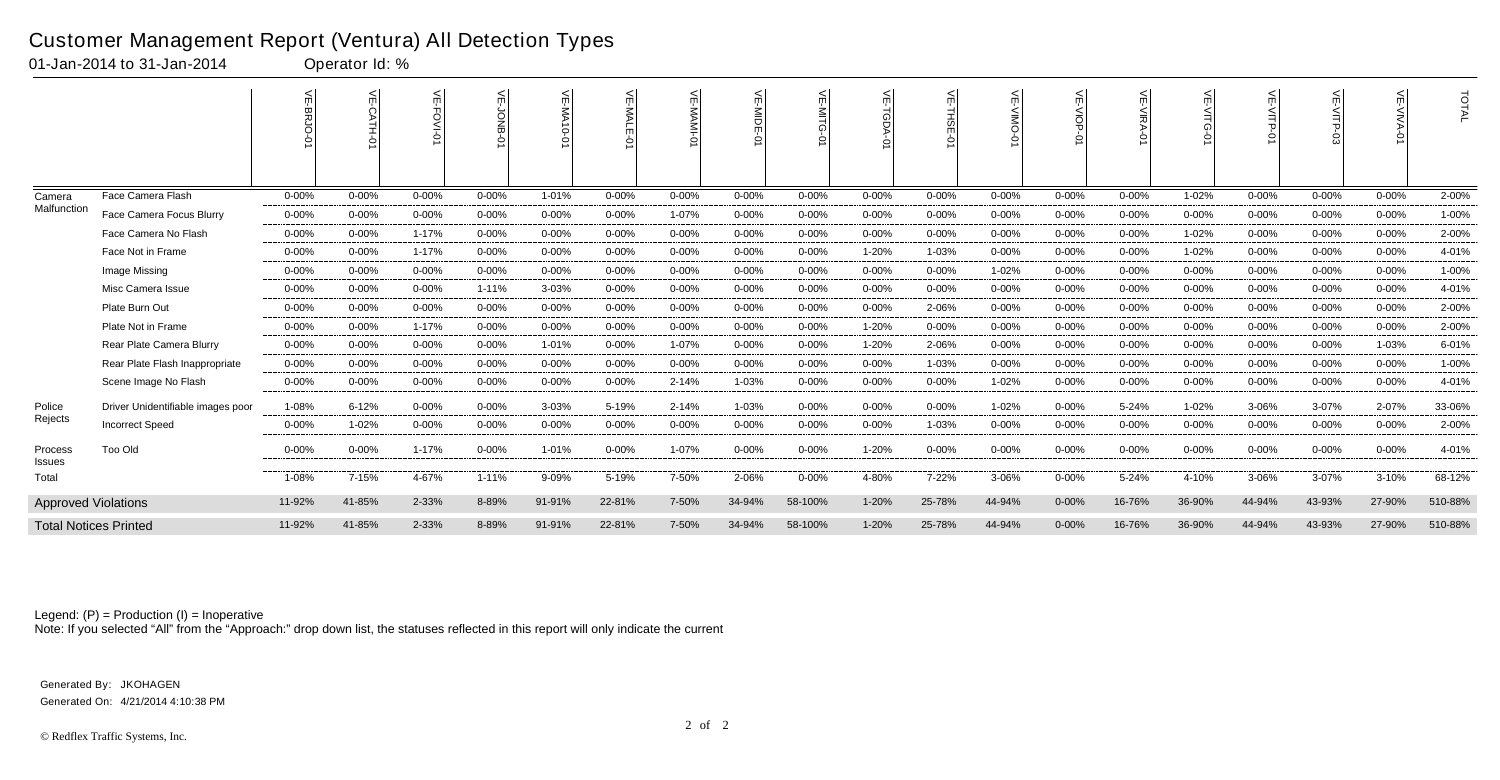|                             |                                             | 늦<br>뾩          | VE-CATH-01              | VE-FOVI-01     | VE-JONB-        | VE-MA10-01     | VE-MALE-01      | VE-MAMI-01     | VE-MIDE-01              | ۴<br>่≤<br>Ò   | VE-TGDA-0      | VE-THSE-01     | VE-VIMO-<br>Ġ   | VE-VIOP-0       | VE-VIRA-01     | VE-VITG-0      | VE-VITP-01      | VE-VITP-03     | VE-VIVA-0      | TOTAL          |
|-----------------------------|---------------------------------------------|-----------------|-------------------------|----------------|-----------------|----------------|-----------------|----------------|-------------------------|----------------|----------------|----------------|-----------------|-----------------|----------------|----------------|-----------------|----------------|----------------|----------------|
|                             | <b>Total Processed Incidents</b>            | 13              | 159                     | -1             | 16              | 126            | 32              | 31             | 81                      | 56             | $\overline{4}$ | 38             | 71              | 16              | 30             | 69             | 56              | 51             | 68             | 918            |
|                             | Less Uncontrollable Factors                 |                 |                         |                |                 |                |                 |                |                         |                |                |                |                 |                 |                |                |                 |                |                |                |
| Obstruction                 | <b>Driver Obstruction/Duckers</b>           | 6               | 58                      | $\overline{1}$ | $\overline{2}$  | 12             | $5\overline{)}$ | 12             | $\overline{4}$          | 10             | $\overline{0}$ | 6              | 6               | $6\phantom{.0}$ | 10             | 14             | $6\overline{6}$ | $\mathbf{3}$   | 18             | 179            |
|                             | Motor Cycle Helmet                          | $\mathbf 0$     | $\mathbf 0$             | $\mathbf 0$    | $\mathbf 0$     | $\overline{2}$ | $\overline{1}$  | $\overline{0}$ | $\overline{1}$          | $\mathbf{1}$   | $\mathbf 0$    | $\mathbf 0$    | $\mathbf 0$     | $\mathbf 0$     | $\mathbf 0$    | $\mathbf 0$    | $\mathbf 0$     | $\mathbf 0$    | $\mathbf 0$    | 5              |
|                             | Plate Obstruction                           | $\mathbf 0$     | $\overline{0}$          | $\overline{0}$ | $\overline{0}$  | $\overline{1}$ | $\overline{0}$  | $\overline{0}$ | $\overline{0}$          | $\overline{0}$ | $\overline{1}$ | $\overline{0}$ | $\mathbf{3}$    | $\overline{0}$  | $\mathbf 0$    | $\overline{1}$ | $\mathbf{1}$    | $\mathbf 0$    | $\mathbf{3}$   | $10\,$         |
|                             | Vehicle Obstruction                         | $\mathbf 0$     | 13                      | $\mathbf 0$    | $\overline{1}$  | 5              | $\overline{0}$  | $\mathbf{3}$   | $\overline{0}$          | $\overline{2}$ | $\overline{0}$ | $\overline{0}$ | $5\overline{)}$ | $\overline{0}$  | $\overline{0}$ | $\overline{4}$ | $\overline{0}$  | $\mathbf 0$    | $\overline{1}$ | 34             |
| Police                      | Driver Obstruction (PD)                     | $\mathbf 0$     | $\overline{0}$          | $\mathbf 0$    | $\mathbf 0$     | $\mathbf 0$    | $\overline{0}$  | $\mathbf 0$    | $\overline{0}$          | $\overline{0}$ | $\mathbf 0$    | $\mathbf 0$    | $\mathbf{0}$    | $\mathbf 0$     | $\overline{0}$ | $\overline{0}$ | $\mathbf 0$     | $\overline{2}$ | $\overline{1}$ | 3              |
| Rejects                     | Multiple vehicles in frame                  | $\mathbf 0$     | 2                       | $\mathbf{0}$   | $\overline{0}$  | $\mathbf 0$    | $\mathbf 0$     | $\mathbf 0$    | $\overline{0}$          | $\mathbf 0$    | $\mathbf 0$    | $\overline{0}$ | $\mathbf 0$     | $\mathbf 0$     | $\mathbf 0$    | $\overline{0}$ | $\overline{0}$  | $\mathbf 0$    | $\mathbf 0$    | $\overline{c}$ |
|                             | Plate Obstruction (PD)                      | $\overline{0}$  | $\overline{0}$          | $\overline{0}$ | $\mathbf 0$     | $\overline{1}$ | $\overline{0}$  | $\overline{0}$ | $\overline{0}$          | $\overline{0}$ | $\overline{0}$ | $\overline{0}$ | $\overline{1}$  | $\overline{0}$  | $\overline{0}$ | $\overline{0}$ | $\overline{0}$  | $\mathbf 0$    | $\mathbf 0$    | $\overline{2}$ |
|                             | Plate Unidentifiable                        | $\mathbf 0$     | $\overline{0}$          | $\overline{0}$ | $\overline{1}$  | $\mathbf 0$    | $\overline{0}$  | $\overline{0}$ | $\overline{0}$          | $\overline{0}$ | $\overline{0}$ | $\overline{0}$ | $\mathbf{0}$    | $\overline{0}$  | $\overline{0}$ | $\overline{0}$ | $\overline{0}$  | $\mathbf 0$    | $\mathbf 0$    | $\mathbf{1}$   |
|                             | Police Discretion                           | $\mathbf 0$     | $\overline{0}$          | $\mathbf 0$    | $\overline{0}$  | $\overline{0}$ | $\overline{0}$  | $\overline{0}$ | $\overline{0}$          | $\overline{0}$ | $\overline{0}$ | $\overline{1}$ | $\Omega$        | $\overline{0}$  | $\overline{0}$ | $\overline{0}$ | $\mathbf{1}$    | $\mathbf 0$    | $\mathbf 0$    | $\overline{2}$ |
|                             | Safe Turn On Red                            | $\mathbf 0$     | 32                      | $\mathbf 0$    | $\overline{0}$  | $\mathbf 0$    | $\overline{0}$  | $\mathsf 0$    | 19                      | 3              | $\overline{0}$ | $\overline{0}$ | $\Omega$        | $\overline{0}$  | $\mathbf 0$    | $\mathbf 0$    | $\overline{0}$  | $\overline{0}$ | 12             | 66             |
|                             | Sun Glare                                   | $\overline{1}$  | 2                       | $\overline{0}$ | $\overline{1}$  | $\overline{2}$ | $\mathbf{1}$    | $\overline{0}$ | $\overline{0}$          | $\overline{1}$ | $\mathbf 0$    | $\overline{1}$ | $\overline{1}$  | $\overline{0}$  | $\mathbf{3}$   | $\mathbf{1}$   | $\overline{0}$  | $\overline{1}$ | $\overline{2}$ | $17$           |
|                             | Policy/Weath Extended Vehicle               | $\mathbf 0$     | $\overline{\mathbf{1}}$ | $\mathbf{0}$   | $\overline{0}$  | $\overline{2}$ | $\overline{0}$  | $\mathbf 0$    | $\overline{0}$          | -1             | $\mathbf 0$    | $\overline{1}$ | 6               | $\mathbf 0$     | $\overline{0}$ | $\mathbf 0$    | $\overline{0}$  | $\mathbf 0$    | $\mathbf 0$    | 11             |
| er                          | Sun Glare                                   | $\mathbf 0$     | $\mathbf{3}$            | $\overline{0}$ | $\overline{1}$  | $\mathbf{3}$   | $\overline{0}$  | $\overline{2}$ | $\overline{0}$          | $\overline{0}$ | $\overline{1}$ | $\overline{1}$ | $\mathbf{3}$    | $\overline{1}$  | $\overline{4}$ | $\mathbf{1}$   | $\overline{0}$  | $\mathbf 0$    | $\overline{0}$ | 20             |
|                             | Weather/Nature                              | $\mathbf 0$     | $\mathbf 0$             | $\mathbf 0$    | $\overline{0}$  | $\mathbf 0$    | $\overline{0}$  | $\mathbf 0$    | $\overline{\mathbf{0}}$ | $\overline{0}$ | $\overline{0}$ | $\overline{0}$ | $\mathbf 0$     | $\mathbf{1}$    | $\mathbf 0$    | $\overline{0}$ | $\overline{0}$  | $\mathbf 0$    | $\overline{0}$ | $\overline{1}$ |
| Registration                | Can Not Identify State                      | $\mathbf 0$     | $\overline{0}$          | $\overline{0}$ | $\overline{0}$  | $\mathbf{0}$   | $\overline{0}$  | $\overline{0}$ | $\overline{0}$          | $\overline{0}$ | $\mathbf 0$    | $\overline{0}$ | $\overline{1}$  | $\overline{0}$  | $\overline{0}$ | $\overline{0}$ | $\overline{0}$  | $\overline{0}$ | $\mathbf 0$    | $\overline{1}$ |
| Issues                      | Paper Plates                                | $\mathbf 0$     | $\overline{1}$          | $\mathbf 0$    | $\overline{4}$  | $\overline{2}$ | $\overline{0}$  | $\overline{1}$ | $\overline{1}$          | $\overline{1}$ | $\mathbf 0$    | $\overline{1}$ | $\overline{2}$  | $\mathbf{1}$    | $\overline{1}$ | $\mathbf 0$    | $\mathbf{1}$    | $\overline{4}$ | 5              | 25             |
|                             | Wrong or No DMV                             | $\overline{1}$  | $5\overline{5}$         | $\mathbf 0$    | $\overline{0}$  | - 1            | -1              | $\overline{0}$ | $\overline{4}$          | $\overline{4}$ | $\overline{0}$ | $\overline{1}$ | $\Omega$        | $\overline{0}$  | $\overline{1}$ | $\overline{0}$ | $\overline{1}$  | $\mathbf{3}$   | $\overline{2}$ | 24             |
| Total                       |                                             | 8               | 117                     | $\overline{1}$ | 10              | 31             | 8               | 18             | 29                      | 23             | $\overline{2}$ | 12             | 28              | 9               | 19             | 21             | 10              | 13             | 44             | 403            |
| <b>Sub Total Violations</b> |                                             | $5\phantom{.0}$ | 42                      | $\overline{0}$ | $6\phantom{.}6$ | 95             | 24              | 13             | 52                      | 33             | $\overline{2}$ | 26             | 43              | $\overline{7}$  | 11             | 48             | 46              | 38             | 24             | 515            |
| Less in Progress            |                                             | $\mathbf 0$     | $\Omega$                | $\Omega$       | $\mathbf 0$     | $\mathbf 0$    | $\mathbf 0$     | $\mathbf 0$    | $\overline{0}$          | $\mathbf 0$    | $\overline{0}$ | $\mathbf 0$    | 0               | $\mathbf 0$     | $\Omega$       | $\mathbf 0$    | $\mathbf 0$     | $\mathbf 0$    | $\mathbf 0$    | $\overline{0}$ |
|                             | <b>Available For Prosecution</b>            | $5\phantom{.0}$ | 42                      | $\overline{0}$ | $\,6\,$         | 95             | 24              | 13             | 52                      | 33             | $\overline{2}$ | 26             | 43              | $\overline{7}$  | 11             | 48             | 46              | 38             | 24             | 515            |
| Less Rejects                |                                             |                 |                         |                |                 |                |                 |                |                         |                |                |                |                 |                 |                |                |                 |                |                |                |
| Camera<br>$M$ olfunation    | Face Camera Flash<br>Generated By: JKOHAGEN | $0 - 00\%$      | $0 - 00\%$              | $0 - 00\%$     | $0 - 00%$       | $0 - 00\%$     | $0 - 00\%$      | 2-15%          | $0 - 00%$               | $1 - 03%$      | $0 - 00\%$     | $0 - 00%$      | $0 - 00\%$      | $0 - 00%$       | $0 - 00\%$     | $1 - 02%$      | $0 - 00%$       | $0 - 00\%$     | $1 - 04%$      | $5 - 01%$      |

01-Feb-2014 to 28-Feb-2014 Operator Id: %

Generated On: 4/21/2014 4:12:07 PM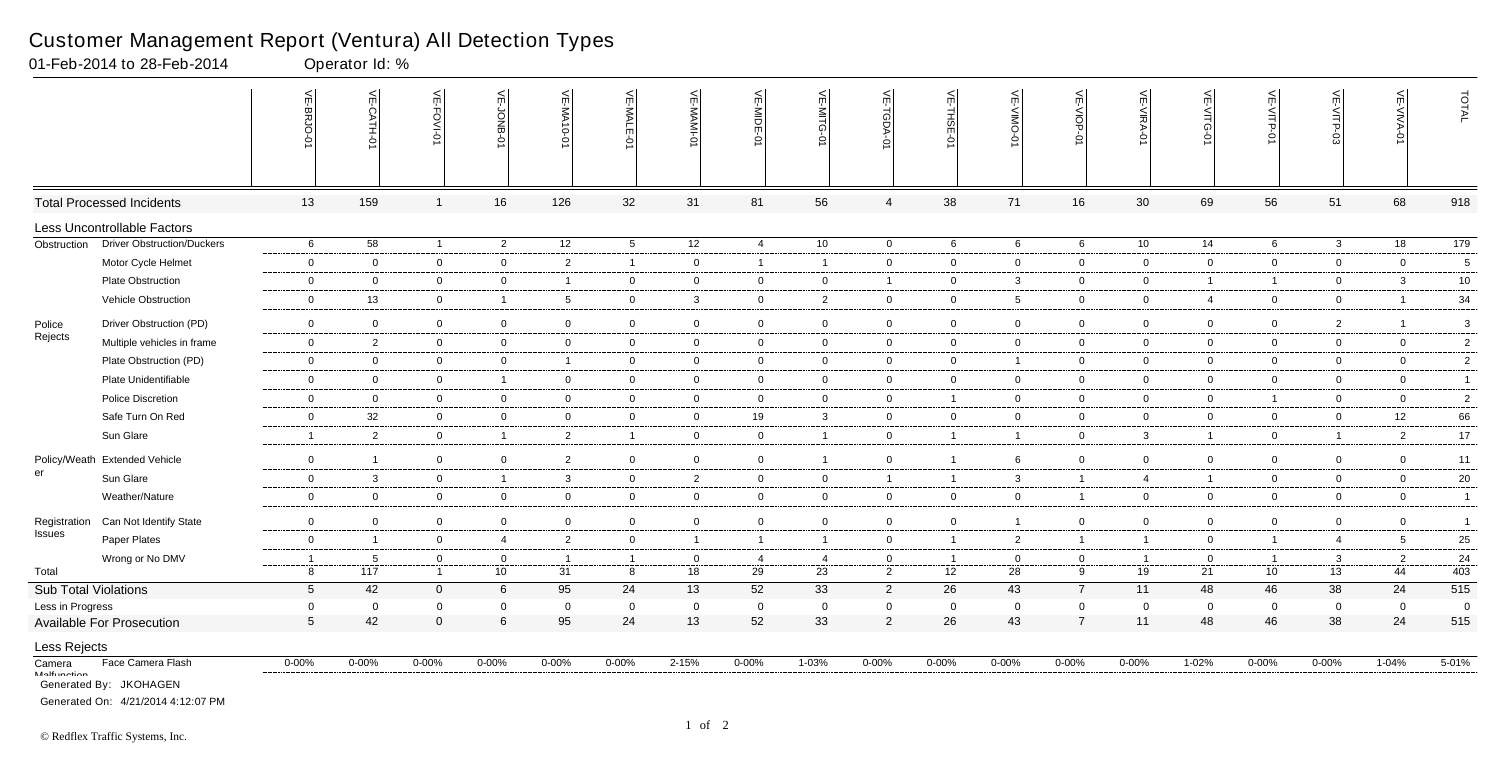|                      |                                   |           |           | 븻          | 늦         |            | ے<br><b>MALE</b><br>$\circ$ | ¥<br>$\circ$ |           | ے<br>$\leq$ | 늦         | 븻         | ے<br>ONIN  | 늰<br>$\frac{1}{2}$<br>⌒ | 븻<br>×ΙΚΑ | 늦          | 늰          |           | $\leq$     | <b>TOTAL</b> |
|----------------------|-----------------------------------|-----------|-----------|------------|-----------|------------|-----------------------------|--------------|-----------|-------------|-----------|-----------|------------|-------------------------|-----------|------------|------------|-----------|------------|--------------|
| <b>IVIAIIUIIUUUI</b> | Face Camera Focus Blurry          | $0 - 00%$ | 1-02%     | $0 - 00%$  | $0 - 00%$ | $0 - 00%$  | $0 - 00\%$                  | $0 - 00%$    | $0 - 00%$ | $0 - 00\%$  | $0 - 00%$ | $0 - 00%$ | $0 - 00\%$ | $0 - 00\%$              | $0 - 00%$ | $0 - 00\%$ | $0 - 00\%$ | $0 - 00%$ | $0 - 00\%$ | 1-00%        |
|                      | Face Not in Frame                 | $0 - 00%$ | $0 - 00%$ | $0 - 00%$  | $0 - 00%$ | 1-01%      | $0 - 00\%$                  | $0 - 00%$    | $0 - 00%$ | $0 - 00%$   | 1-50%     | $0 - 00%$ | 2-05%      | $1 - 14%$               | $0 - 00%$ | 4-08%      | $0 - 00%$  | $0 - 00%$ | $0 - 00\%$ | 9-02%        |
|                      | Image Missing                     | $0 - 00%$ | $0 - 00%$ | $0 - 00%$  | $0 - 00%$ | $0 - 00%$  | 1-04%                       | $0 - 00%$    | $0 - 00%$ | $0 - 00%$   | $0 - 00%$ | $0 - 00%$ | $0 - 00%$  | $0 - 00%$               | $0 - 00%$ | $0 - 00%$  | $0 - 00%$  | $0 - 00%$ | $0 - 00%$  | 1-00%        |
|                      | Misc Camera Issue                 | $0 - 00%$ | $0 - 00%$ | $0 - 00%$  | 1-17%     | 3-03%      | $0 - 00%$                   | $0 - 00%$    | $0 - 00%$ | $0 - 00\%$  | $0 - 00%$ | $1 - 04%$ | 1-02%      | $0 - 00%$               | $0 - 00%$ | $0 - 00%$  | $0 - 00%$  | $0 - 00%$ | $0 - 00\%$ | 6-01%        |
|                      | Plate Burn Out                    | $0 - 00%$ | $0 - 00%$ | $0 - 00%$  | $0 - 00%$ | $0 - 00%$  | $0 - 00%$                   | $0 - 00%$    | $0 - 00%$ | $0 - 00%$   | $0 - 00%$ | 1-04%     | $0 - 00%$  | $0 - 00%$               | $0 - 00%$ | $0 - 00%$  | $0 - 00%$  | $0 - 00%$ | $0 - 00%$  | 1-00%        |
|                      | Rear Plate Camera Blurry          | $0 - 00%$ | $0 - 00%$ | $0 - 00%$  | $0 - 00%$ | 2-02%      | 1-04%                       | $0 - 00%$    | $0 - 00%$ | $0 - 00\%$  | $0 - 00%$ | $0 - 00%$ | 1-02%      | $0 - 00%$               | $0 - 00%$ | $0 - 00%$  | $0 - 00%$  | 0-00%     | $0 - 00%$  | 4-01%        |
|                      | Rear Plate No Flash               | $0 - 00%$ | $0 - 00%$ | $0 - 00%$  | $1 - 17%$ | $0 - 00%$  | $0 - 00%$                   | $0 - 00%$    | $0 - 00%$ | $0 - 00%$   | $0 - 00%$ | $0 - 00%$ | $0 - 00%$  | $0 - 00%$               | $0 - 00%$ | $0 - 00%$  | $0 - 00%$  | $0 - 00%$ | $0 - 00%$  | 1-00%        |
|                      | Scene Image Flash Inappropriate   | $0 - 00%$ | $0 - 00%$ | $0 - 00%$  | $0 - 00%$ | $0 - 00%$  | $0 - 00\%$                  | 2-15%        | 0-00%     | $0 - 00\%$  | $0 - 00%$ | $0 - 00%$ | 3-07%      | $0 - 00%$               | $0 - 00%$ | $0 - 00%$  | $0 - 00%$  | $0 - 00%$ | $0 - 00\%$ | 5-01%        |
| Police               | Driver Unidentifiable images poor | $0 - 00%$ | 6-14%     | $0 - 00%$  | $0 - 00%$ | $0 - 00\%$ | $3 - 12%$                   | 2-15%        | $0 - 00%$ | 1-03%       | 0-00%     | $0 - 00%$ | 3-07%      | 0-00%                   | $0 - 00%$ | $0 - 00\%$ | 2-04%      | 1-03%     | $1 - 04%$  | 19-04%       |
| Rejects              | <b>Incorrect Speed</b>            | $0 - 00%$ | $0 - 00%$ | $0 - 00%$  | $0 - 00%$ | $0 - 00%$  | $0 - 00%$                   | $0 - 00%$    | $0 - 00%$ | $0 - 00%$   | $0 - 00%$ | 1-04%     | $0 - 00%$  | $0 - 00%$               | $0 - 00%$ | $0 - 00%$  | $0 - 00%$  | $0 - 00%$ | $0 - 00%$  | 1-00%        |
| Process<br>Issues    | Too Old                           | $0 - 00%$ | $0 - 00%$ | 0-00%      | $0 - 00%$ | 1-01%      | $0 - 00\%$                  | $0 - 00%$    | $0 - 00%$ | $0 - 00\%$  | $0 - 00%$ | 2-08%     | $0 - 00\%$ | 2-29%                   | $0 - 00%$ | 0-00%      | 2-04%      | $0 - 00%$ | $0 - 00\%$ | 7-01%        |
| Total                |                                   | $0 - 00%$ | 7-17%     | $0 - 00%$  | 2-33%     | 7-07%      | $5 - 21%$                   | 6-46%        | $0 - 00%$ | 2-06%       | 1-50%     | 5-19%     | 10-23%     | 3-43%                   | $0 - 00%$ | 5-10%      | 4-09%      | 1-03%     | 2-08%      | 60-12%       |
|                      | <b>Approved Violations</b>        | 5-100%    | 35-83%    | $0 - 00\%$ | 4-67%     | 88-93%     | 19-79%                      | 7-54%        | 52-100%   | 31-94%      | $1 - 50%$ | 21-81%    | 33-77%     | 4-57%                   | 11-100%   | 43-90%     | 42-91%     | 37-97%    | 22-92%     | 455-88%      |
|                      | <b>Total Notices Printed</b>      | 5-100%    | 35-83%    | $0 - 00\%$ | 4-67%     | 88-93%     | 19-79%                      | 7-54%        | 52-100%   | 31-94%      | 1-50%     | 21-81%    | 33-77%     | 4-57%                   | 11-100%   | 43-90%     | 42-91%     | 37-97%    | 22-92%     | 455-88%      |

Note: If you selected "All" from the "Approach:" drop down list, the statuses reflected in this report will only indicate the current

#### Customer Management Report (Ventura) All Detection Types

01-Feb-2014 to 28-Feb-2014 Operator Id: %

Generated On: 4/21/2014 4:12:07 PM Generated By: JKOHAGEN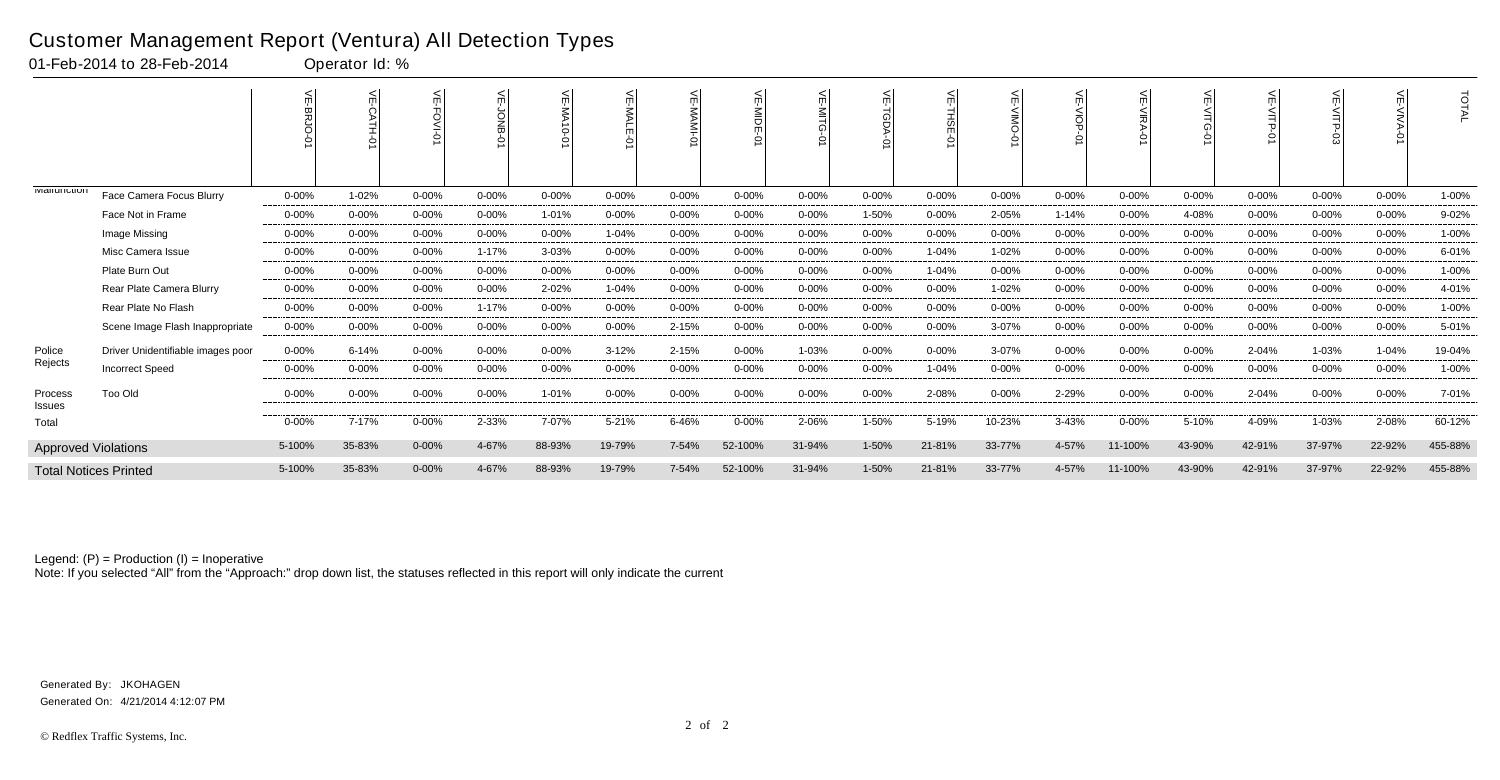|                      |                                   | VE-BRJO-<br>$\circ$     | VE-CATH-01              | VE-FOVI-01      | VE-JONB-01     | VE-MA10-01     | VE-MALE-<br>$\ddot{\Theta}$ | VE-MAMI         | VE-MIDE-01              | $\leq$<br>≊     | VE-TGDA-0      | VE-THSE-01     | VE-VIMO-0      | VE-VIOP-01      | VE-VIRA-01     | VE-VITG-01     | VE-VITP-01      | VE-VITP-03     | VE-VIVA-0      | TOTAL            |
|----------------------|-----------------------------------|-------------------------|-------------------------|-----------------|----------------|----------------|-----------------------------|-----------------|-------------------------|-----------------|----------------|----------------|----------------|-----------------|----------------|----------------|-----------------|----------------|----------------|------------------|
|                      | <b>Total Processed Incidents</b>  | 17                      | 237                     | $5\phantom{.0}$ | 28             | 134            | 25                          | 35              | 97                      | 93              | $\overline{7}$ | 78             | 87             | $6\phantom{.}6$ | 31             | 88             | 61              | 65             | 78             | 1172             |
|                      | Less Uncontrollable Factors       |                         |                         |                 |                |                |                             |                 |                         |                 |                |                |                |                 |                |                |                 |                |                |                  |
| Obstruction          | <b>Driver Obstruction/Duckers</b> | $5\overline{)}$         | 62                      | 4               | 6              | 18             | $\overline{7}$              | 14              | $5\overline{5}$         | 17              | $\overline{0}$ | 8              | 11             | $\overline{2}$  | 9              | 24             | $\mathbf{1}$    | $\overline{7}$ | 12             | $\overline{212}$ |
|                      | Motor Cycle Helmet                | $\mathbf 0$             | $\overline{0}$          | $\mathbf 0$     | $\overline{0}$ | $\overline{0}$ | $\mathbf 0$                 | $\overline{0}$  | $\overline{0}$          | $\overline{0}$  | $\mathbf 0$    | $\overline{1}$ | $\overline{2}$ | $\overline{0}$  | $\mathbf 0$    | $\mathbf 0$    | $\overline{0}$  | $\mathbf 0$    | $\overline{2}$ | 5                |
|                      | Plate Obstruction                 | -1                      | $\mathbf{3}$            | $\mathbf 0$     | $\overline{4}$ | 5              | $\mathbf 0$                 | $\overline{1}$  | $\overline{2}$          | $\overline{2}$  | $\overline{1}$ | $\mathbf{3}$   | 6              | $\overline{0}$  | $\mathbf 0$    | $\overline{1}$ | $\mathbf{3}$    | $\mathbf 0$    | 6              | 38               |
|                      | Vehicle Obstruction               | $\mathbf 0$             | 9                       | $\overline{0}$  | $\mathbf 0$    | 6              | $\overline{0}$              | $6\phantom{.}6$ | $\overline{3}$          | $\overline{0}$  | $\overline{1}$ | $\overline{2}$ | $\overline{2}$ | $\mathbf 0$     | $\overline{1}$ | $\overline{4}$ | $\overline{0}$  | $\overline{2}$ | $\overline{2}$ | 38               |
| Police               | Driver Obstruction (PD)           | -1                      | $\overline{0}$          | $\mathbf 0$     | $\overline{0}$ | $\mathbf 0$    | $\overline{0}$              | $\overline{0}$  | $\overline{0}$          | $\overline{2}$  | $\overline{0}$ | $\overline{0}$ | $\mathbf{0}$   | $\mathbf 0$     | -1             | $\overline{2}$ | $\overline{1}$  | $\overline{1}$ | $\overline{0}$ | 8                |
| Rejects              | Multiple vehicles in frame        | $\mathbf 0$             | $\overline{4}$          | $\mathbf 0$     | $\overline{0}$ | $\mathbf 0$    | $\mathbf 0$                 | $\mathbf 0$     | $\overline{0}$          | $\overline{0}$  | $\mathbf 0$    | $\overline{1}$ | $\mathbf 0$    | $\overline{0}$  | $\mathbf 0$    | $\mathbf 0$    | $\overline{0}$  | $\overline{0}$ | $\overline{0}$ | $5\phantom{.0}$  |
|                      | On or Passed the Stop Bar (PD).   | $\mathbf 0$             | $\overline{0}$          | $\mathbf 0$     | $\overline{0}$ | $\overline{0}$ | $\mathbf 0$                 | $\mathbf 0$     | $\overline{0}$          | $\overline{0}$  | $\mathbf 0$    | $\mathbf 0$    |                | $\mathbf 0$     | $\overline{0}$ | $\mathbf 0$    | $\overline{0}$  | $\mathbf 0$    | $\mathbf 0$    | $\overline{1}$   |
|                      | Plate Obstruction (PD)            | $\overline{0}$          | $\mathbf 0$             | $\mathbf 0$     | $\overline{0}$ | $\overline{0}$ | $\overline{0}$              | $\overline{0}$  | $\overline{0}$          | $\overline{0}$  | $\mathbf 0$    | $\overline{0}$ | $\overline{1}$ | $\overline{0}$  | $\mathbf 0$    | $\mathbf 0$    | $\mathbf{1}$    | $\overline{0}$ | $\mathbf 0$    | $\overline{2}$   |
|                      | Plate Unidentifiable              | $\mathbf 0$             | $\overline{0}$          | $\mathbf 0$     | $\overline{2}$ | $\overline{0}$ | $\overline{0}$              | $\overline{1}$  | $\overline{0}$          | $\overline{0}$  | $\mathbf 0$    | $\mathbf 0$    | $\overline{0}$ | $\overline{0}$  | $\mathbf 0$    | $\overline{0}$ | $\overline{0}$  | $\mathbf 0$    | $\overline{1}$ | $\overline{4}$   |
|                      | Safe Turn On Red                  | $\mathbf 0$             | 51                      | $\overline{0}$  | $\overline{0}$ | $\mathbf 0$    | $\mathbf 0$                 | $\overline{0}$  | 38                      | $5\overline{)}$ | $\overline{0}$ | $\overline{0}$ | $\mathbf 0$    | $\overline{0}$  | $\mathbf 0$    | $\mathbf 0$    | $\overline{0}$  | $\mathbf 0$    | 11             | 105              |
|                      | Sun Glare                         | $\mathbf{0}$            | 11                      | $\overline{0}$  | $\overline{0}$ | $\overline{0}$ | $\overline{0}$              | $\overline{0}$  | $\overline{0}$          | $\overline{1}$  | $\overline{1}$ | $\mathbf 0$    | $\overline{2}$ | $\mathbf 0$     | $\overline{1}$ | $\overline{2}$ | $\mathbf{1}$    | 6              | $\overline{2}$ | 27               |
|                      | <b>Weather Conditions</b>         | $\mathbf 0$             | $\mathbf 0$             | $\mathbf 0$     | $\overline{0}$ | $\mathbf 0$    | $\mathbf 0$                 | $\overline{0}$  | $\overline{0}$          | $\overline{0}$  | $\mathbf 0$    | $\mathbf 0$    | $\mathbf 0$    | $\overline{0}$  | $\mathbf 0$    | $\mathbf{1}$   | $\overline{0}$  | $\mathbf 0$    | $\overline{0}$ | $\overline{1}$   |
| Policy/Weath         | <b>Extended Vehicle</b>           | $\overline{1}$          | $\overline{\mathbf{1}}$ | $\overline{0}$  | $\overline{0}$ | $\mathbf 0$    | $\mathbf 0$                 | $\overline{1}$  | $\overline{0}$          | $\overline{0}$  | $\overline{0}$ | $\overline{0}$ | $\overline{7}$ | $\mathbf 0$     | $\overline{0}$ | $\overline{0}$ | $\overline{0}$  | $\mathbf 0$    | $\overline{1}$ | 11               |
| er                   | Sun Glare                         | $\overline{1}$          | 19                      | $\overline{0}$  | $\overline{1}$ | $\overline{2}$ | $\overline{0}$              | $5\overline{)}$ | $\overline{0}$          | 9               | $\overline{0}$ | 9              | $\overline{1}$ | $\mathbf{1}$    | 5              | $\mathbf 0$    | $\overline{0}$  | $\overline{1}$ | $\overline{2}$ | 56               |
|                      | Weather/Nature                    | $\overline{\mathbf{1}}$ | $\mathbf 0$             | $\mathbf 0$     | $\overline{0}$ | $\overline{1}$ | $\mathbf 0$                 | $\overline{0}$  | $\overline{0}$          | $\overline{1}$  | $\mathbf 0$    | $\overline{0}$ | $\mathbf 0$    | $\overline{0}$  | $\mathbf 0$    | $\mathbf 0$    | $\overline{0}$  | $\overline{1}$ | $\overline{0}$ | $\overline{4}$   |
| Registration         | Out of Country Plate              | $\overline{0}$          | $\overline{\mathbf{1}}$ | $\mathbf 0$     | $\overline{1}$ | $\mathbf 0$    | $\mathbf 0$                 | $\overline{0}$  | $\overline{0}$          | $\overline{0}$  | $\overline{0}$ | $\overline{0}$ | $\mathbf 0$    | $\mathbf 0$     | $\overline{0}$ | $\mathbf 0$    | $\overline{0}$  | $\mathbf 0$    | $\overline{0}$ | $\overline{2}$   |
| Issues               | Paper Plates                      | $\overline{1}$          | $\overline{4}$          | $\overline{0}$  | $\mathbf{3}$   | 5              | $\overline{1}$              | $\overline{0}$  | 3                       | $\mathbf{3}$    | $\overline{0}$ | $\overline{1}$ | $\overline{2}$ | $\overline{0}$  | $\overline{1}$ | $\overline{1}$ | $\overline{1}$  | $\overline{1}$ | $\mathbf 0$    | 27               |
|                      | Wrong or No DMV                   | $\mathbf 0$             | 6                       | $\mathbf 0$     | $\overline{4}$ | 5              | $\mathbf 0$                 | $\overline{0}$  | $\overline{0}$          | $\overline{1}$  | $\mathbf 0$    | $\overline{2}$ | $\overline{1}$ | $\overline{0}$  | $\overline{1}$ | $\overline{1}$ | $2^{\circ}$     | $\mathbf 0$    | $\overline{2}$ | 25               |
| Total                |                                   | 11                      | 171                     | $\overline{4}$  | 21             | 42             | 8                           | 28              | 51                      | 41              | $\mathbf{3}$   | 27             | 36             | $\mathbf{3}$    | 19             | 36             | 10 <sub>1</sub> | 19             | 41             | $-571$           |
| Sub Total Violations |                                   | $6\overline{6}$         | 66                      | $\mathbf{1}$    | $\overline{7}$ | 92             | 17                          | $\overline{7}$  | 46                      | 52              | $\overline{4}$ | 51             | 51             | $\mathbf{3}$    | 12             | 52             | 51              | 46             | 37             | 601              |
| Less in Progress     |                                   | $\mathbf 0$             | $\mathbf 0$             | $\Omega$        | $\mathbf 0$    | $\mathbf 0$    | $\mathbf 0$                 | $\mathbf 0$     | $\overline{\mathbf{0}}$ | $\mathbf 0$     | $\mathbf 0$    | $\mathbf 0$    | 0              | $\mathbf 0$     | $\overline{0}$ | $\mathbf 0$    | $\mathbf 0$     | $\mathbf 0$    | $\mathbf 0$    | $\overline{0}$   |
|                      | <b>Available For Prosecution</b>  | $6\phantom{1}$          | 66                      |                 | $\overline{7}$ | 92             | 17                          | $\overline{7}$  | 46                      | 52              | $\overline{4}$ | 51             | 51             | 3               | 12             | 52             | 51              | 46             | 37             | 601              |
| Less Rejects         |                                   |                         |                         |                 |                |                |                             |                 |                         |                 |                |                |                |                 |                |                |                 |                |                |                  |

01-Mar-2014 to 31-Mar-2014 Qperator Id: %

Camera Face Camera Flash 0-00% 0-00% 1-100% 0-00% 0-00% 1-06% 0-00% 0-00% 0-00% 0-00% 0-00% 0-00% 0-00% 0-00% 0-00% 0-00% 0-00% 0-00% 2-00% Generated By: JKOHAGEN

Generated On: 4/21/2014 4:12:33 PM